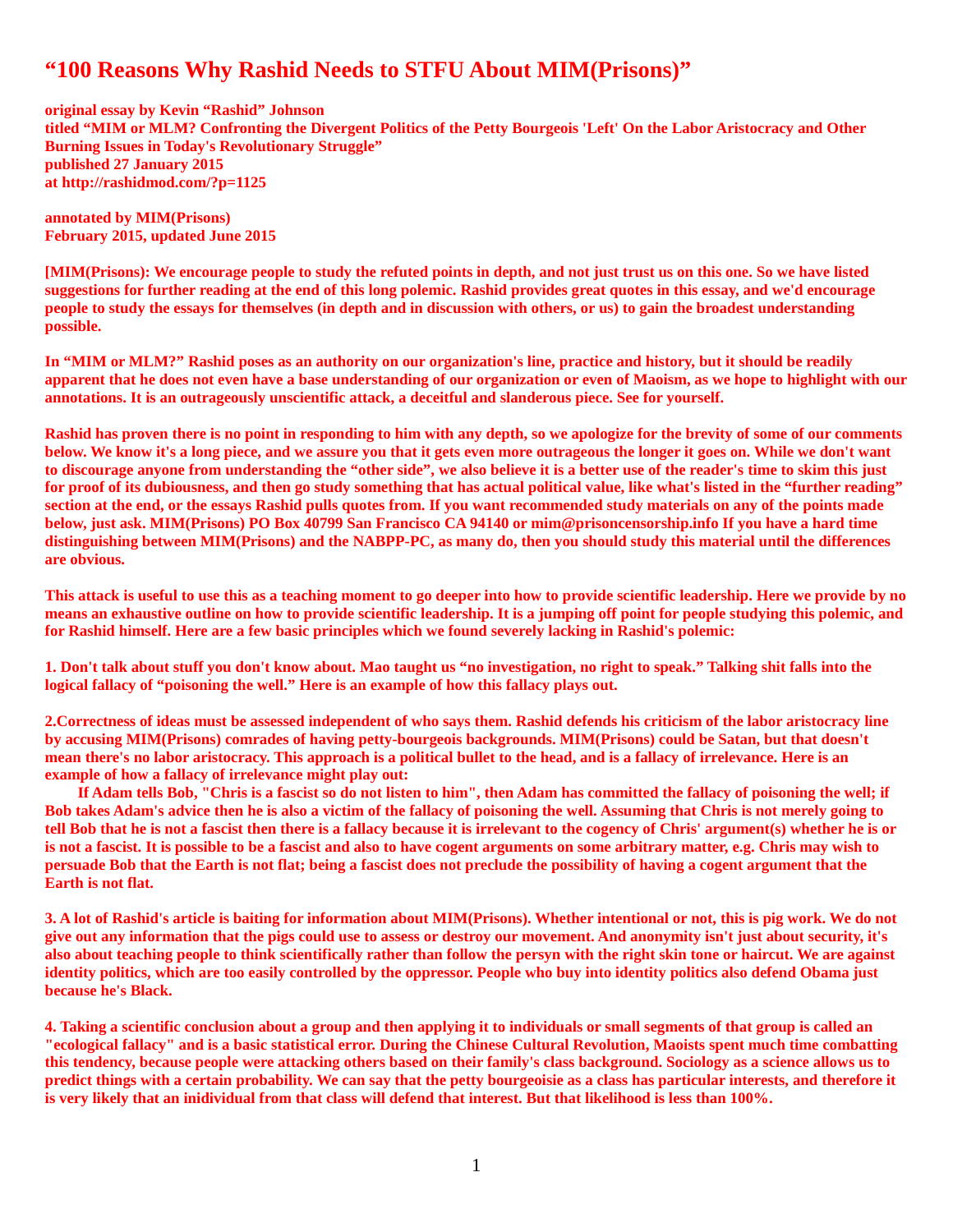**Our answers below to some of Rashid's baiting are vague, firstly to not give any information that the pigs could use to assess or destroy our movement, and second because most of the questions he asked of us are politically irrelevant. Sorry to anyone who's not satisfied with the details provided here. Since we live in the belly of the beast and we risk complete destruction of our movement at any time, maybe you should adopt a new method for measuring correct political orientation that doesn't center around revealing persynal information.**

**This criticism from Rashid, as baseless as it is, does highlight the urgency of getting our interactive glossary finally available online, and sending it to our readers behind bars. It also underlines the importance of sending literature to our subscribers and conducting study groups, whether led by MIM(Prisons) or by USW comrades.**

**"MIM or MLM?" is based on our writings to/about Rashid's material, but he extrapolates these writings as the entire representation of our line. And as Rashid states, we have worked with him in the past attempting to get him to correct the NABPP-PC's class analysis of the First World.** 

**Yet Rashid does not have easy access to our website, and he's only able to access literature from us that the prison mail room permits him to have. For most of the material which spells out our line, we have no reason to believe Rashid has received or read any of it, which is perhaps an error on our part. Here he criticizes our class definitions, and in criticizing them completely misrepresents them. Our class definitions have been made public on-line and to prisoners with most clarity in the booklet**  *Fundamental Political Line of the Maoist Internationalist Ministry of Prisons***. This booklet was published in March 2012 and contains all our class definitions spelled out in paragraph form. Additionally, we send a short list of these definitions to all new subscribers. It would be overkill to expect us to provide a full definition each time we use a word, as Rashid seems to require. Our last response to Rashid was written assuming he had access to definitions of our political line, perhaps another error on our part.**

**In our newsletter** *Under Lock & Key***, we publish economic analysis, mostly regarding class relationships in the First World. We are not sure if Rashid receives or reads these newsletters, and his most recent criticism of MIM(Prisons) suggests that he does not. See the "further reading" section at the end of this document for a list of contemporary material that we would recommend to gain a better understanding of the labor aristocracy line. It's unclear to us if Rashid has read any of this contemporary material on the labor aristocracy; whether ours, Ehecatl's, or Cope's. [Update: Rashid has since published a criticism of Zak Cope's book Divided World Divided Class on his website. Similar to his critique of MIM(Prisons), he does not actually engage any of the evidence provided by Cope. For those who are interested in some good material on the labor aristocracy question you'd be better off reading the debate that Zak Cope had with labor-aristocracy denier Charles Post.]**

**In a similar vein, Rashid says MIM(Prisons) has no mass work to speak of. Well, since Rashid thinks the labor aristocracy should be our mass base, and we think they are enemies of the international proletariat, it makes sense that MIM(Prisons) would not engage in what Rashid would consider mass work. Rashid and MIM(Prisons) disagree about what constitutes mass work; that doesn't mean that MIM(Prisons) doesn't do mass work, or that Rashid would have any idea if we are doing mass work or not.**

**Assuming for a moment that we do agree on a mass base, how would Rashid even know what MIM(Prisons)'s practice is amongst those masses? Rashid doesn't engage in our study groups, doesn't write articles for** *ULK***, and doesn't participate in USW campaigns, or any other prisoner-based projects we facilitate. He might not even receive or read our primary organ,** *Under Lock & Key***. Rashid claims to criticizes our organizing with prisoners as either (a) nonexistent or (b) taking advantage of a vulnerable population. If by "vulnerable" he means "not completely bought off by the spoils of imperialism" and "having a direct material interest in overthrowing imperialism and destroying Amerikkka," then yeah.**

**Further, for as much as Rashid is out of touch with our prisoner organizing, he is ten times as out of touch with the organizing we do outside of prisons. As a security-conscious organization, we don't publicize where, when, or how much organizing we do outside of prison. Yet Rashid claims to be an expert on our practice, and claims we have none. This sort of baseless shit-talking is another logical fallacy, as it still does not address the labor aristocracy question. Rashid spends much time trying to make us look bad, while avoiding actually having to make sound arguments against our political line.**

**Much of Rashid's criticism below centers around MIM(Prisons)'s presumed class background as belonging to the petty bourgeoisie. Besides being politically irrelevant, it's also not that exciting of a proposition. Here are some facts which should be no surprise to anyone: MIM(Prisons) operates in the United \$tates. MIM(Prisons) comrades are not in prison. MIM(Prisons) comrades have time to devote to revolutionary study and work. At least some MIM(Prisons) comrades have money to donate to purchasing, publishing and mailing books and newsletters to prisoners for free. At least some MIM(Prisons) comrades are fluent in writing and reading the English language. Considering the vast majority of the U.\$. population is petty bourgeois (which includes the labor aristocracy, which Rashid calls the proletariat), it doesn't take a stroke of genius to assume that at least some MIM(Prisons) comrades are likely petty bourgeois.**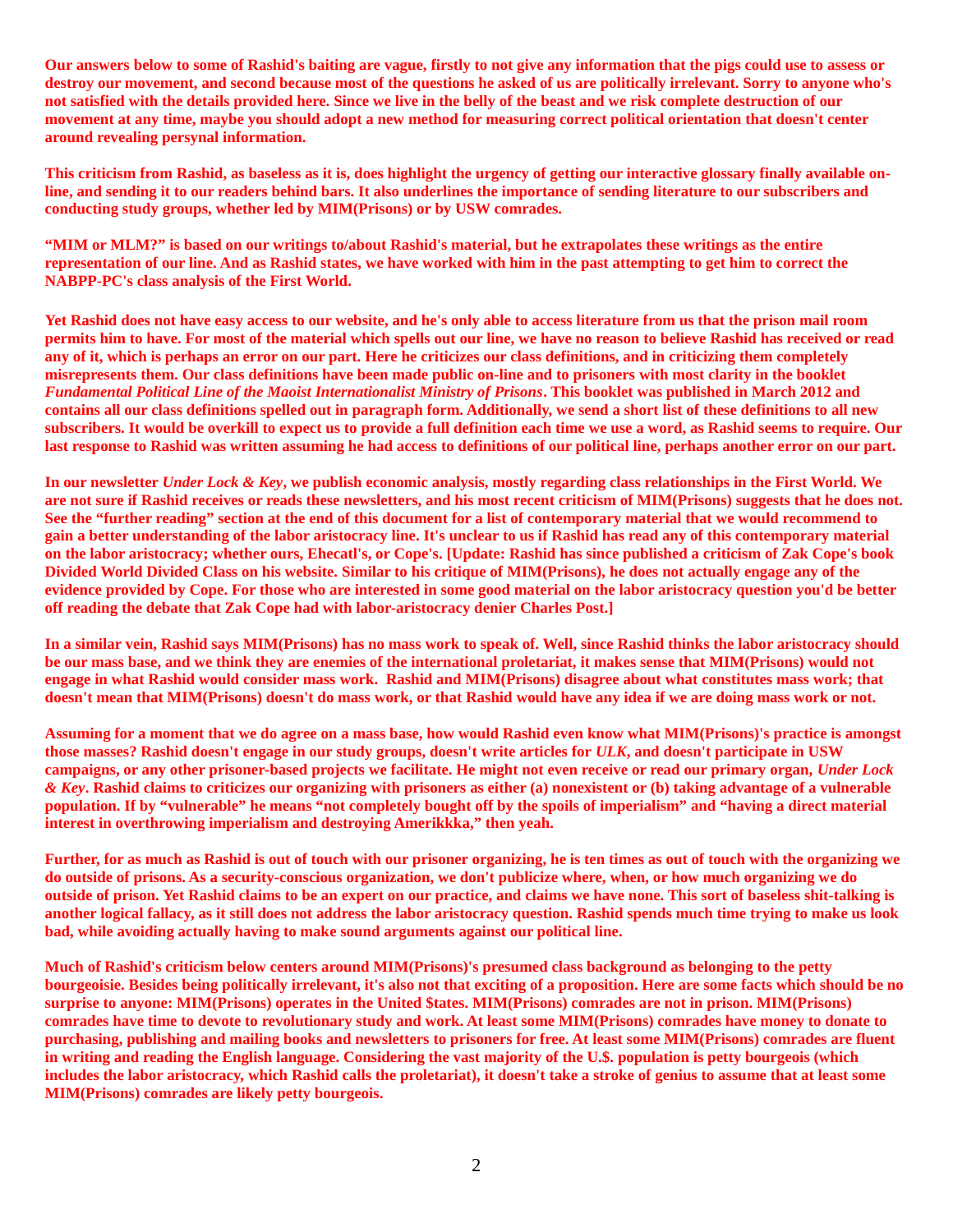**Class backgrounds certainly play a role in subjective political orientation, and that's where class suicide comes in. Just as we try to encourage members of the lumpen class to abandon their petty-bourgeois tendencies and align themselves (oftentimes against their immediate material interests) with the international proletariat, members of the labor aristocracy, petty bourgeoisie, and bourgeoisie should be encouraged to commit class suicide and work in favor of the international proletariat. And if they have more access to material resources which they can funnel into the movement, even better. In Rashid's studies of the Great Proletarian Cultural Revolution in China, we're surprised he didn't also pick up the principle that criticizing an individual based solely on their class background, divorced from their political work, is a textbook error.**

**The important question is, does our work do more to support the international proletariat, or more to support the First World classes (including the bourgeoisie, petty-bourgeoisie, and labor aristocracy)? Rashid says MIM(Prisons) comrades should commit class suicide; which based on our work to undermine the efforts of the bourgeois classes and sub-classes in the United \$tates, we are already doing.**

**Rashid cites United Struggle from Within (USW) documents and says they belong to the organizational structure of MIM(Prisons). United Struggle from Within is different than MIM(Prisons). United Struggle from Within is the MIM(Prisons) led mass organization for prisoners and former prisoners. The vast majority of USW members are prisoner activists who do not necessarily adhere to our six main points (found on page 2 of every recent issue of** *ULK***), but who at least do not consciously disagree with any of them. It also includes people who agree with MIM(Prisons)'s six main points but who can't adhere to democratic centralism with MIM(Prisons) due to their condition of confinement. If we could have all our comrades freed from imprisonment and acute surveillance, we would love to have them join us in internal debates! That Rashid equates USW to MIM(Prisons) is just sloppy.** 

**Once someone has worked out their line (like Rashid) to oppose one of our six main points than they cannot be part of the United Struggle from Within (USW), because they are not working within MIM(Prisons) leadership at that point. We do continue to work with them (and often times publish their writings and support campaigns they initiate) as prisoner activists. We still work with many comrades who are not members of USW, who we also do not consider enemies.** 

**In reading this polemic, we have clearly established that Rashid disagrees with three of our six main points: 2. Dictatorship of the proletariat is necessary. 4. A parasitic class dominates the First World countries. and 6. The Great Proletarian Cultural Revolution in China was the furthest advancement toward communism in history (probably the NABPP-PC would agree with this point in theory but not in practice, as evidenced in our notations below).**

## **This document may also be printed in black and white, and you should still be able to read the notations clearly. In Struggle!]**

"It is inevitable that the bourgeoisie and petty bourgeoisie will give expression to their own ideologies. It is inevitable that they will stubbornly assert themselves on political and ideological questions by every possible means. You cannot expect them to do otherwise. We should not use the method of suppression and prevent them from expressing themselves, but should allow them to do so and at the same time argue with them and direct appropriate criticism at them. Undoubtedly we must criticize wrong ideas of every description. It certainly would not be right to refrain from criticism, look on while wrong ideas spread unchecked and allow them to dominate the field. Mistakes must be criticized and pernicious weeds fought wherever they crop up."

- Mao Tse Tung, "On the Correct Handling of Contradictions Among the People"

## **Introduction**

There is a 'Third Worldist' line circulating within 'First World' Leftist circles. It claims that workers in the U.S. and other developed capitalist countries are not part of the international proletariat. It says the 'real' proletariat exists only in the Third World, and that First World workers are a labor aristocracy (LA) and enemies of the 'real' proletariat. Among those who promote this line (which we in the New Afrikan Black Panther Party – Prison Chapter call the vulgar labor aristocracy [VLA] line), are some who call themselves Maoists.

We stepped forward during latter 2013 to refute this line in our article, "Answering a Revisionist Line on the Labor Aristocracy". There we demonstrated that the VLA line represents not a Marxist or proletarian position, but is rather revisionist and originated with the petty bourgeoisie (PB).1 In response, the Maoist Internationalist Ministry of Prisons (MIMP), which shares the VLA line, published a polemical reply.2 We now respond.

Since we were founded in 2005, the NABPP-PC has put forth considerable effort to work in unity with MIMP and its now defunct parent organization, the Maoist internationalist movement (MIM). Our cadre have worked within MIMP/MIM's prisoner study groups and "mass" organizations, we've helped keep them abreast of conditions within the Empire's prisons in support of their work to publicize such conditions, we've published some of their writings in our newsletters and have written for theirs, we've worked to help them fight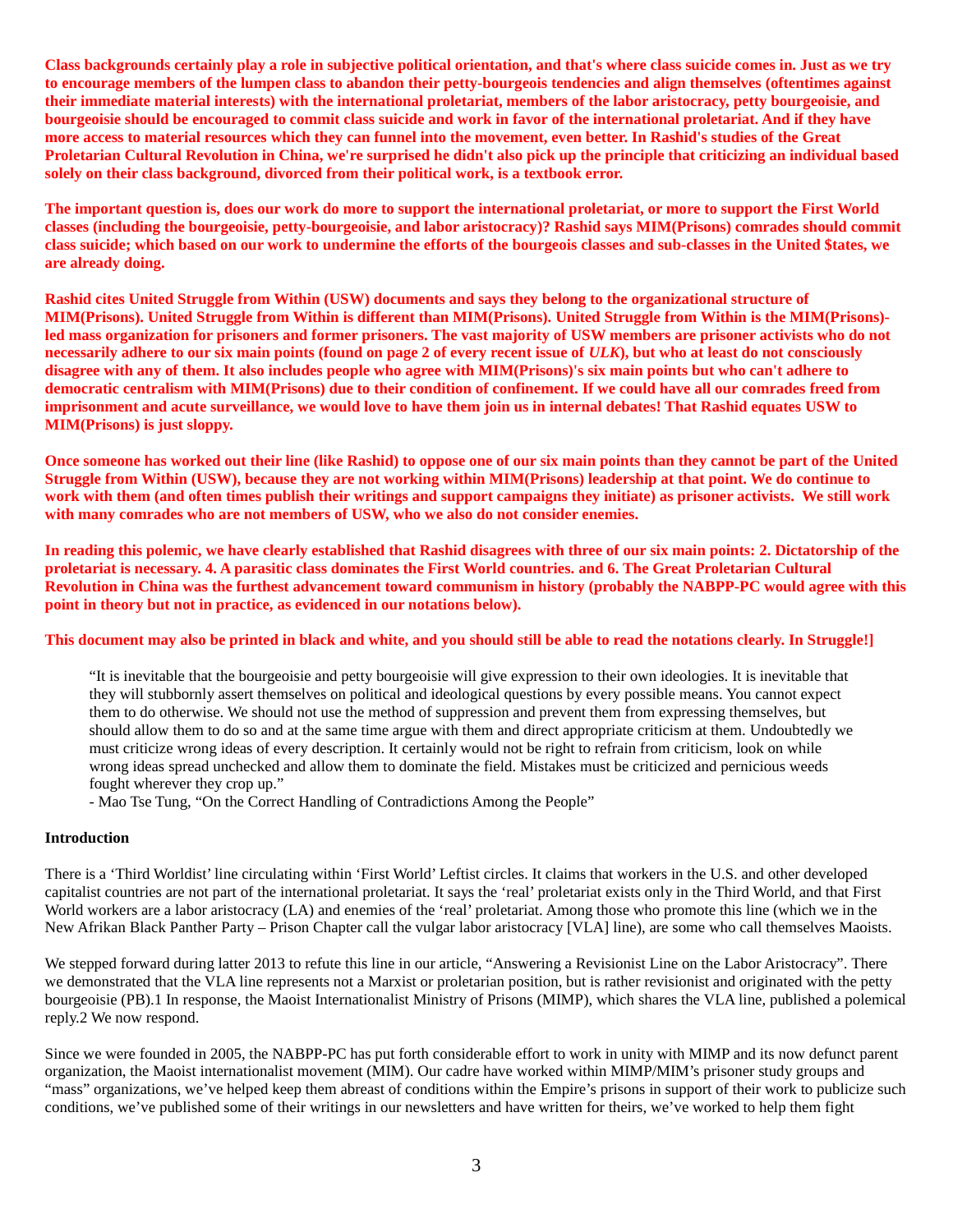censorship of their media, etc. But unity without struggle results only in degeneration, is non-dialectical, and in political work amounts to PB liberalism.

It is therefore incumbent upon us to openly struggle against what we see to be erroneous in MIMP's theory and practice, and the PB framework within which these positions have developed. This is especially necessary because MIMP represents itself as a Maoist revolutionary leadership to many prisoners in Amerika.

While our criticisms here may be particularly sharp on some points, our aim is to build a firmer basis for greater unity with MIMP, by struggling with them to identify and correct positions we see as ideologically and politically divergent from a genuine Maoist line. The same applies to other Leftists who share some or all of MIMP's positions, especially on the LA question. Most of whom are also PB. **[MIM(Prisons): Here Rashid is equating "a genuine Maoist line" to dogmatism.]**

In this response we will not only answer MIMP's polemic, but will critique their claim to represent the Maoist line. We will also address their PB origin and resultant revisionist politics, and tackle related questions of fundamental importance to genuine proletarian revolutionaries, such as who are our real friends and enemies and how we correctly identify them, the determinative role of class and class analysis in correctly resolving these questions and so on.

**[MIM(Prisons): We would be curious to read Rashid's position paper on other groups claiming to uphold Maoism in this country.]**

## **There is Only One Revolutionary Class**

Karl Marx was the first to scientifically apply political-economy to make a thorough analysis and study of human society and its stages of development. Subsequently, V.I. Lenin and Mao Tse Tung respectively advanced Marx's political-economy, philosophy (Dialectical Materialism) and principles of scientific socialism, which we now call Marxism-Leninism-Maoism (MLM) or simply Maoism.

Through his political-economic analysis Marx in collaboration with Frederick Engels, identified the fundamental component of capitalist production (namely the commodity) and the principal human relationship and class struggle that forms the basis of commodity relations in capitalist society, namely the struggle between the class of productive wage laborers (the proletariat) and the employing capitalist class (the bourgeoisie). As Mao observed, "[b]eginning with the commodity, the simplest element of capitalism, [Marx] made a thorough study of the economic structure of capitalist society. Millions of people saw and handled commodities every day but were so used to them they took no notice. Marx alone studied commodities scientifically."3 And from this study Marx, "went on to reveal the relations among people hidden behind commodities."4

Marx set out these studies in his classic works Capital and Wages, Price and Profit. There we find his identification of the proletariat who must sell their labor power at less than its actual value to the bourgeoisie in order to survive, and the bourgeoisie who in turn sells the commodities produced by the proletariat on the market at their actual value and pockets the surplus as profits to become immensely wealthy.

This inherently exploitative relationship leaves the proletariat producing everything that sustains society while owning little to nothing, whereas the bourgeois produces nothing yet owns the entire productive system and means of production, including productive land, factories, transportation infrastructure, machinery, communication systems, etc. **[MIM(Prisons): We agree with these definitions.]**

Marx therefore recognized that the proletariat is the only class whose interests are in diametrical opposition to the bourgeoisie's, and is therefore the only class with nothing to lose and everything to gain by overthrowing the capitalist class and system. In the Communist Manifesto he and Engels therefore metaphorically characterized the proletariat as the only class with "nothing to lose but its chains," and consequently the  $\frac{\text{only}}{\text{genuinely revolutionary class}}$  existing under capitalism.

**[MIM(Prisons): Mao organized peasants and lumpen to overthrow Japanese imperialism.]**

He established that a higher and more perfect productive system would come after capitalism, namely communism, which would eliminate class divisions and exploitative human relations. He demonstrated that this was bound to come to pass because all previous phases of human social-historical and technological development prepared the basis for it.

Communism would come about through political-economic revolutions where the proletariat overthrew the bourgeoisie, destroying its old state system and creating in its place proletarian states through which the workers in alliance with other previously oppressed sectors would exercise its own class dictatorship over the bourgeoisie in all spheres – ideological, economic, political, military and cultural. This process would advance societies through "the abolition of class distinctions generally, to the abolition of all the relations of production on which they rest, to the abolition of all social relations that correspond to these relations of production, to the revolutionizing of all the ideas that result from these social relations."5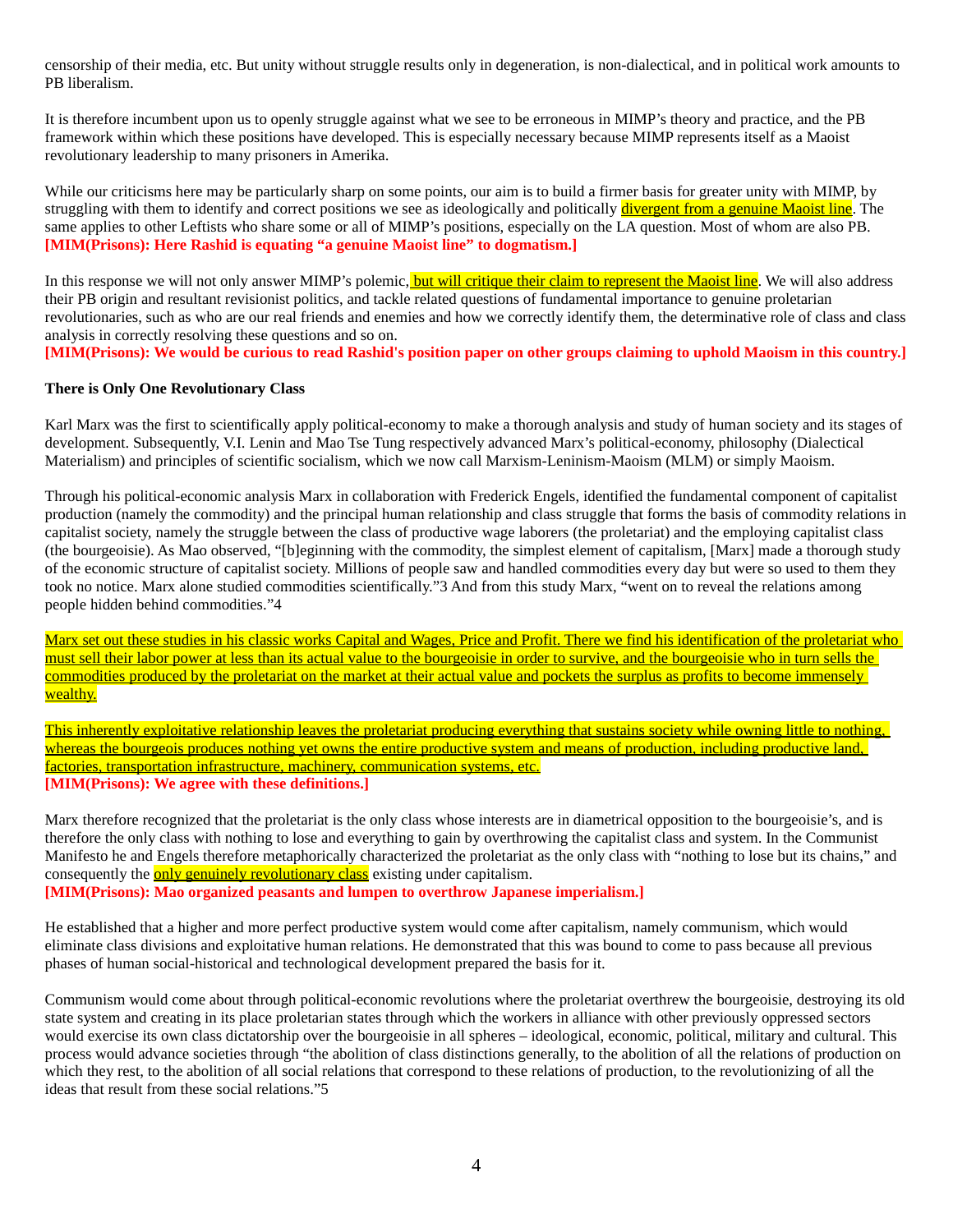With the exception of the short lived Paris Commune of 1871, it wasn't until after Marx and Engels' lifetimes that the proletariat began seizing state power and transforming society as they'd predicted. This was during the stage where capitalism developed in several advanced capitalist countries into its final and highest stage, namely imperialism. In his pamphlet, "Imperialism, the Highest Stage of Capitalism," Lenin thoroughly studied and described this development. He went on to prove in his polemical struggles against various Marxist revisionists that imperialism did not change the basic class contradictions of capitalism nor Marx's basic theory of political economy, but only raised them to a higher level. He also showed that the rise of imperialism marked the dawn of the proletarian revolutions that Marx had foretold. It was with these understandings that Lenin was himself able to lead the Russian proletariat in making the first successful proletarian revolution just as Marx had predicted.

Although imperialism has not changed capitalism's fundamental contradictions, we have seen a steady change in its tactics and the consequent conditions of crisis, chaos and human suffering it has unleashed across the world in its constant ruthless drive for profits and in its continuous life and death struggle to maintain world hegemony over the proletariat and other oppressed sectors.

Having established in Marxist terms that the proletariat is the only revolutionary class under capitalism, we now turn to the PB or literally the 'little bourgeoisie'. As our quote from Mao at the top of this paper makes plain, the PB is not a revolutionary class, does not present a revolutionary ideological or political line, and we must not allow their pretensions to go unchallenged. **[MIM(Prisons): What is the context here? Petty bourgeoisie can be revolutionary in transition from feudalism to bourgeois democracy, as in China during the time Mao was discussing in the essay quoted above.]**

The PB is an intermediary class that lies between the capitalist ruling class (the 'big' bourgeoisie) and the proletariat. As such it tends to muddle and vacillate between the opposing class interests and values of the bourgeoisie and the proletariat. As Marx described it, "the petite bourgeois … is a transition class, in which the interests of two classes are simultaneously mutually blunting."6 Hence they are literally the 'middle class'.

As noted above, our earlier article refuting the VLA line pointed out its PB origins. In their polemical reply MIMP stated they felt our article was directed at them among others. A clear admission of their PB identity(1), on top of the fact that they never denied being a PB group. And why? Because they can't. In fact by their own class analysis of Amerika, they admit themselves and by extension, their views and ideology to be firmly PB(2). This is why while they endlessly disparage First World workers as an overall counter-revolutionary class, they never apply a critical class analysis to themselves. And they've always placed the highest premium on hiding their identities from even their own followers, a point we'll return to.

**[MIM(Prisons): 1. We don't understand this logic. 2. Anti-Maoist line on relationship between class and ideology. We must disagree on the lessons from the Great Proletarian Cultural Revolution and its historical significance.]**

But as we've made clear and is the very basis of our critique of the VLA line, we in the NABPP-PC completely reject MIMP's class analysis as anti-Marxist. Yet even when a genuinely Marxist analysis is applied to MIMP they still prove to be PB. So, however one looks at it MIMP lacks the class identity and consciousness to proclaim itself and its positions to be revolutionary. And this, as we will thoroughly demonstrate, is why they produce all manner of revisionist and anti-Maoist positions, including the VLA line. **[MIM(Prisons): Really? What's the "Marxist analysis"? All we see here is speculation and baiting.]**

And so, our readers can be the judge, we will refute MIMP's positions and claims to Maoist practice using none other than the founders of MLM, namely Marx, Engels, Lenin and Mao, as well as Joseph Stalin, whom they also claim to uphold and cite as an authority for positions they take. This will allow their imprisoned students who haven't had the means to broadly study and contrast the voluminous works of these Marxists with the MIM line, to determine who indeed are the "revisionists" of MLM. **[MIM(Prisons): Neither has Rashid done this. And we encourage people to get free books and study materials from us, rather than just trust Rashid's (or anyone's) cult of persynality. Our comrades in prison are quite well-read in the classics and use them** 

# **What Class is MIMP Reppin'?**

**in developing their theory.]**

MIMP opened their polemic against us with the observation – correct in this instance – that it is a first priority that Communists (which in Marxist terms means advanced class-conscious proletarians) correctly distinguish between real friends and enemies. Failure to do this and relate to people accordingly can only result in our pushing allies into the enemy's arms and ourselves embracing poisonous vipers. **[MIM(Prisons): Above Rashid equates communists and proletarians. Nope. And Rashid is not a proletarian anyway, so by his own logic, why should anyone listen to him, since he doesn't belong to the "only" revolutionary class? Rashid is removed from the means of production, making him in the lumpen class. To clarify, MIM(Prisons) finds the lumpen to be a potentially revolutionary force in the United \$tates.]**

Mao taught us that the Communist method of distinguishing between real friends and enemies is by **analyzing their class origin(1)**, stand and practice.7 This because, as he observed, "[i]n class society everyone lives as a member of a particular class, and every kind of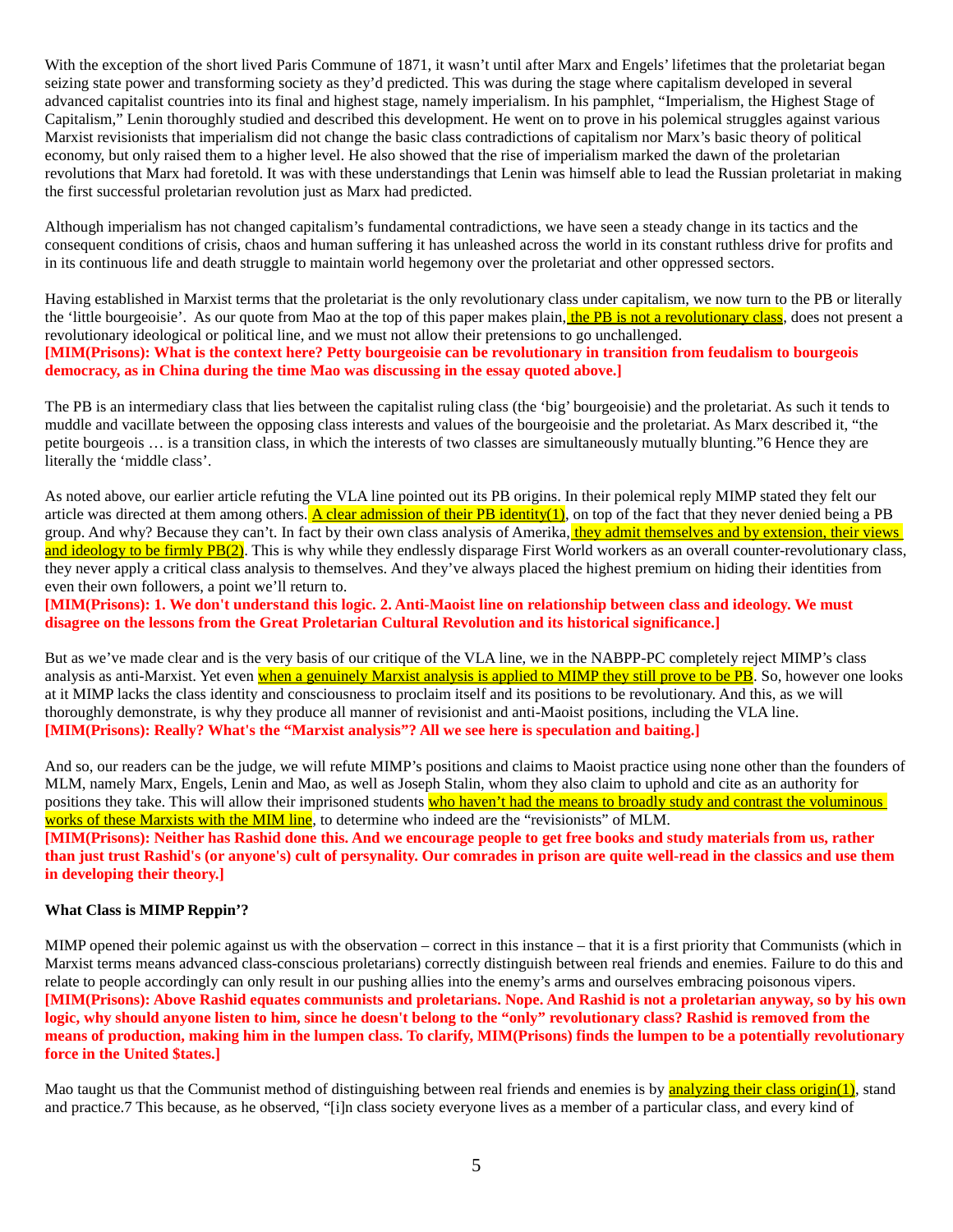thinking, without exception, is stamped with a brand of class."8 Meaning that everyone, based upon their social-economic conditioning, sees things differently and live, think and act **according to their own class values, interests, influences and aspirations(2)**. This reality is based firmly in what Marx described as the "guiding principles" of his studies.

**[MIM(Prisons): 1. No, Mao did not teach this. This was the line the Maoists opposed during the GPCR. 2. This is typically true of a persyn or group prior to developing class consciousness, but not necessarily so after developing it. That's why students and intellectuals were encouraged to work in the countryside in China, and how classes who are not proletarian (i.e. peasantry, pettybourgeois intellectuals/students, lumpen) can be significant revolutionary forces. This is basic history.]**

"In the social production of their existence [people] enter into definite, necessary relations, which are independent of their will, namely relations of production corresponding to a determinate stage of development of their material forces of production. The totality of these relations of production constitutes the economic structure of society, the real foundation on which there correspond definite forms of social consciousness. The mode of production of material life conditions the social, political and intellectual life-process in general. It is not the consciousness of [people] that determines their being, but on the contrary it is the social being that determines their consciousness."9

**[MIM(Prisons): Class origin is independent of someone's will. But political work is under their control. Of course political orientation is affected by one's class origin, which is why we uphold the Great Proletarian Cultural Revolution and criticism/self-criticism as methods of combating bourgeois indoctrination. We posit, which is worse, the self-aware petty-bourgeoisie, or the petty-bourgeoisie who thinks they're proletarian? Rashid is also not talking about an entire class, he is criticizing a relatively small organization.]**

So when we hear anyone – including MIMP – claiming to give revolutionary leadership, we must look closely at their class origin and orientation. Otherwise, as Lenin warned, we set ourselves up to be misled. "People", he said, "always were and always will be the foolish victims of deception and self-deception in politics until they learn to discover the interests of some class behind all moral, religious, political and social phrases, declarations and promises…."10

**[MIM(Prisons): Did Lenin not talk about the role of intellectuals in building the party? Here Rashid fails to comment on the class origin of Marx, Engels, Lenin, and Mao. When we talk about distinguishing friends from enemies we are talking about analyzing groups, not focusing on individuals.]**

Like Marx, Engels, Lenin and Stalin, Mao maintained that the role of revolutionary leadership lies exclusively with the proletariat. Mao noted, "anything that is truly of the masses must necessarily be led by the proletariat," and "we must necessarily take the class stand of the proletariat and not that of the petty bourgeoisie."11 Lenin similarly cautioned, "even the most revolutionary petty bourgeoisie cannot want what the class conscious proletariat does want...." $(1)$ 12 He added, it is "that petty bourgeois diffusiveness and instability, that incapacity for sustained effort, unity, and organized action, which if encouraged, must inevitably destroy any proletarian revolutionary movement."(2) Because "through their ordinary everyday, imperceptible, elusive and demoralizing activities, they produce the very results which the bourgeoisie need…."13

**[MIM(Prisons): We agree with the point above, and we call out the NABPP-PC as having a petty-bourgeois class stand. 1. This is precisely why we don't encourage petty-bourgeois individuals to go to the Third World to live amongst the proletariat, as Rashid implicitly suggests MIM(Prisons) should do. 2. This is precisely why we don't focus our organizing work on the petty bourgeoisie (who Rashid insists are proletarian), although if we had resources to do so we certainly would attempt to work with them.]**

Lenin's words have proven almost prophetic in the constant subversion and derailment of the proletarian movements in First World countries by PB 'left' groups and individuals and their revisionist politics, which includes those embracing the MIM line.

So it is abundantly clear that the genuinely MLM line holds that the PB is per se not a revolutionary class nor suited to give revolutionary leadership. Rather this role lies only with the revolutionary proletariat, who must avoid becoming tainted by the PB atmosphere which "permeates and corrupts the proletariat and constantly causes among the proletariat relapses into petty bourgeois spinelessness, disunity, individualism, and alternating moods of exaltation and dejection."14 **[MIM(Prisons): As a class, of course.]**

Which brings us again to MIMP's class character, which, if it is indeed PB, means its claims to give authentic revolutionary leadership are, in Lenin's words, pure deception.

As we've already pointed out, by their own class analysis of Amerika **MIMP classifies itself as PB.(1)** Indeed their essential argument against us is that there is no proletariat in Amerika (which is where MIMP is based), but only a homogeneous LA which they say "form a new petty bourgeoisie."(2)<sup>15</sup> The only other class and sub-class they recognize as existent in the First World countries are the bourgeoisie and what they call the "First World lumpen".

**[MIM(Prisons): 1. Or lumpen, or bourgeoisie, or big imperialist capitalists (gasp!), or labor aristocracy, or semi-proletariat... how does our class analysis classify MIM(Prisons) as petty bourgeois? It doesn't take a detective to posit that MIM(Prisons) comrades likely have petty-bourgeois class backgrounds, but that doesn't mean that it's true, and either way it doesn't matter. 2.**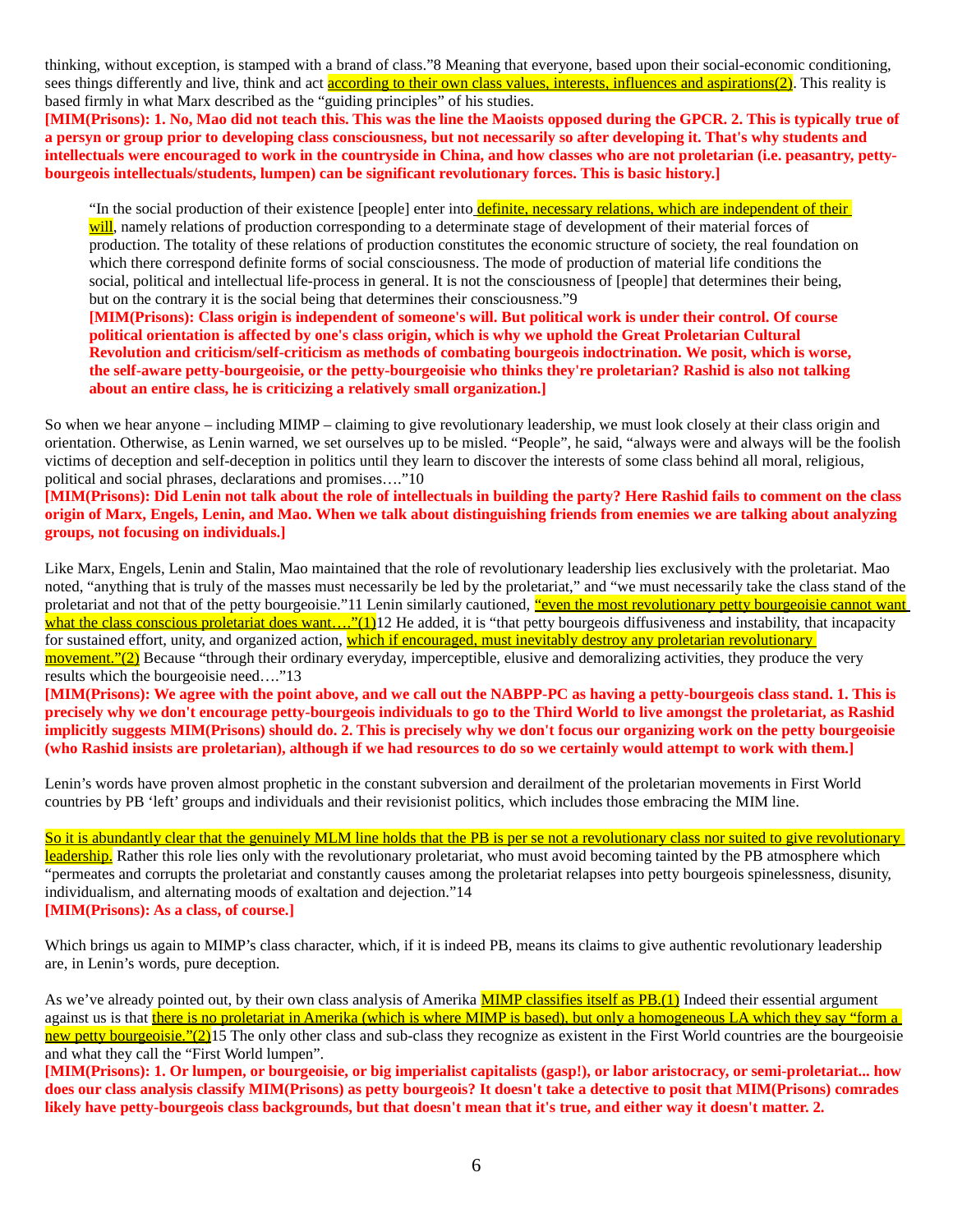**MIM(Prisons) is based in the United \$tates, not Amerika (Rashid does not seem to understand the difference). We do not say Amerika is a homogeneous labor aristocracy, but that the documented wage-earning workers in the United \$tates could vastly be considered labor aristocracy. At a group level, this would be a fair classification. See** *Fundamental Political Line of MIM(Prisons)* **for more depth.]**

MIMP maintains the position that there is **no First World proletariat as one of their "cardinal points" and declares anyone who even** "consciously disagrees" with it their enemy.(1)16 Which is problematic and anti-Maoist on several points. First it demonstrates that MIMP determines friends and enemies not by class but rather by one's willingness to blindly and uncritically accept whatever they say. And not only must one not speak out in disagreement, they must not even disagree in conscious thought. Even the liberal bourgeois doesn't take thought policing this far! The U.S. constitution is even interpreted by its bourgeois courts to protect one from **punishment for** their beliefs(2). We need only go as far as the quote at the beginning of this article to see that Maoists don't repress contrary views, not even those of actual enemies and reactionaries(3). But MIMP opened their polemic contending that they "cannot forgive"(3) us for daring to disagree with their class analysis of Amerika and VLA line. But let's look at the PB.

**[MIM(Prisons): 1. No, this is a lie. See the note number 16, and please tell us where is the word "enemy." Rashid is looking at the criteria to join the United Struggle from Within, and extrapolating that to who we consider enemies. 2. Whoa, MIM(Prisons) is PUNISHING people for their beliefs? That's amazing! Maybe instead of punishing prisoners we should start punishing the mailroom staff who censor our materials for being "gang related." Or maybe we should start punishing the cops who shoot oppressed nation people dead in the streets. To say we have the power to punish anyone is ridiculous. This is liberal anticommunist propaganda. 3. Did we hurt your feelings? What is the punishment we are exacting on you?]**

The PB or middle class consists of educators, doctors, intellectuals, lawyers, small business owners, middle and lower management and so on. Essentially those professionals who live by mental labor and individual achievement rather than working as collective manual laborers and in the service trades and industries. What distinguishes them from the proletariat is their mental as opposed to manual labor, and their lack of ownership of the means of production distinguishes them from the big bourgeoisie. But what they have in common with the proletariat is their being compelled to sell their labor power for a wage to survive, and they have reliance on individual achievement and specializing in mental labor in common with the big bourgeoisie. Hence, based on their social-economic practice their thinking and practice fluctuates between and muddles the mutually contradictory interests of the proletariat on the one hand and the bourgeoisie on the other.

**[MIM(Prisons): Not the case if you own a business, like many people in the petty bourgeoisie do. Traditional petty bourgeoisie don't sell their labor power.]**

This conditioning generates in the PB an outlook that is inconsistent, individualistic, idealistic, opportunistic, disparaging of manual labor, and a tendency to elevate intellectual work (and the role of ideas) above manual work (and the role of practice). This is why even among the 'radical' PB we see a tendency toward intellectualizing and endlessly theorizing political struggle as opposed to bringing it down to the level of solving problems through practical application and joining the ranks of the manual laborers.

MIMP's members fall firmly in the class of PB intellectuals and blatantly exhibit PB prejudices.(1) They also prove absolutely *unwilling* to and incapable of solving real world problems in their approach to political 'work'. They excel at talking shit(2) but fail miserably at practice. And their approach to political organizing is distinctly PB and anti-Maoist. Rather than practice the Maoist Mass Line they operate within a small closed circle intellectual-oriented clique that is divorced from playing an active role in any proletarian struggle, and indeed remains alienated, aloof and self-isolated from the broad masses. Whereas, conversely every revolutionary Marxist – with examples set by Marx, Lenin and Mao – lived amongst and based their political work and organizations firmly within the broad masses of proletarian and poor non-proletarian workers. And all at great personal sacrifice and danger.(3)

**[MIM(Prisons): 1. What is this accusation based on? 2. Are you going to explain this? In this essay we were unable to find a criticism of our actual practice. This essay is the definition of talking shit. 3. So if using our own class definitions, Rashid would like us to live in prison, or to move to migrant laborer shanty towns? But how Rashid misunderstands our class definitions, he is actually here saying that we should move to the Third World to organize the proletariat there. Even if that were our class analysis (which it isn't), we'd recommend** *False Nationalism, False Internationalism* **by Tani and Sera for more on First World chauvinism in Third World liberation movements.]**

Once we recognize MIMP's PB character, their embracing the VLA line becomes an obvious expression of their class tendency to generate division within the ranks of the proletariat, and to avoid practicing the Mass Line and integrating with the proletariat by claiming there is no proletariat in Amerika where they live to do mass work amongst. Furthermore, they demonstrate that "spinelessness" that **Lenin observed(1)** is typical of the PB in their admitted terror of government repression if they ever tried to do mass work(2), citing the experiences of the Black Panther Party (BPP).

**[MIM(Prisons): 1. Lenin did not use his real name, wore disguises, and hid in exile for years. 2. Rashid really considers NONE of our public work to be mass work? Well, he also doesn't know the contents of our public work, so what's the point of asking what he thinks about it.]**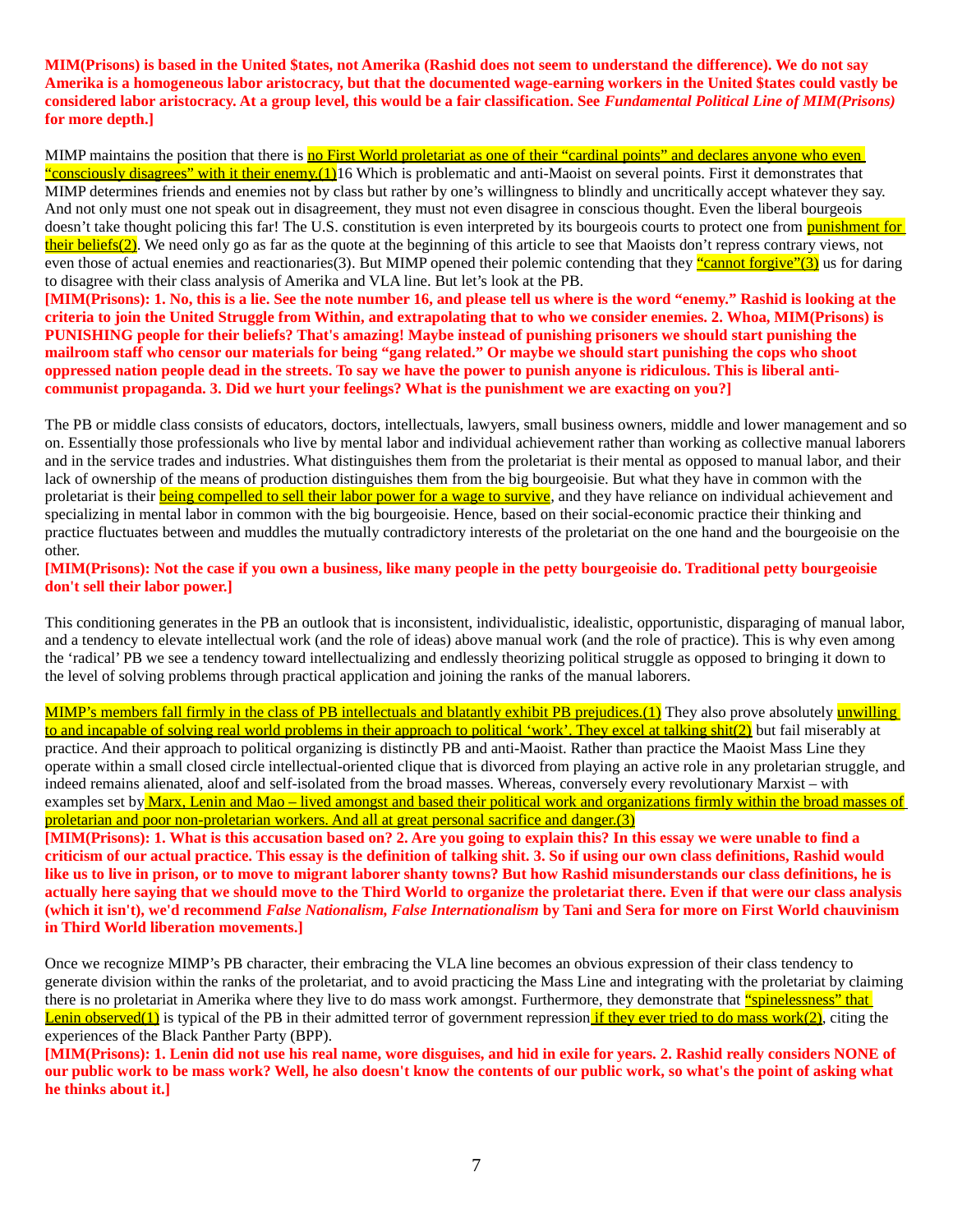Contrary to these PB excuses, we have demonstrated in our prior article and will further show herein that a sizable proletariat does exist in Amerika, and while the BPP did in fact suffer extensive government repression they persevered; and Lenin, Mao and their comrades led successful revolutions in the teeth of repression vastly worse than the BPP experience.

Apart from their mass style, what set Lenin's and Mao's Parties apart from MIMP and similar 'Leftist' groups was first their proletarian class stand and loyalty, and secondly their tactical ingenuity, fearless audacity and flexibility. Although the BPP was audacious and had a mass style, which is largely what sustained it despite constant official attack, it left much to be desired in these other areas.

And unlike MIMP, Lenin and Mao recognized the indispensable role and need of the vanguard revolutionary Party(1) to politically awaken, unite and organize the proletariat and other oppressed sectors. They didn't pretend as MIMP does that the masses could accomplish this on their own, and upon their failure to do so and falling under sway of bourgeois influence, **denounce them as an** unredeemable and bourgeoisified  $LA(2)$ . Nor did they look for excuses nor cite fear of repression to justify sitting on their hands in trepidation.

**[MIM(Prisons): 1. This is a lie about our line. We are clear on the need for a vanguard party. It's a straw man argument; no one in MIM or MIM(Prisons) said we don't need a vanguard party. 2. Another misrepresentation of our line. We do not think the labor aristocracy (who Rashid calls the proletariat) will accomplish the overthrow of capitalism on their own, although this is more likely to manifest in oppressed nation labor aristocracy than the Amerikan labor aristocracy. We do not denounce the labor aristocracy as unredeemable, but their present material interests definitely are not conducive to building for socialist revolution.]**

They knew the masses couldn't make revolution alone, and if left to their own spontaneous activism would pursue nothing more than economic and such like trade union benefits, and be misled and corrupted by bourgeois and PB misdirection. Just as U.S. workers have done in their decades-long absence of a mass-based revolutionary Communist Party. This was the entire purpose behind Lenin's struggle to develop the revolutionary Party to lead the proletarian revolution. As he observed, "[without] a party of iron that has been tempered in the struggle, a party enjoying the confidence of all honest people in the class in question, a party capable of watching and influencing the mood of the masses, such a struggle cannot be waged successfully."17 Likewise, Mao stated:

"If there is to be a revolution, there must be a revolutionary party, without a revolutionary party, without a party built on the Marxist-Leninist revolutionary theory and the Marxist-Leninist revolutionary style, it is impossible to lead the working class and the broad masses in defeating imperialism and its running dogs."18

Yet MIMP turns things on their head, blaming instead US workers for lack of revolutionary consciousness and struggle, while proclaiming itself to be a revolutionary leadership, that is a revolutionary vanguard which explains the lack of any revolutionary movement in Amerika. As Mao often pointed out, "when revolution fails it is the fault of the vanguard," not the masses. **[MIM(Prisons): What revolution has MIM or MIM(Prisons) led that failed? And who are the masses that Rashid is pointing to,** 

**who we have failed? All this misses the point that we have analyzed the workers in this country and those who are citizens clearly fall in the petty bourgeoisie. It's not about whether or not they have led themselves successfully in revolution. We don't cite their failure to organize as the evidence of their petty-bourgeois status.]**

Furthermore, Lenin said those who flee the real revolutionary movement for fear of repression are to be pitied and counseled, but as for those who try to blame the workers and portray their flight as politically principled, he denounced them as "apostates" and "disgusting renegades," stating "[t]hese runaways then becomes the worst advisors for the working class movement and therefore its dangerous enemies."19

**[MIM(Prisons): Another straw man argument; we don't tell people to flee political work, and in fact we do everything within our power to struggle with solid comrades in an effort to keep them from succumbing to our society's bourgeois pressures.]**

And while MIMP is fond of calling anyone who disagrees with them 'revisionists', every serious student of Lenin knows it was against PB "revisionists" who distorted Marxism that he and Marx before him, waged most of their polemical struggles. This was because once they had soundly discredited the openly bourgeois theories and their proponents (bourgeois and PB alike), these elements had to resort to the sneakier tactic of trying to revise Marxism from within to conform to their own class interests. This is why they were called "revisionists". Even in Lenin's day the struggle against revisionism was of long duration. As he pointed out, "the second half-century of the existence of Marxism began (in the [1890s]) with the struggle of a trend hostile to Marxism within Marxism itself."20 He also observed that a first and key Marxist principle the revisionists try to revise is scientific political economy, which as we showed in our previous article and will further demonstrate below, is exactly what MIMP has tried to do.

**[MIM(Prisons): Based on different class analyses (if Rashid's class definitions can be called an analysis). Rashid sees us as dividing the proletariat (what we would call in the United \$tates the petty bourgeoisie and their sub-classes) to undermine the international proletarian struggle. We would say Rashid is lumpen (a vacillating class) and he's partnering up with the petty bourgeoisie and labor aristocracy to undermine the Third World proletarian struggle (for a larger portion of the imperialist pie – which can be the only result of organizing the labor aristocracy around their own material class interests).]**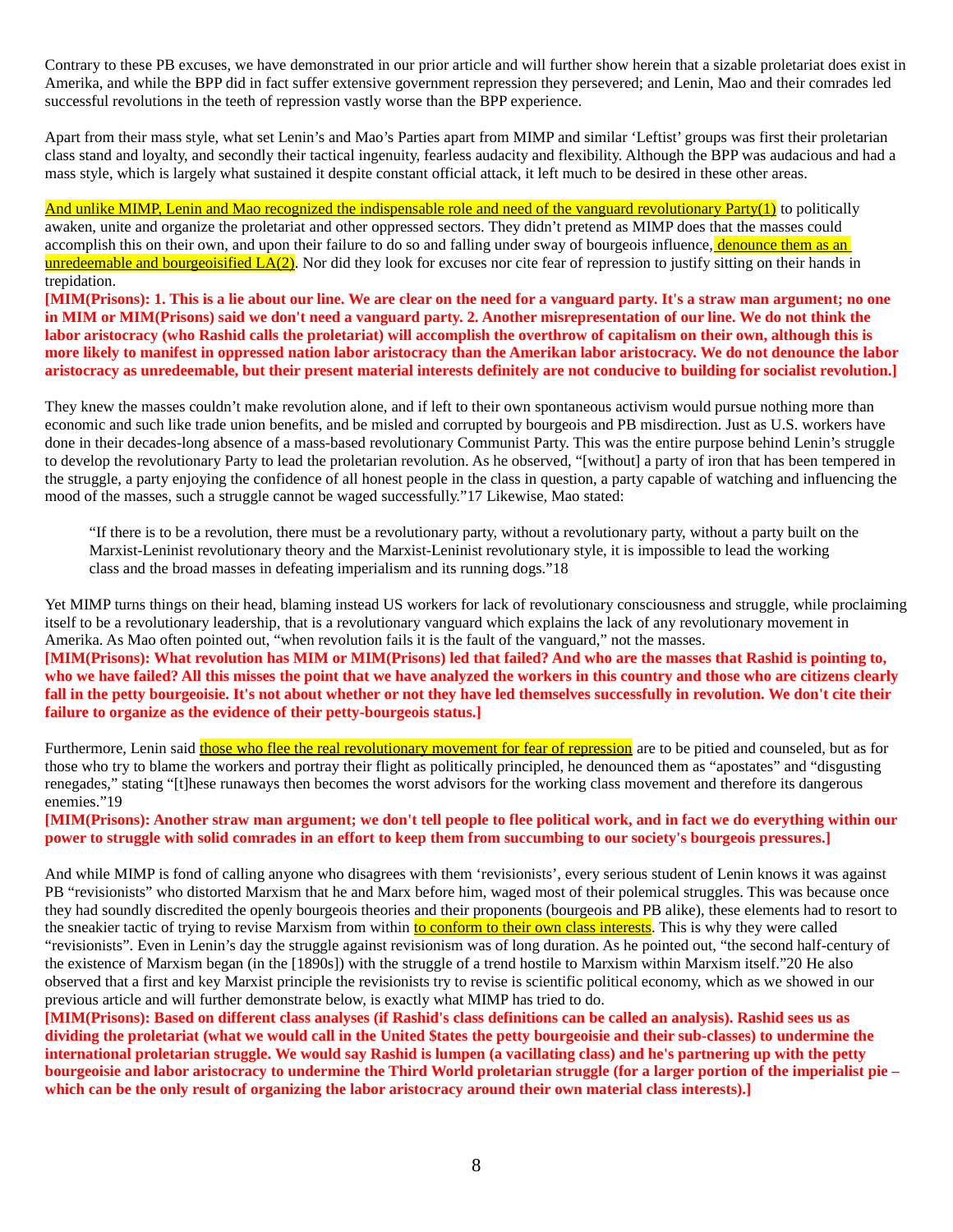Mao likewise struggled ceaselessly against PB revisionists, characterizing them as those who "wave the red flag in order to attack the red flag", and declared theirs as a most dangerous tendency which Marxists must unceasingly combat. **[MIM(Prisons): Yes, and petty-bourgeois revisionists try to claim that the petty-bourgeoisie is actually the proletariat.]**

Consider now MIMP's revision of Marxist political economy with their totally invented class definitions using abstract metaphors like people who wear "rags"(1) (which is how they define what they call "First World Lumpen"(2)), and "those who have nothing to lose but  $\frac{f_{\text{their}}}{f_{\text{their}}}\frac{f_{\text{bar}}}{f_{\text{other}}}\left(\frac{f_{\text{other}}}{f_{\text{other}}}\right)$  (which is how they define the proletariat).21 They actually **had to resort to such metaphors(4)** because the instant Amerikan classes are analyzed using Marxist political economy, everything MIMP professes politically collapses like a house of cards in a windstorm.

**[MIM(Prisons): 1. "Rags" is a translation of "lumpen," not our definition of the class. We only mentioned this in our last polemic to Rashid because he claims "lumpen" means "broken" and then uses this mistranslation to try to prove a connection between the First World lumpen and the proletariat. 2. To the best of our knowledge, Rashid has never received material which contains our class definitions. We don't even know if he has received MIM's base literature on the labor aristocracy,** *MIM Theory 1: A White Proletariat?***,** *MIM Theory 10: Labor Aristocracy***, or our booklet released in 2012,** *Fundamental Political Line of the Maoist Internationalist Movement***. 3. This metaphor is from the** *Communist Manifesto***, which Rashid quoted above. 4. We had to resort to metaphors in our last polemic to Rashid because he was not understanding or accepting our data or material analysis. He is criticizing us as anti-scientific in our definitions but not addressing the copious evidence we have produced.]**

Indeed, that they defined objective conditions or things with abstract metaphors is per se contrary to Marxism. Mao explained:

"We are Marxists and Marxism teaches that in our approach to a problem we should start from objective facts, not from abstract definitions, and that we should derive our guiding principles, policies and measures from an analysis of these facts."22

**[MIM(Prisons): Yeah... our definitions are not abstract, you've just never bothered to read them. They are based on what someone is paid versus the value of their labor, and they are constructed using numbers.]**

This is why Marx made a thorough and scientific study of core objective productive relations in order to identify and define classes, and didn't base that determination on abstract and arbitrary metaphors like "chains" and "rags". **[MIM(Prisons): This criticism is obviously only responding to our one public letter directed at Rashid. How can he then be an authority on our line? We'd recommend** *Imperialism and its Class Structure in 1997* **for more on our study of objective productive relations.]**

Lenin identified as one of the main "tendencies of petty-bourgeois revolutionism" against which his Bolsheviks waged "ruthless struggle" was the anti-Marxist tendency that, like MIMP, "refused (or, it might be more correct to say: was unable) to understand the need for a strictly objective appraisal of the class forces and their alignment, before taking any political action."23

But what's most problematic with the MIM/MIMP's use of abstract metaphors to define class, is this is something they opportunistically invented as a result of their inability to prevail in past debates with us where we took on their VLA line. Here is what happened.

In 2006 MIM opened a dialogue with NABPP-PC following their reading an issue of our Right On! Newsletter where we made reference to the U.S. proletariat. Of course they argued that the U.S. has no proletariat. In a letter dated February 26, 2006, MIM wrote to us: "A proletarian is a wage earner who is getting paid less than the value of their labor." Our readers should note that this was a genuinely Marxist economic-based definition of the proletariat, not the metaphor they later adopted(1). MIM went on to say, "I challenge you to show" that workers in Amerika (New Afrikan workers in particular) "are paid less than the value of their labor or in other words that they produce surplus value." This is exactly what we showed in our prior article.24(2) So as a result MIMP abandoned the Marxist definition of the proletariat and said they now "prefer" to use an abstract metaphor of those in "chains" to describe the proletariat. **[MIM(Prisons): 1. Are you serious? Breaking something down into simpler terms is not the same as adopting a metaphor as the entirety of our class analysis. 2. The NABPP-PC has not demonstrated their point or shown this point. In the prior article, they used made up numbers. Here is Rashid's circular logic broken down: Rashid wants a class analysis from us, and claims we have none. Does not read or study our class analysis that is published. When has access to portions of it, doesn't understand it, refutes with made-up numbers. When we dumb it down, Rashid says we changed our line and class definitions, and then asks us again for a class analysis. If Rashid were being scientific he would have studied the numerous journals and books that are the basis of our line on the labor aristocracy before attempting to critique it.]**

Furthermore, MIM also recognized a U.S. lumpen proletariat, conceding as much in several letters to us, including on April 28, 2006, where they wrote, "Huey [P. Newton] spoke of the growing lumpen proletariat in the U\$ that will be the force for revolution in this country. We are friendly to this line." In turn we pointed out that lumpen simply means "broken" proletariat. To be broken means this strata had to first belong to an actual "whole"-proletariat. A point we also made in our prior article. It was with this that MIMP opportunistically abandoned recognizing a "lumpen proletariat" and **invented the abstract term "First World Lumpen"**. In fact, they admit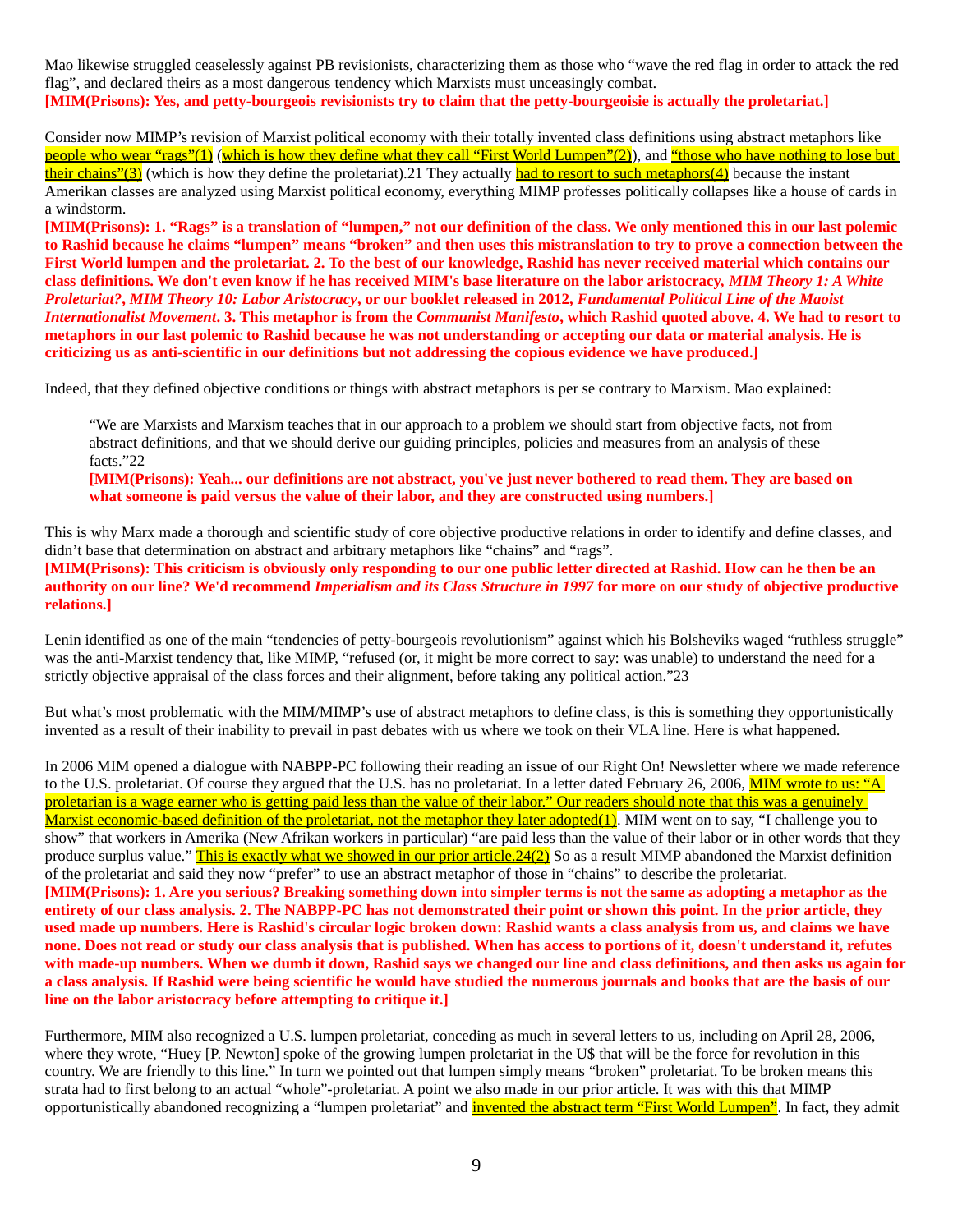this in their polemic, stating, " We completely agree with Rashid's logic here. And that's why MIM (Prisons) started using the term 'First World Lumpen' to distinguish from 'lumpenproletariat'." **[MIM(Prisons): How is this abstract? We define classes as they relate to the means of production and distribution.]**

So we see that when their line is shown to run afoul of genuine Marxism, MIMP will abandon the Marxist line and invent abstract concepts to justify holding on to erroneous positions. This is pure PB opportunism.

So MIMP's social-economic status, objective practice (or lack thereof), and class analysis all run counter to the revolutionary proletarian line of Maoism, and reflect the PB "revisionism" that Marx, Lenin and Mao fought against. And that MIMP calls itself MLM despite their stark deviations from this line in no way contradicts their revisionism. It actually comports with it. As Lenin recognized, "[t]he victory of Marxism in the realm of theory forces its enemy to pose as Marxist. This is historical dialectics."

### **Remolding the PB**

Before MIMP, MIM and its cadre also refused to base their cadre and to do political work among the masses.(1) Instead of practicing the mass line they **hid out on college campuses(2)** (amidst the nascent intellectuals(3)), and now, upon MIM's demise, MIMP is a small cell that focuses on prisoners.

**[MIM(Prisons): 1. Not sure what you're talking about. 2. Who did MIM hide from? It's easy to talk shit about a communist organization from an isolation cell. The pigs must love it. 3. Not sure if this is supposed to be a criticism, as many revolutionary movements have originated with intellectuals and in universities. Especially in the context of living in an exploiter country, it takes an intellectual (class conscious) understanding of communism to overcome the pressure of one's own material interests.]**

MIMP admits choosing prisoners because they prove most receptive to its 'leadership' which in essence means MIMP has latched onto a particularly vulnerable and desperate social group(1), an isolated group whose severely miserable predicament leaves them desperate(2) for any sympathetic ear and tending to be less critical of those who present themselves as sympathetic. Also prisoners generally lack political awareness and training and access to the voluminous Marxist and relevant works. So they are least suited to critically challenge MIMP's Maoist representations.(3)

**[MIM(Prisons): 1. Patronizing. 2. Desperate for change. How is the proletariat better than this? 3. We distribute these materials for free to any prisoner in the United \$tates who is genuinely interested. Our work-trade standards are just to help us determine who will make the best use of these resources, so we aren't sending them to people who will just throw them in the trash. Send us work (art, article, organizing report, etc) and engage with us and we'll send you plenty of free study materials with no strings attached. So to say we try to keep prisoners in the dark so that they can't criticize us is just bullshit.]**

Furthermore that MIMP is based in society while prisoners are confined (and MIMP refuses to allow prisoners to join its group), provides MIMP the perfect excuse for not physically basing itself amongst its targeted base. They can therefore always **avoid the direct challenges** and dangers of actually participating in the day to day struggles of that base as the Maoist Mass Line demands of revolutionary leadership. This is why we in the NABPP-PC live and struggle right alongside those we aspire to lead, and lead not by preaching but rather by example.

**[MIM(Prisons): Again this is based in different class definitions. The NABPP-PC doesn't even live amongst the "proletariat" that they hope to lead; they live amongst the lumpen. We rely on our prisoner correspondents to tell us what is going on in prisons, which we consolidate into mass line and test out in practice via our campaigns and organ (***Under Lock & Key***) – a.k.a. doing mass work! Rashid, do you oppose people outside of prison working with prisoners?]**

MIMP obviously recognizes that prisoners are one of the only sectors that they can easily convince that their teachings are genuinely Maoist. **In fact no other Maoist group or movement (especially in the Third World where MIMP says the proletariat is located) takes the** MIM line seriously.(1) This is why MIM/MIMP has always disparaged every modern Maoist leader and group as revisionist(2) – that is every one of them except MIM and MIMP and their offshoots.

**[MIM(Prisons): 1. Interesting "fact," could we get a citation for this, or recommended further reading? 2. Lie. This whole paragraph is factually untrue misinformation.]**

Also Mao specifically denounced MIMP's PB form of political organization as "closed doorism" and "sectarian". He said as to Communist groups, "we are not a small opinionated sect and must learn to open our doors and cooperate democratically with non-Party people, and how to consult with others."25 In this talk he rejected Communists organizing in "small sects or cliques" typical of PB groups like MIMP.

**[MIM(Prisons): What do we do that is sectarian? We have dividing line questions and we build united fronts with many who do not agree with us on those questions. But political organizations must have clear political line. Lenin said better fewer but better.]**

But there is hope for MIMP. However that hope lies in doing exactly what they have not done, refuse to do, and admittedly fear. That being to remold their class consciousness from that of the PB to the proletariat by **integrating themselves with the masses and taking up**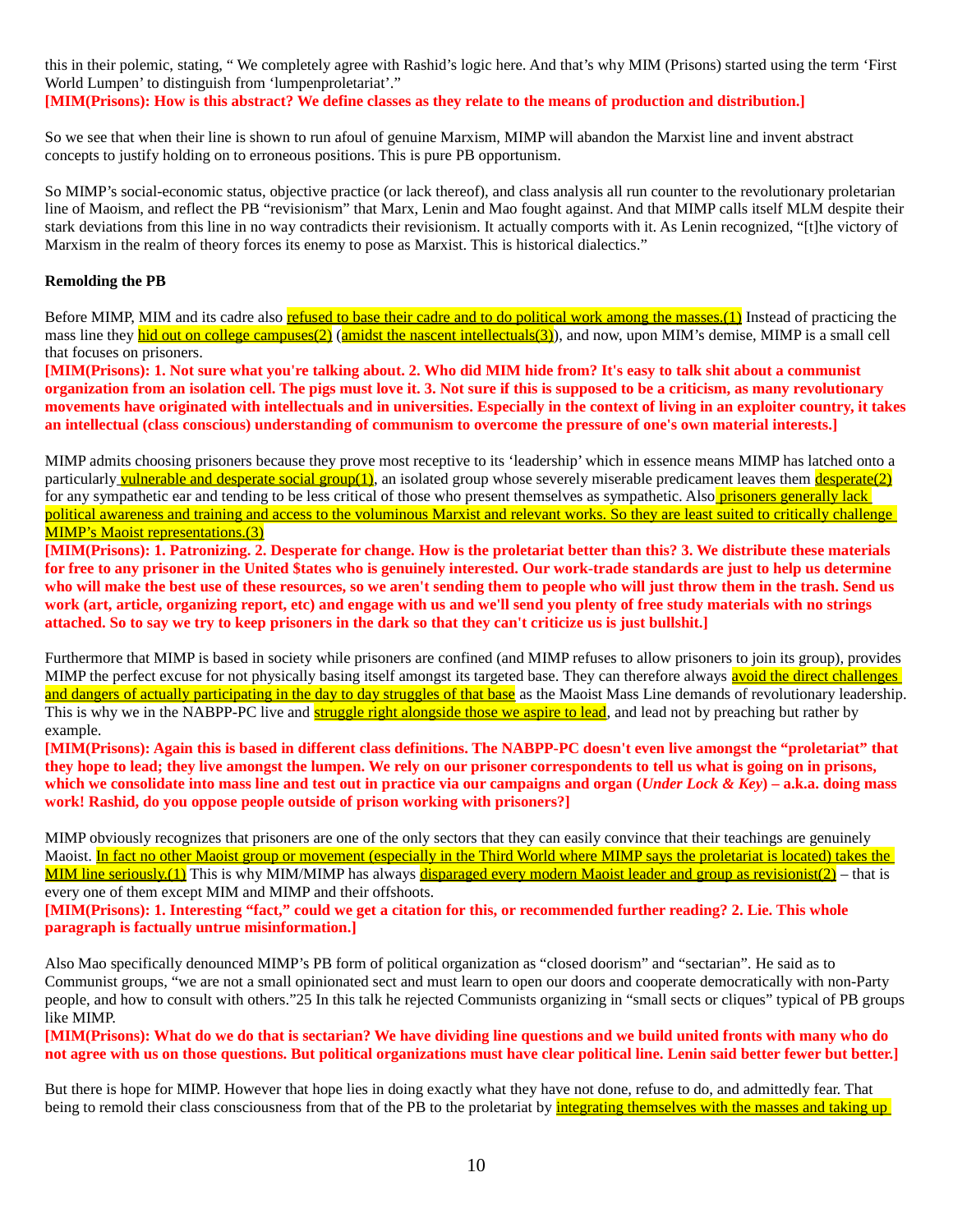their struggles and lifestyle as its own. Mao explained this difficult process of committing "class suicide," which he underwent himself: **[MIM(Prisons): We already live amongst the people Rashid calls the proletariat, so we do not follow this logic.]**

"If you want the masses to understand you, if you want to be one with the masses, you must make up your mind to undergo a long and even painful process of tempering. Here I might mention the experience of how my own feelings changed. I began life as a student and at school acquired the ways of a student. I then used to feel it undignified to do even a little manual labor…. At that time I felt that intellectuals were the only clean people in the world, while in comparison workers and peasants were dirty. I did not mind wearing the clothes of other intellectuals, believing them clean, but I would not put on clothes belonging to a worker or peasant, believing them dirty. But after I became a revolutionary and lived with workers and peasants and soldiers of the revolutionary army, I gradually came to know them well, and they gradually came to know me well too. It was then, and only then, that I fundamentally changed the bourgeois and petty bourgeois feelings implanted in me in the bourgeois schools. I came to feel that compared with the workers and peasants the unremoulded intellectuals were not clean and that, in the last analysis, the workers and peasants were the cleanest people and, even though their hands were soiled and their feet smeared with cow-dung, they were really cleaner than the bourgeois and petty bourgeois intellectuals. That is what is meant by a change in feelings, a change from one class to another."26 **[MIM(Prisons): Sadly most of our masses are locked in state housing (i.e. prisons!) and isolation cells. As for the lumpen outside of prison, how does Rashid know our relationship to that class, whether we belong to it or not, whether we "live amongst" it or not? If the state didn't lock up the lumpen in prisons and isolation cells, we would love that. How would we still be useful as a political organization providing leadership, resources and materials, if we were locked up in prison? Obviously a revolutionary political organization should not volunteer to go to prison....?]**

Lenin likewise recognized that the PB "can (and must) be transformed and re-educated only by means of very prolonged, slow and cautious organizational work."27

MIMP clearly has not undergone any such remolding process. First, because it refuses to base itself amongst US workers whom it declares to be entirely non-proletarian. Second, because they don't live in the Third World where they claim the only real proletariat exists, and in their polemic they make clear that they have no intention of moving there either. **[MIM(Prisons): What is Rashid's analysis of the lumpen class's role in revolution?]**

So overall it is no mystery why MIMP admittedly lacks the resources to do any really revolutionary work, and functions as nothing more than a tiny sectarian "prison focused cell".28 And this despite that its members have had decades of prior experience and failure of the same sort under MIM. Again, it is due to their PB line and practice which shuns the masses and the genuinely Maoist proletarian Mass Line. With Maoists, proof is in the product. As Mao explained and demonstrated: "[t]he correctness or incorrectness of the political and ideological line determine everything. With the correct line the party will gain everything; even if one has not a single soldier at first, there will be soldiers; if one has no guns, there will be guns; and even if there is no political power, political power will be gained. With an incorrect line everything will be lost." Hello MIM?

**[MIM(Prisons): We're curious what is the product that the NABPP-PC has produced? They have political power, guns, and soldiers?]**

In "Mastering Bolshevism" (March 3, 1937) Stalin made a similar observation, especially concerning the strength of a revolutionary Party lying in its remaining based in the working masses and its willingness to listen to their criticisms. He sounds to speak as if directly to the MIM line.

"In order to guide correctly, the experience of the leaders must be supplemented by the experience of the party masses, by the experience of the working class, by the experience of the toilers, by the experience of the so-called 'small people'.

"And when is this possible?

"It is possible only if the leaders are closely connected with the masses, if they are bound up with the Party masses, with the working class, with the peasantry, with the working intellectuals.

"Contacts with the masses, the strengthening of these contacts, readiness to listen to the voices of the masses – in this lie the strength and impregnability of Bolshevik leadership.

"It may be taken as a rule that so long as Bolsheviks keep contacts with the broad masses of the people, they will be invincible. And, contrariwise it is sufficient for Bolsheviks to break away from the masses and lose contact with them, to become covered with bureaucratic rust, for them to lose all their strength and become converted into nonentities.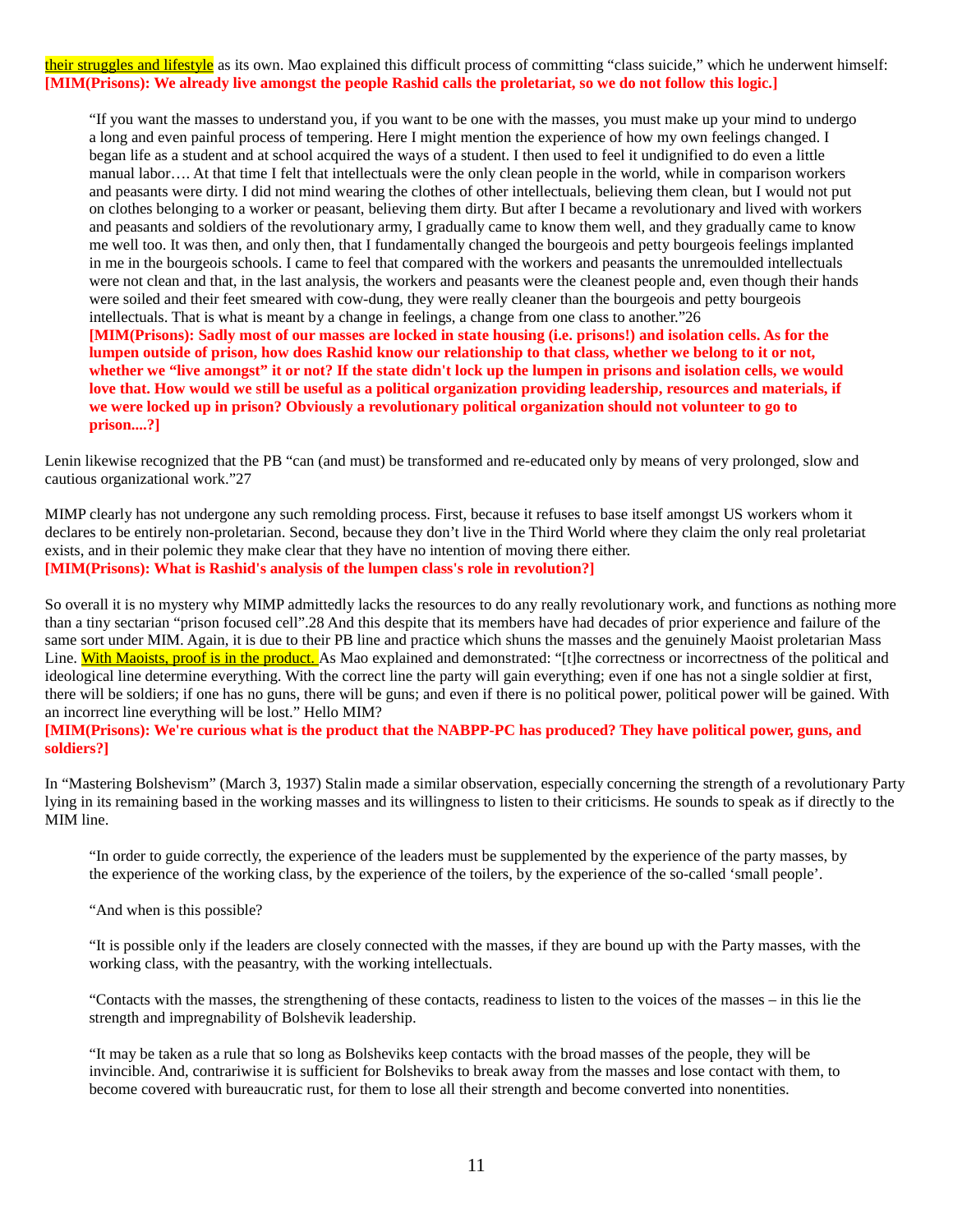"In the system of mythology of the ancient Greeks there was one famous hero, Antaeus, who, as mythology declares, was the son of Poseidon, the god of the sea, and Gaea, the goddess of the Earth. He was particularly attached to his mother, who bore him, fed him and brought him up so that there was no hero whom this Antaeus did not vanquish. He was considered to be an invincible hero. Wherein lay his strength? It lay in the fact that every time he was hard-pushed in a struggle with an opponent, he touched the earth, his mother, who had borne him and fed him, and thus regained new strength.

"But nevertheless, he had a weak spot – the danger of being separated in some way from the earth. His enemies took account of this weakness of his and waited for him. And an enemy was found who took advantage of this weakness and vanquished him. This was Hercules. But how did Hercules defeat him? He tore him from the earth, raised him in the air, deprived him of the possibility of touching the earth, and thus throttled him in the air.

"I think that Bolsheviks remind us of Antaeus, the hero of Greek mythology. Like Antaeus, they are strong in keeping contact with their mother, with the masses, who bore them, fed them, and educated them. And as long as they keep contact with their mother, with the people, they have every chance of remaining invincible.

"This is the key to the invincibility of Bolshevik leadership."

Contrary to Stalin's admonition, MIMP neither has its feet planted within the masses, nor is it willing to "listen to the voices" of its followers, or anyone else for that matter. A point we should look at closer, from a Maoist standpoint. **[MIM(Prisons): What is the evidence that we don't listen to our followers? We definitely don't listen to the enemy class, as that is not the masses. We don't aim to organize the labor aristocracy but we are in very close contact with lumpen masses. The only "evidence" Rashid presents in this essay to prove that we don't listen to the lumpen are (a) that we don't accept his "class analysis" of classes in the United \$tates, and (b) that we removed someone from our study group because they had clear dividing line differences with us that were not going to change, see below. These are two people we tried to struggle with at length and determined to have dividing line differences with us. We continue to struggle with the lines represented by these two entities (Rashid and Ruin) continuously in the pages of** *Under Lock & Key***, which is more efficient than one-on-one struggle, especially in this case. And they are more than welcome to keep writing to us and keep receiving** *ULK* **for free forever. But no, we're not likely going to reneg on our six main points which define our organization.]**

## **Maoists Embrace Criticism, MIMP Doesn't**

As already noted, to even "consciously disagree" with MIMP means being declared an enemy by them. Such intolerance of being criticized is one of MIMP's most telling PB characteristics, and a tendency that Mao rebuked so often and in so many ways, we could compile a book of his writings on this subject alone.

**[MIM(Prisons): Lie about our line. To consciously disagree with any of our six main points will bar someone from admission into MIM(Prisons) or United Struggle from Within, but we do not consider these people enemies, and we continue to work with them on campaigns, as we would with Rashid.]**

And to show the consistency of MIMPs aversion to being disputed, let's take a few more documented examples, because they're certain to argue that they actually invite criticism.

**[MIM(Prisons): We've actually publicly published self-criticisms. Have you? See further reading.]** 

In addition to their statement that they "cannot forgive" us for disputing their VLA line, in reply to a subsequent letter from us MIMP contended that they wouldn't have criticized us in their polemic if we hadn't written our critical article first.29 **[MIM(Prisons): What's your point? How does this "prove" that we don't welcome criticism? No, we can't forgive (let it slide) your bad political line just because you're famous. That would be liberalism. We can't forgive you because you have dogmatically held onto this line for nearly a decade without any serious refutation. NABPP-PC and Rashid will always have this history attributed to their political legacy.]**

That such a position is blatantly anti-Maoist and smacks of PB liberalism is made clear by Mao's article "Combat Liberalism". There he pointed out that Communists have a duty to speak up whenever they hear erroneous positions advanced by proclaimed revolutionaries, and our failure to do so for whatever reason including to stay in good favor with others, is to practice PB liberalism. Yet MIMP says one must not disagree with them if one expects to stay in their good graces. Their stated position with us (a dressed up version of "you hit me first ...") also reveals their use of criticism not to identify and correct errors in a principled manner, but rather as reprisal against those whom they feel have criticized and disputed them. But while they seek to discourage and avoid criticism, anyone who's read their publications cannot but note that MIMP spares no opportunity to critique and dispute everyone else.

Mao described such people as liberals who "look upon the principles of Marxism as abstract dogma. They approve of Marxism, but are not prepared to practice it or to practice it in full; they are not prepared to replace their liberalism by Marxism. These people have their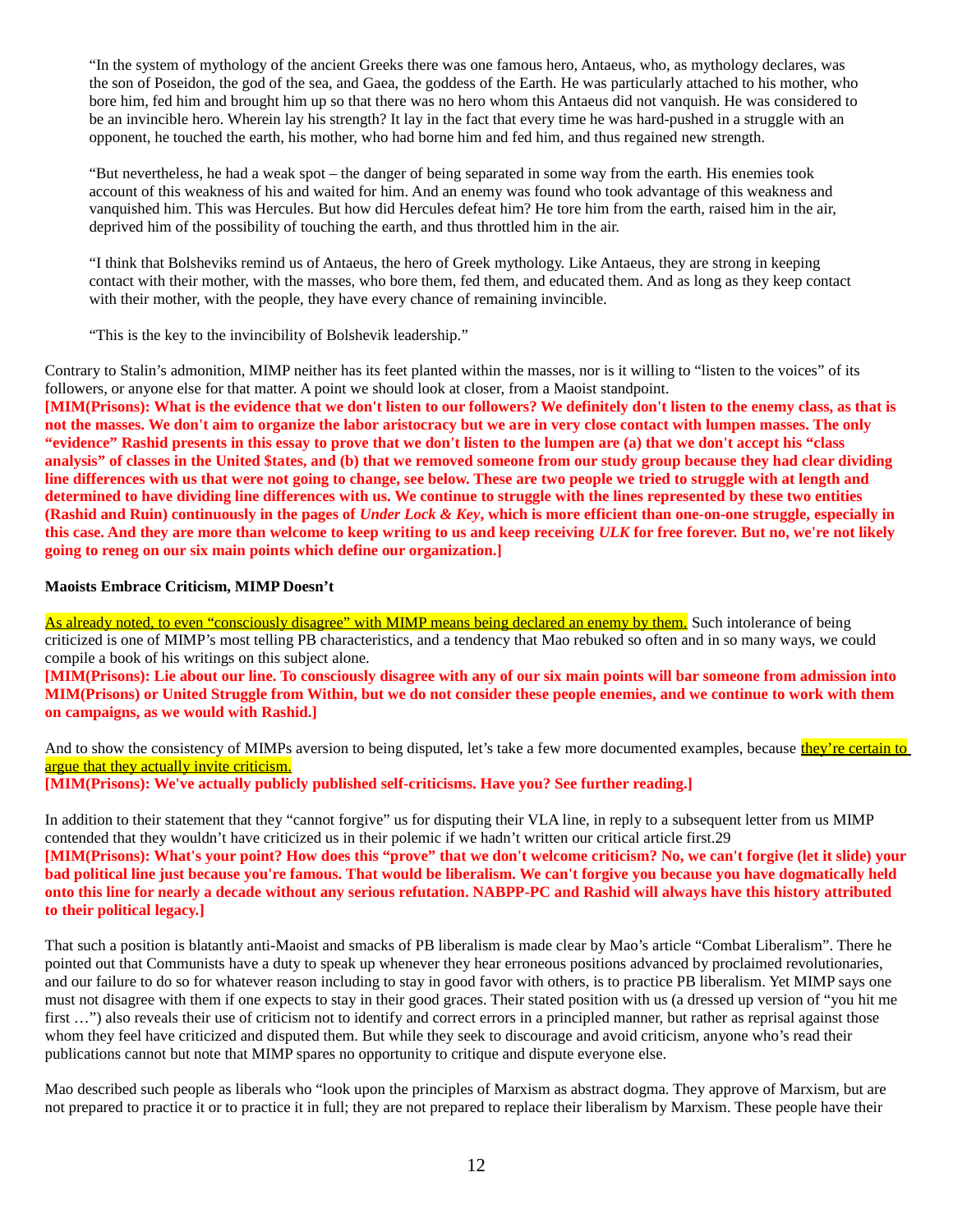Marxism, but they have their liberalism as well – they talk Marxism but practice liberalism; they apply Marxism to others but liberalism to themselves. They keep both kinds of goods in stock and find a use for each. This is how the minds of certain people work."30 And those 'certain people' he identified are the PB in particular.

But MIMP doesn't practice criticism as Mao proposed, to identify and correct errors and solve problems that affect the struggle, but rather they use criticism to belittle and disparage. They are both **persecutory and hyper-critical**. Indeed, we know of not just a few comrades who have in their own words, grown weary and quit MIMP groups because of its endless vitriolic criticisms of everyone and everything else, despite its own abject failure to produce any practical solutions to any problems. **[MIM(Prisons): Are we liberal, or hyper-critical?]**

Furthermore, MIMP kicks prisoners out of its study groups who dare to disagree with them. One example appeared in the April 2013 issue of Turning the Tide newspaper, which published a letter from MIMP expelling an anti-imperialist prisoner from one of their study groups because he voiced disagreements with them.

He was rebuked for speaking out. MIMP wrote, "It's a waste of our time to study with people who consistently disagree with us,"(1) and told him "if you would like to study with us again, please send us a self-criticism and we will consider the prospect." Mao specifically and sharply condemned such efforts to silence people and coerce them(2) to accept one's views as contrary to Communist principles. Here are just a few examples:

**[MIM(Prisons): 1. No investigation, no right to speak. How does Rashid know anything about Ruin's participation in the study group? The individual in question (Ruin) devoted hself to attacking the MIM line in all ways. They were not thinking critically, but dogmatically criticizing it without responding to our lengthy attempts to engage. Ruin attempted to hijack the study group and turn it into an anti-MIM(Prisons) polemical struggle, without addressing the many points we raised in our responses to their criticisms. It's a waste of time for us to repeatedly respond to Ruin in the study group in the same way it's a waste of time for us to repeatedly rehash the labor aristocracy debate with Rashid, where in both cases the persyn in opposition to our line does not refute to the points we raise and does not appear to study what we have already said on the topic with any depth. 2. Obviously we didn't silence h, just like we didn't punish h. Their voice was published in** *Turning The Tide***. Our study groups and publications are not the end all be all medium for prisoners to engage in public political debate, although we do appreciate Rashid's compliment. :) We are glad Ruin found welcome arms with** *TTT.* **People who agree with each other should work together, and let's let history decide who's most correct.]**

"[T]here are some comrades who are afraid of the masses initiating discussion and putting forward ideas which differ from those of the leaders and leading organizations. As soon as problems are discussed they suppress the activism of the masses and do not allow others to speak out. This attitude is extremely evil."31

"The only way to settle questions of an ideological nature or controversial issues among the people, is by the democratic method, the method of discussion, criticism, persuasion and education, and not by the method of coercion or repression."32

"Our comrades must understand that ideological remolding involves long-term, patient and painstaking work, and they must not attempt to change people's ideology which has been shaped over decades of their life, by giving a few lectures or by holding a few meetings. Persuasion, not compulsion is the only way to convince them. Compulsion will never result in convincing them."33

"There are some comrades who cannot bear to listen to ideas contrary to their own and cannot bear to be criticized. This is very wrong."34

He rejected the practice of those who create an atmosphere where people fear to speak openly in opposition to their views as MIMP practices, stating, "when this kind of atmosphere is engendered and people don't dare to speak in your presence then it is up to you to keep away."35 So according to Mao, it wasn't the critical thinking prisoner who should have been eliminated from the study group, but rather MIMP. But there's more.

**[MIM(Prisons): Not sure how this would play out in real life? We agree that prisoners should run their own study groups, and we provide literature and study packs for just about anyone who is running a study group. The requirements to receive this study material do not include agreeing with our line, and most of the time we are not even aware of the debate that happens in these study groups. We support them because we understand the importance of deep political understanding. Maybe the NABPP-PC should make an educational institution to provide resources for this type of work. Maybe they already do, how would we know. But we're not going to criticize them and say that they DON'T do this type of work just because we are ignorant to it. If it's pushing IWW line then probably it won't be that useful to the international communist movement, though.]**

"Communists are duty bound to co-operate with people outside the Party who are against [the imperialists], and have no right to shut them out. This principle means that we should listen attentively to the views of the masses, keep in close touch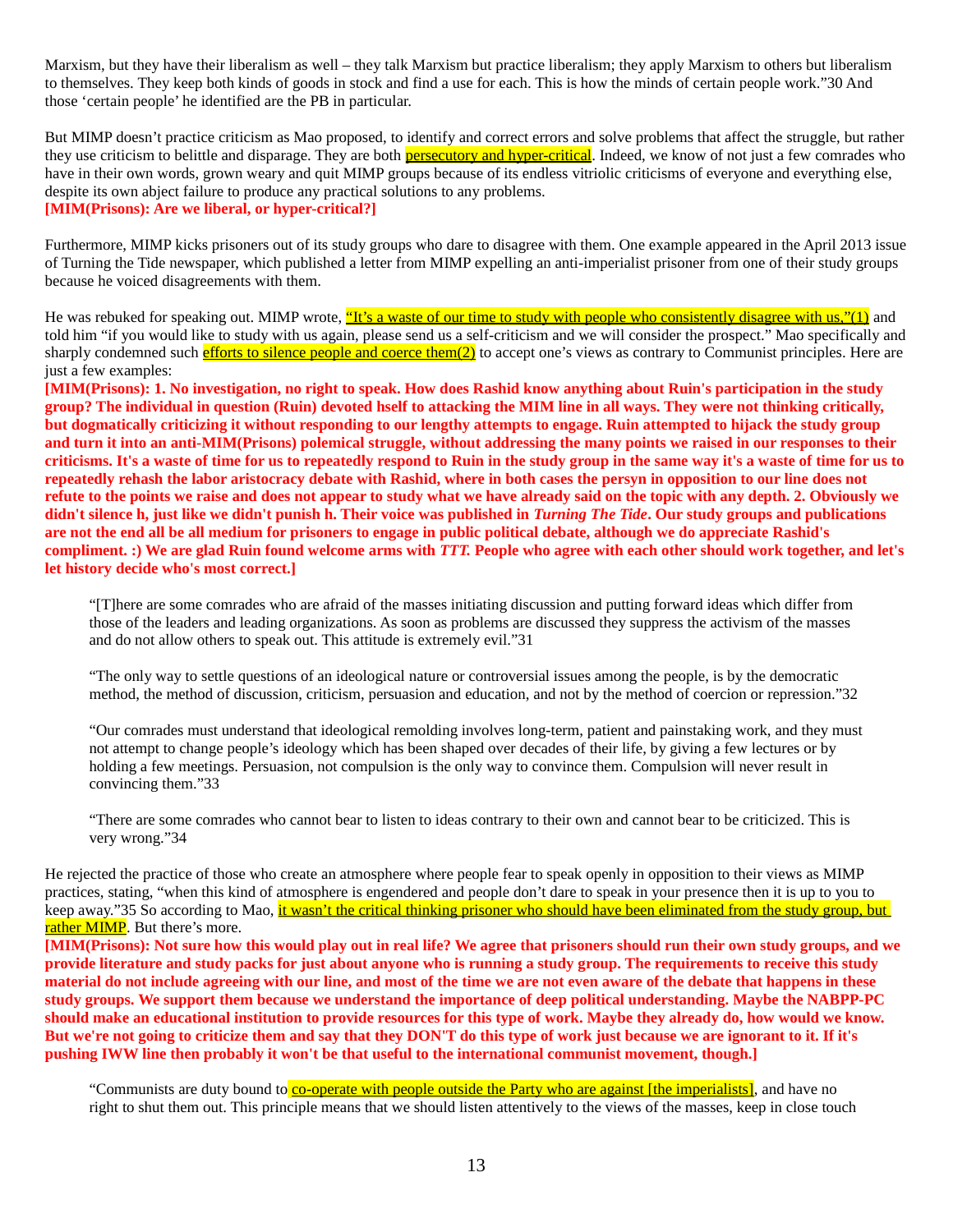with them and not be alienated from them … Communists should cooperate devotedly with non-Party people and must not act arbitrarily or keep everything in their own hands … Communists must listen attentively to the views of people outside the Party and let them have their say. If what they say is right, we ought to welcome it, and learn from their strong points; if they are wrong, we should let them finish what they are saying and then patiently explain things to them. A Communist must never be opinionated and domineering, or think he is good in everything while others are good in nothing; he must never shut himself up in his little room or brag and boast and lord it over others. Apart from die-hard reactionaries who are in league with the [imperialists] and with the traitors and are sabotaging resistance and unity, and who of course have no right to speak, everyone is entitled to freedom of speech, and it doesn't matter even if what he says is wrong … Hence Communists have the duty to co-operate devotedly with non-Party people and have no right to exclude them and monopolize everything."36

**[MIM(Prisons): Here Rashid implies that Ruin was anti-imperialist. How would he know that? If you read the letter from Ruin that was published in** *Turning The Tide* **(Vol 6 No 2 April 2013), there is nothing proving their practice as an anti-imperialist, they're just complaining about being kicked out of our study group. Ruin does offer to "send you more information regarding my resistance activities, my writings and art, or anything else I can tell you" and then goes into details of their imprisonment credentials. Instead, MIM(Prisons) takes self-reporting like this with a grain of salt, knowing it could be easily made up by any pig who wants to gain our trust. We prefer to measure a potential comrade's political orientation (whether they're anti-imperialist or not) based on the work they contribute to the anti-imperialist struggle. Rashid may be relying on insider information, which isn't helpful to us in this debate. If Ruin had actually published a great anti-imperialist essay in** *TTT***, that would be a different story. A mock criticism of us does not count as anti-imperialist work, unless you consider MIM(Prisons) pro-imperialist I guess.]**

Stalin held likewise: "It is generally recognized that no science can develop and flourish without a battle of opinions, without freedom of criticism."37

Not only is MIMP intolerant of being criticized and disputed, we have seen few if any instances where they – and MIM before them – didn't name-call or hurl insults at those who dispute them or don't conform to their views. It is there M.O. even, to denounce their critics or non-conformists as First World chauvinists, Trotskyist, crypto-Trotskyists, anarchist, fascist, pigs and/or pig agents. Matter of fact in their polemic, they slyly classified us as amongst the "anarchists and crypto-Trotskyists" with whom they've "drawn a line of distinction." Yet another tendency Mao disapproved of – namely, putting labels on, name-calling and insulting people.

"We must never … permit the bad old habit of 'sticking labels' on people to continue."38

"Lu Hsun once said in criticism of such people, 'Hurling insults and threats is not fighting.' What is scientific never fears criticism, for science is truth and fears no refutation. But those who write subjectivist and sectarian articles and speeches in the form of Party stereotypes fear refutation, are very cowardly and therefore rely on pretention to overcome others, believing that they can thereby silence people and 'win the day.' Such pretentiousness cannot reflect truth but it is an obstacle to truth. Truth does not strike a pose to overcome people but talks and acts honestly and simply."39 **[MIM(Prisons): Yes Mao condemned revisionists, and led campaigns against people like Liu Shaoqi. In this article Rashid labels MIM(Prisons) as petty-bourgeois over and over, yet he says "sticking labels" on people is fundamentally wrong. So which is it? We only use labels to identify political line. Rashid seems to think he is doing this by speculating about MIM(Prisons)'s class background. So apparently using labels is correct for Rashid to do, but not for MIM(Prisons)?]**

And here's Mao speaking to the absolute futility of those who like MIMP try and compel people to keep silent as though everyone can be intimidated.

**[MIM(Prisons): No, we tell them to keep talking but we don't necessarily need to engage with every pro-imperialist line to refute it when it's a position we have already published copious material on. Instead we might just offer references to that material. Or we might choose to focus our energy on people who are actually interested in anti-imperialism and studying our material. That's not telling people to keep silent, in fact we encourage them to find folks they agree with and get involved in a practice rather than just talking theory with no practice.]**

"Those of you who … do not allow people to speak, who think you are tigers, and that no one will dare touch your arse, whoever has this attitude, ten out of ten of you will fail. People will talk anyway. You think that no one will really dare to touch the arse of tigers like you? They damn well will!"40 **[MIM(Prisons): We have plenty of examples of friendly struggle on our website and in** *ULK***, which is very different than struggle against enemy lines.]**

On many occasions Mao explained that Communists must give full play to democracy among the people, which means allowing them to openly and freely express any and all criticisms and disagreements they have. That refusing to do this is to practice commandism and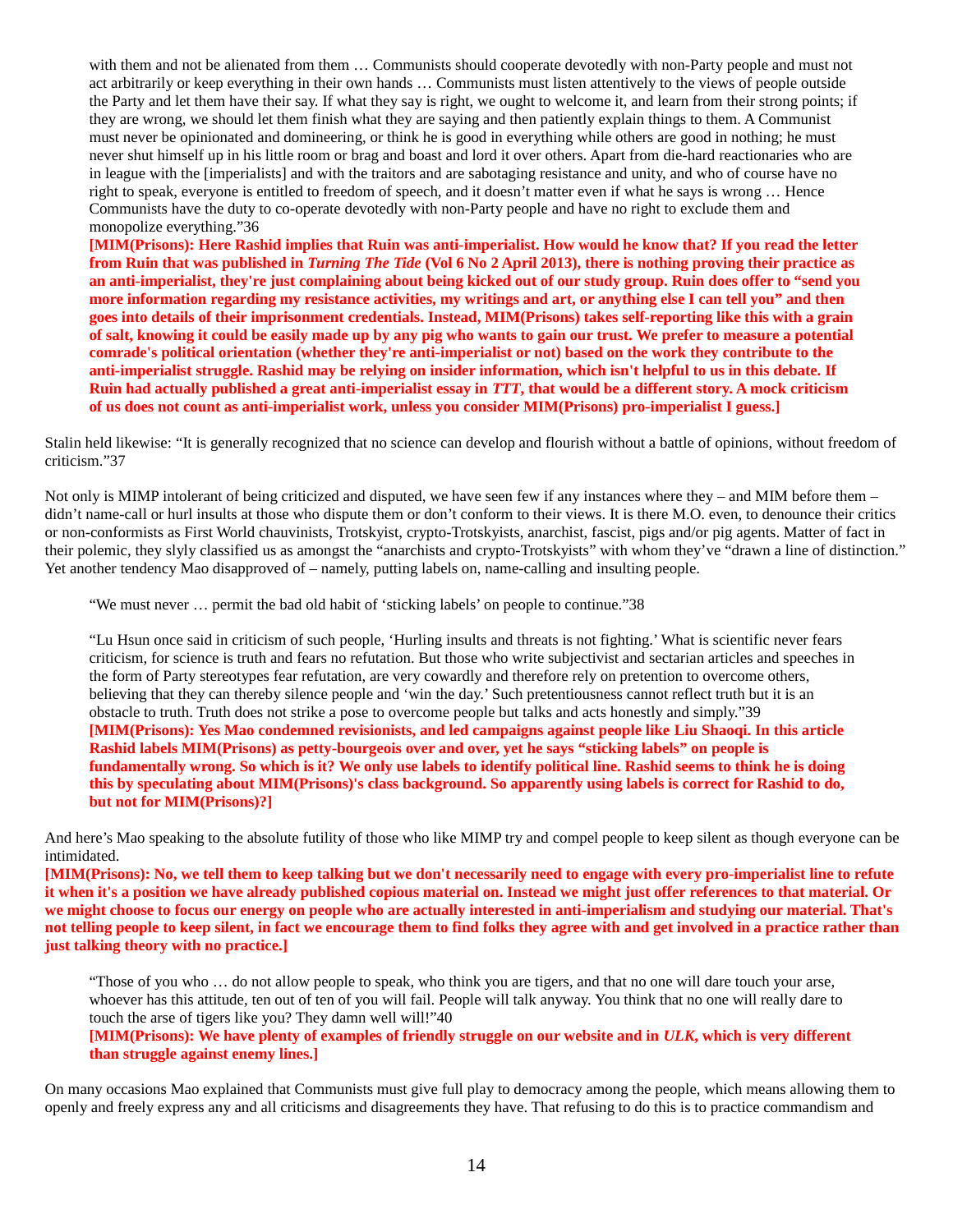dictatorship, which is unacceptable against the people. Those who don't permit full democracy he criticized as those who want all unity and no struggle(1). Which is non-dialectical and completely contradicts basic Marxist philosophy. As we've noted he rejected tendencies to try and shut people up (even our enemies)(2) or force ideas on the people that they don't yet grasp(3), because this alienates them, violates their right to voluntarily and intelligently accept Communist leadership, and reflects PB impetuosity.

**[MIM(Prisons): So on one hand we are liberal for failing to take up criticism enough, and on the other hand we are commandist for criticizing incorrect ideas wherever we see them. 1. All unity and no struggle would probably look like keeping Ruin in the study group and saying "it's okay if we disagree, let's only talk about stuff we agree on." Obviously we didn't do that, we don't need unity with people who push enemy line. 2. People were imprisoned for being enemies, and during the GPCR people were killed (although Mao criticized this as ultra-left errors of the masses) for acting on enemy lines. Not sure what Rashid is talking about here. Seems like he's confusing "people in the party" with "enemies." 3. Ideas that are not yet grasped are different than worked out lines.]**

And he didn't encourage the people to criticize us as a mere formality. He meant that we take and ponder those criticisms seriously. Here's Mao once more.

"If we are to promote democracy, we must encourage others to criticize us and listen to their criticisms. To be able to withstand criticism we must first take measures to carry out self-criticism. We must examine whatever needs examining for an hour or at most two hours. If everything is to be brought out in the open, it will take as long as that. If others consider we have not done enough, then let them say so. If what they say is right, we will accept their opinion. When we allow others to speak, should we be active or passive in our attitude? Of course it is better to be active. What can we do if we are forced onto the defensive? In the past we were undemocratic and so we find ourselves on the defensive. No matter. Let everybody criticize us. As for me, I will not go out during the day; I will not go to the theater at night. Please come and criticize me day and night (laughter from audience). Then I will sit down and think about it carefully, not sleep for two or three nights, think about it until I understand it, and then write a sincere self-explanation. Isn't that the way to deal with it? In short, let other people speak out. The heavens will not fall and you will not be thrown out. If you do not let others speak, then the day will surely come when you are thrown out."41

And here is yet another example of MIMP's efforts to evade having their positions openly disputed, and presenting such efforts as politically principled. And again they are directly contradicted by the Marxist line.

In December 2013 we proposed that MIMP publish both sides of our ongoing debates in their prisoner-based newsletter Under Lock and Key. They refused stating, "we don't have space to spare … for articles that are so off the mark," speaking of our side of the polemics. But conversely they said they were looking to enlarge their newsletter to fit in more articles that reflect their own views. Lenin's position totally refutes them. "We shall", he said, "gladly afford space in our paper for articles on theoretical questions and we invite all comrades openly to discuss controversial points."42

**[MIM(Prisons): We do not find the labor aristocracy line to be controversial. Does Rashid have no standards for publication? If a Nazi group wants to print something fascist in their publication, should they afford the space to encourage the debate?]**

He furthermore contended that Communist papers become bland and lose their combative edge and mass interest when they don't publish such polemics. He rebuked the editors of his Bolshevik Party's paper thusly when they did exactly what MIMP promotes.

"You complain about monotony….By avoiding 'painful questions', Pravda and Zvezda make themselves dry, monotonous, uninteresting, uncombative organs. A socialist organ must conduct polemics".43

When we recognize that MIMP, consistent with its PB class tendency, fears being contradicted by the common people, whereas, as Mao pointed out, the masses will still speak out, it becomes apparent why MIMP refuses to integrate itself and its work within a mass base whose voices they cannot readily censor and control as they can with prisoners. And dogmatic lines like the VLA line serve only to falsely justify refusing to base itself and its 'work' within the broad masses in society.

**[MIM(Prisons): Please tell us who does more than MIM(Prisons) to fight the censorship of prisoners' voices? Besides our anticensorship work,** *Under Lock & Key* **is mostly written by prisoners. And many of the articles authored by MIM(Prisons) are summing up reports from prisoners.** *ULK* **isn't just to spread our own ideas, although we do try to provide leadership and consolidate mass line.]**

## **Again on the Labor Aristocracy**

Returning now to the LA question and who the proletariat are and who are its friends and enemies, we must begin again with the fundamentals of class.

In our earlier article we elaborated in Marxist political economic terms, that the proletariat is that class which must sell its manual labor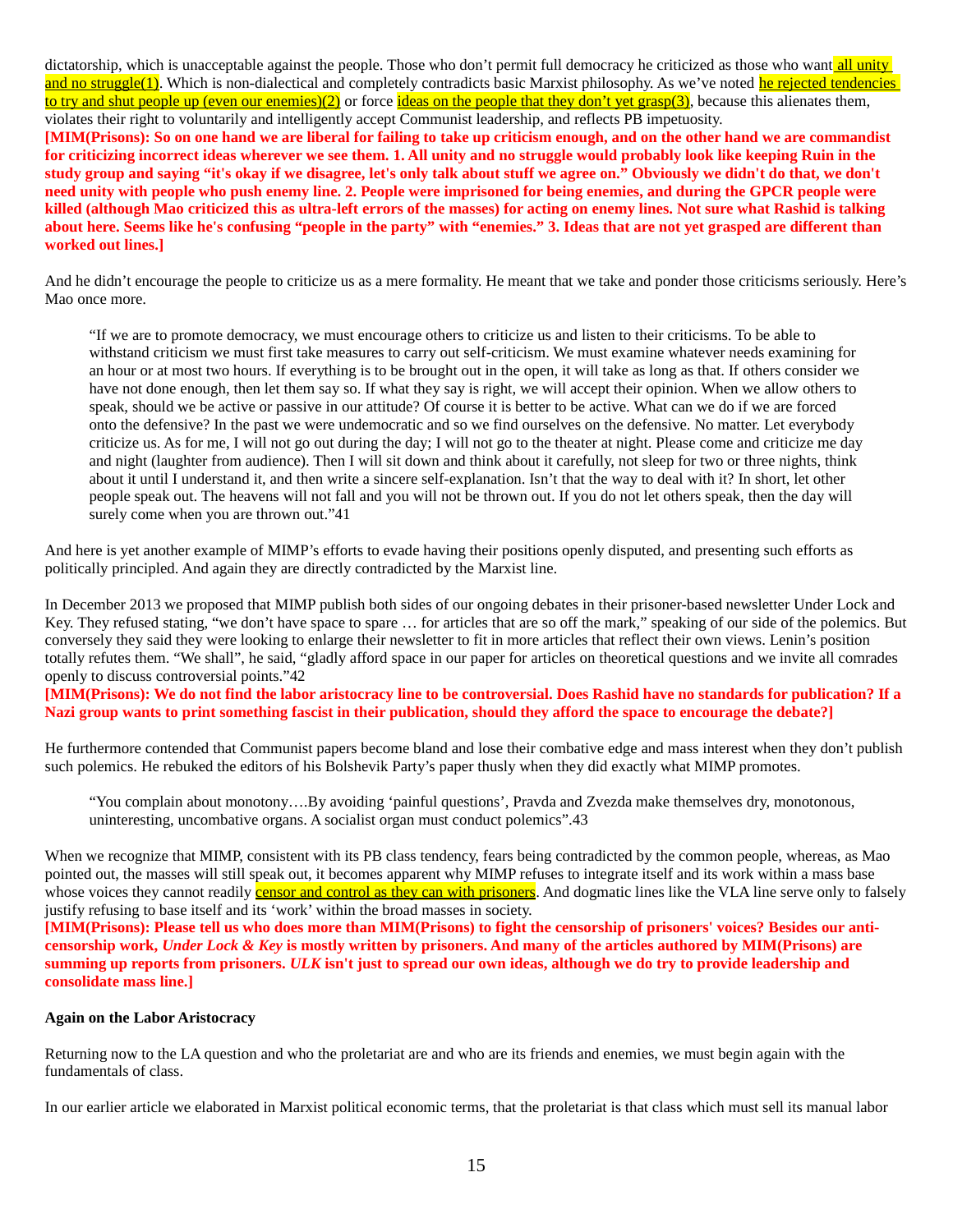power to the bourgeoisie for a wage at less than its actual value in order to survive. That the bourgeois expropriates and pockets the surplus value as profit, which is value realized in the production of commodities for which the worker is not paid. We pointed out that labor power is also itself a commodity. Citing Marx's Wages, Price and Profit we explained that workers in Amerika are subject to stolen surplus value just as are Third World workers and are no less proletarians even though they earn higher wages than their Third World counterpart.(1)</u> We went on to explain that the difference in wage scales is the result of different standards and costs of living in different countries(2) based upon the **uneven levels of development under capitalist imperialism.**(3) And that of course the cost, standard and quality of goods and services in the developed First World imperialist countries like Amerika are simply much higher than in the less developed Third World countries. While we do recognize other factors are also at play in the existence of greater wealth in the First World countries versus the Third World, which are fundamental to the imperialist system, they do not change the fact that workers in the  $im$  imperialist countries produce surplus value $(4)$  and are thus proletarians.

**[MIM(Prisons): This is gold. 1. LOL. 2. This position is bullshit. See the article "Raise the Minimum Wage to \$2.50" published online and in** *ULK* **36. 3. Where does Rashid think these uneven levels of development come from? Amerikan ingenuity? No, it comes from colonialism, neo-colonialism, and imperialism, all of which point to the validity of the labor aristocracy line. 4. See**  *MIM Theory* **1 and 10.]**

MIMP disputed us, denying that US workers are proletarians simply because they receive higher wages. MIMP did concede however that we were in fact correctly applying basic scientific principles of Marxist political economy. But to avoid these principles, MIMP denied that proletarians are those who must sell their labor power for a wage, stating instead that they "prefer Marx's definition that the proletarian are those who have nothing to lose but their chains."

**[MIM(Prisons): No, we did not. We said we prefer Marx to Rashid. We prefer the definition that the proletariat is exploited. Workers are not proletarian if they are earning more than the value of their labor. Just selling labor in itself is not enough. Please tell us where we made this concession.]**

As we've already pointed out, Marx did not use the "chains" metaphor to define the proletariat, but rather figuratively to make the point that under capitalism the proletariat is the only class that has nothing to lose and everything to gain by overthrowing capitalism.

MIMP's revisionism has gone to totally redefining the most fundamental question to every Marxist, namely how classes are constituted and how identified. If one cannot correctly identify who is the proletariat, everything else they advance in the way of struggling against capitalism must necessarily be wrong. As we made clear, for the Marxist, the proletariat forms the social base of any such struggle. It is this very class which we necessarily aim to organize to seize and exercise political power and establish its own class dictatorship over the bourgeoisie. Any line that deviates from this is necessarily one that advances the bourgeois. **[MIM(Prisons): Eye roll. We've already addressed this whole metaphor issue earlier in our notations.]**

Classes, as Marx scientifically demonstrated, are determined by objective relations people enter into within the productive system. One cannot objectively show how the abstract concepts of wearing "rags" or existing in "chains" reflect actual relations to commodity production and the capitalist system. In this context such concepts are abstract at best and absurd. This is revisionism in its most literal sense.

But we realize that **MIMP had to dodge Marx's actual economic based definition of the proletariat**, because under that definition US workers fall firmly into the proletarian class as our prior article demonstrated. And to acknowledge that First World workers are indeed proletarians would deny MIMP its false justification for refusing to base themselves among them, committing class suicide, and doing real revolutionary work. As Lenin stated, "Marx's economic theory alone has explained the true position of the proletariat in the general system of capitalism."44 And as he observed, the advent of imperialism did not change the class basis of capitalism, although the PB has always tried to revise Marxist political economy and proclaim its principles obsolete. Lenin stated the case clearly: **[MIM(Prisons): Lie.]**

"Hitherto the doctrines of Marx and Engels were considered to be the firm foundation of revolutionary theory, but voices are now being raised everywhere to proclaim these doctrines inadequate and obsolete … We take our stand entirely on the Marxist theoretical position …."45

MIMP, however, claims Marxist political economy is outmoded(1), rendered obsolete by imperialism and its transfer of immense wealth to the First World (a condition that has always been a fundamental component of imperialism and even the primitive accumulation of capital during Marx's time), and *dismissed its fundamental principles that we cited to demonstrate that US workers are proletarians as* "numbers" made "just for show" and "empty numbers"(2) which they presumed to counter by promoting a PB 'economist' solution (we'll address MIMP's PB Economism below). But as we quoted earlier, Mao held firmly that "we are Marxists." **[MIM(Prisons): 1. Lie. 2. Yeah, they were made up numbers.]**

And like Lenin, Mao upheld, "[t]he three basic constituents of Marxism [which] are scientific socialism, philosophy [dialectical materialism], and political economy. The foundation is social science, class struggle." And that struggle being "between the proletariat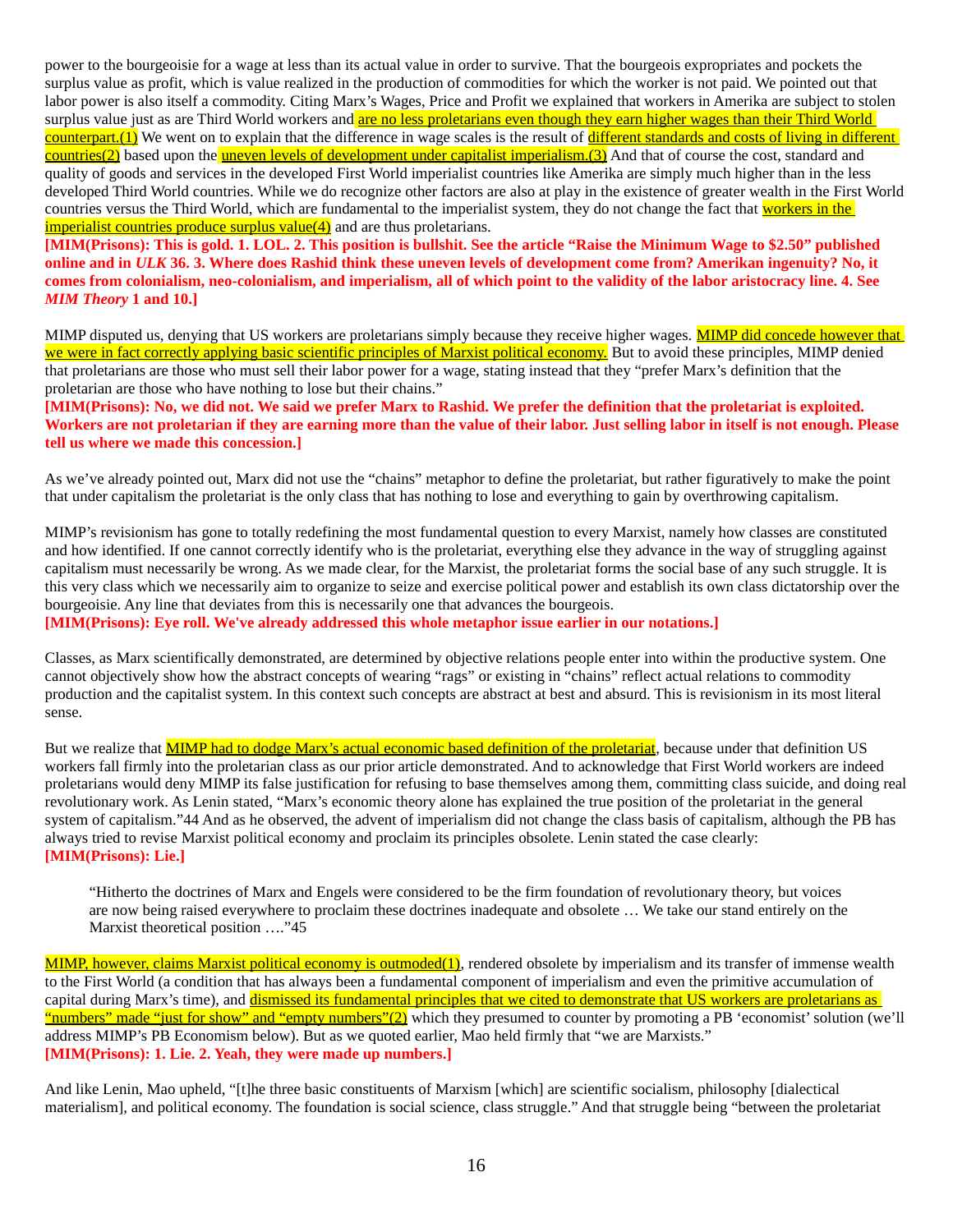and the bourgeoisie."46 So Mao also upheld Marxist political economic analysis of classes (specifically of the proletariat) and this is why he, like us, and like Lenin and Stalin, recognized that there is indeed a First World proletariat (including a white proletariat – which MIMP vigorously denies). And all of them recognized the need for unity of struggle between this First World proletariat and the super-exploited Third World as essential to toppling the imperialist system. In fact Lenin, Stalin and Mao recognized the existence of a proletarian versus bourgeois class struggle within the First World countries as one of the three fundamental components of the imperialist system. Yet MIMP claims there has never been a proletariat in Amerika and especially no "white" proletariat(1), and used revising what constitutes the proletariat as a class invoking abstract metaphors(2) and citing different wage levels(3) to speciously validate this position. **[MIM(Prisons): Not "especially." "Only" would be the correct word here. Rashid seems to equate Amerika with the United \$tates, which we do not do. Please read** *Settlers: The Mythology of the White Proletariat* **by J. Sakai and** *MIM Theory 7: Proletarian Feminist Nationalism***. 2. Abstract metaphors like land ownership? 3. a.k.a. real data.]**

Now let's look at how Lenin, Stalin and Mao compare to MIMP on the question of the existence of a First World proletariat. Mao didn't lump everyone in Amerika into a homogenous oppressor Labor Aristocracy (LA). He specifically made a distinction between the US ruling class as the oppressor class and the masses as both the oppressed and as allies of the internally oppressed nationalities. He stated, "It is the reactionary ruling circles among the whites who oppress the Negro people. They can in no way represent the workers, farmers, revolutionary intellectuals and other enlightened persons who compose the overwhelming majority of the white people." Nor did he characterize US whites as overall exploiters of the Third World. "At present, it is the handful of imperialists headed by the United States, and their supporters, the reactionaries in different countries, who are inflicting oppression, aggression and intimidation on the overwhelming majority of the nations and peoples of the world."47

## **[MIM(Prisons): A) It was written 50 years ago. B) Mao was not in the U\$A and relied on U.\$. communists for perspective. C) This is one of the few errors we find in Mao's positions. D) We aren't dogmatists, so not buying this position of Mao's does not make us not Maoists.]**

As for Lenin and Stalin, in his definitive work, "The Foundations of Leninism", Stalin in part elaborated Lenin's analysis of imperialism and its practical purposes in the struggle to defeat it.48 There he wrote:

"Leninism grew up and took shape under the conditions of imperialism, when the contradictions of capitalism had reached an extreme point, when the proletarian revolution had become an immediate practical question, when the old period of preparation of the working class for revolution had arrived at and passed into a new period, that of direct assault on capitalism.

"Lenin called imperialism 'moribund capitalism'. Why? Because imperialism carries the contradictions of capitalism to their last bounds, to the extreme limit, beyond which revolution begins of these contradictions, there are three which must be regarded as the most important."

He identified the first and most important of these contradictions as "the contradiction between labor and capital," that is between the proletariat and the bourgeoisie within the imperialist countries. The second contradiction was that between the imperialist forces that is "the contradiction among the various financial groups and imperialist powers in their struggles for sources of raw materials, for foreign territory." The third contradiction was that "between the handful of ruling, 'civilized' nations and the hundreds of millions of the colonial and dependent peoples of the world," that is between the First World imperialist powers and the Third World. These being the three fundamental contradictions that make up the phenomenon of capitalist imperialism and exist till today. Lenin, Stalin and Mao always maintained this understanding of what constitutes imperialism. Yet **MIMP proclaims the first and principal contradiction of imperialism,** namely the existence of proletarian versus bourgeoisie class struggle within the imperialist countries, does not exist(1) and has never existed. But that rather there is a reconciliation between the bourgeoisie and what they call a LA(2). So MIMP has revised the MLM understanding of what constitutes imperialism. They have transformed imperialism into a new and different sort of capitalism. Either we accept this absurd notion and that Lenin, Stalin and Mao (and even Marx) were dead wrong in their political economic analyses or that MIMP is revisionist. In either case it's not possible to call MIMP Marxist, Leninist or Maoist since they clearly do not follow the fundamental teachings, studies or practice of any of them.(3)

**[MIM(Prisons): 1. Lie. We don't say the contradiction between labor and capital within imperialist countries never existed. We say imperialism has advanced since the days of Lenin. On the one hand, Rashid says we must accept criticisms and be open to changing our line. On the other hand he says it is undebateable to think that imperialism has changed since the days of Marx. 2. What Lenin also called the labor aristocracy. 3. Since we clearly are not dogmatists.]**

What's more, in blatant contradiction of MIMP, Lenin, Stalin and Mao saw the unity of the First World proletariat with the Third World as essential to the success of the struggle against imperialism. Here's Lenin:

"the socialists of the oppressed nations must in particular, defend and implement the full and unconditional unity, including organizational unity of the workers of the oppressed nation and those of the oppressor nation. Without this it is impossible to defend the independent policy of the proletariat of other countries in the face of all manner of intrigues, treachery and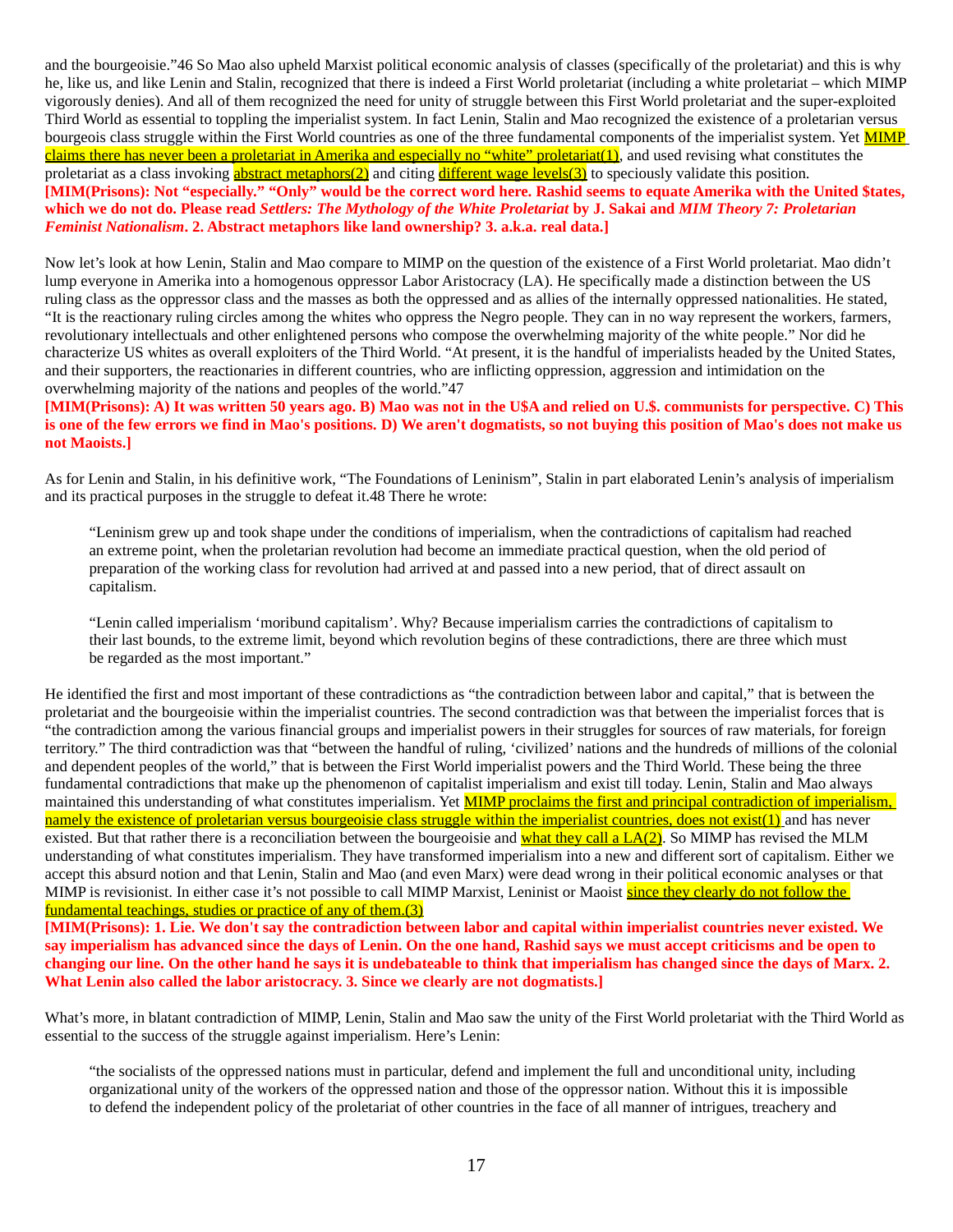trickery on the part of the bourgeoisie."49

And here again is Stalin.

"The victory of the working class in the developed countries and the liberation of the oppressed peoples from the yoke of imperialism are impossible without the formation and the consolidation of a common revolutionary front;

"The formation of a common revolutionary front is impossible unless the proletariat of the oppressor nations renders direct and determined support to the liberation movements of the oppressed peoples against the imperialism of its 'own country', for 'no nation can be free if it oppresses other nations' (Engels)"50

Moreover, Stalin held the First World proletariat to be the Soviet Union's key ally! He stated:

"The first ally, our principal ally, is the proletariat in the developed countries. The advanced proletariat, the proletariat in the West is an immense force, and it is a most faithful and most important ally of our regime. But unfortunately, the situation, the state of the revolutionary movement in the developed capitalist countries, is such that the proletariat in the West is unable to render us direct and decisive assistance at the present moment. We have its indirect moral support, and this is so important that its value cannot even be measured, it is inestimable. Nevertheless, it does not constitute that direct and immediate assistance that we need now."51

**[MIM(Prisons): See** *MIM Theory* **10 for Lenin and Stalin on the labor aristocracy.]**

Lenin, Stalin and Mao all maintained these positions while recognizing that the First World countries reaped massive wealth as a result of the super-exploitation of the Third World to the general social-economic benefit of the developed countries. Yet they clearly did not characterize their workers as a LA and enemy of the workers of the underdeveloped countries as MIMP does. **[MIM(Prisons): This points to the validity of the labor aristocracy line.]**

MIMP also cites the existence of bourgeois views and values, and attitudes of national and racial chauvinism on the part of US workers as grounds for characterizing them as a LA and enemy of oppressed nationality and Third World workers. Yet another bogus anti-Marxist view. Marxists recognize that when the bourgeoisie is the ruling class it perpetuates its values across the other social classes through dominating the cultural institutions. This is why the revolutionary Party is needed to perpetuate a revolutionary proletarian culture to combat the prevailing bourgeois culture. As Marx observed in 1845 "The ideas of the ruling class are in every epoch the ruling ideas, i.e. the class which is the ruling material force of society is at the same time its ruling intellectual force."

Recall it wasn't until after Marx and Engel's day that Lenin first devised a workable program for developing the revolutionary Proletarian Party. So it is no wonder that as capitalism strengthened its hold in England, Engels saw an increasing bourgeoisification of the English proletariat, which is inevitable in the absence of a revolutionary Party to organize and lead them. We see the same trend here in Amerika in the absence of a mass based revolutionary Party. In fact bourgeois ideas predominate even under socialism minus a persistent series of cultural revolutions to root them out. Mao was the first to recognize this and combatted it with the Great Proletarian Cultural Revolution in China which he led from 1966 until his death in 1976.

Even before he came to terms with this reality, he recognized and confronted the phenomenon of the masses entertaining national and racial chauvinist and overall bourgeois ideas even after the bourgeoisie had been overthrown. The cure he realized was that the Party educate the masses in Marxism, he said, "bourgeois ideas dominate the minds of those comrades and people who have had no Marxist education and have not grasped the nationality policy of the [Communist Party]."52 So another argument of MIMP in support of their VLA line falls flat and is defeated by the words of the very authorities they claim to uphold.

**[MIM(Prisons): What is our argument that is falling flat? That bourgeois culture dominates in the United \$tates? We never said that wasn't true. We said the labor aristocracy has a material interest in maintaining imperialism and it'll be very unlikely to win them over. Every group that has potential to be organized around a Maoist platform should be targeted. But right now since our movement is very small, it would be most efficient to focus on the group(s) that have the most to gain from socialism – the lumpen, and the youth. Even when organizing the labor aristocracy, we should not organize them for their own economic interests (i.e. ending their supposed exploitation) but instead for other material gains, such as an end to environmental destruction. We only have so many resources to go around and need to choose our strategy. That doesn't mean we oppose all other organizing work.]**

Finally, we come to their main argument that by merit of higher pay the upper strata of workers are an inherently counter-revolutionary LA. Wrong again! Actually Lenin recognized the higher paid workers to be the most potentially revolutionary and the vanguard strata of the working class. Lenin:

"The history of the working class movement in all countries, shows that the better-situated strata of the working class respond to the ideas of socialism more rapidly and more easily. From among these come, in the main, the advanced workers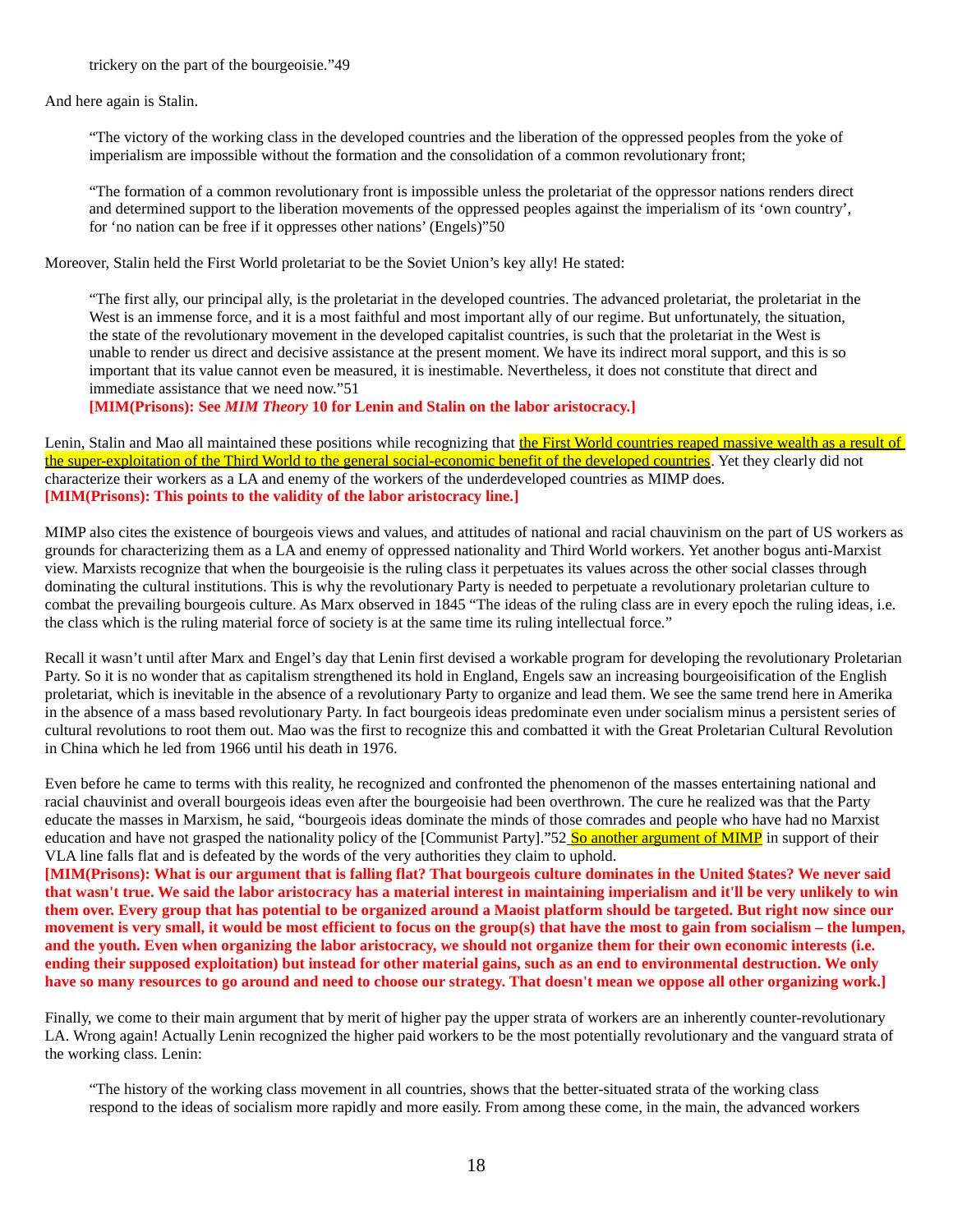that every working class movement brings to the fore, those who can win the confidence of the laboring masses, who devote themselves entirely to the education and organization of the proletariat, who accept socialism consciously, and who even elaborate independent socialist theories."53

**[MIM(Prisons): Where is the science that demonstrates exploitation of documented workers in the United \$tates? Lenin was talking about the better-situated yet still exploited workers. He wasn't talking about people earning \$50,000 a year like the people Rashid is calling the potentially revolutionary labor aristocracy. (Also later Rashid admits to a small minority of workers being labor aristocracy, but says they are not a revolutionary force.)]**

And while MIMP promotes the "lower strata" of workers as the more advanced proletarians, Lenin maintained the importance of the "upper strata" as the leadership of "the mass that constitutes the lower strata of the proletariat [who] it is quite possible that a socialist newspaper will be completely or well-nigh incomprehensible to...."54 This is why Stalin saw the proletariat of the developed countries as the key allies of Socialist Russia.

## **[MIM(Prisons): This is patronizing bullshit.]**

It is telling that the very strata of workers that these Marxist leaders recognized to be the more advanced and receptive to revolutionary leadership, **MIMP denounces as a counter-revolutionary enemy of the proletariat**. It simply proves Lenin was right, to allow the PB to lead the proletariat will "inevitably destroy any revolutionary movement" as they "produce the very results which the bourgeoisie need." **[MIM(Prisons): We do not agree with every sentence or utterance of Marx, Engels, Lenin, Stalin, or Mao. Two sentences should not cause us to throw out materialist analysis.]** 

Lenin and company understood, as do we, that the LA is not the higher paid workers per se as MIMP claims. But it is rather those among this upper strata who as leaders within the working class movement (recall Lenin identified the labor traitors as "the labor leaders and the upper stratum of the labour aristocracy") have allowed themselves to be bribed by the bourgeoisie. And they are not bribed with mere higher wages. Lenin noted they are bribed "in a thousand different ways, direct and indirect, overt and covert."55 Clearly the LA are those upper strata of workers who were **politically conscious and active leaders in the labor movement and organizations who were granted benefits and privileges by the bourgeoisie(1)** to  $-$  again in Lenin's own words  $-$  serve as "the real agents of the bourgeoisie in the working-class movement, the labor lieutenants of the capitalist class, real vehicles of reformism and chauvinism."56 So they aren't merely backward-thinking and unconscious workers who inevitably become bourgeoisified in the absence of a proletarian Party(2) but instead they are conscious workers who deliberately betray the working class and serve the bourgeoisie to mislead the other workers. Which describes precisely the bureaucratic and conciliatory labor union and labor movement leadership and neo-colonial agents who have served to misdirect the workers and oppressed internal nationalities and integrate these oppressed sectors' so-called labor Parties and unions into the mainstream political structures in the developed capitalist countries.(3)

**[MIM(Prisons): This above paragraph is Trotskyist and conveniently leaves out Lenin's words on the labor aristocracy. 1. Classes are not defined by their consciousness. They are defined by their material relationship to the means of production. This is metaphysics. 2. Weird because elsewhere in this polemic Rashid says the reason the "proletariat" in this country isn't revolutionary is because they are lacking revolutionary leadership. So which is it? Are they not revolutionary because of material incentives, or because they're lacking leadership? We say material benefits. Again Rashid is make a metaphysical analysis, talking about choice and consciousness as determining one's class. 3. There are material reasons why these union leaders have been so successful. It's not all bourgeois brainwashing. They're successful in their organizing because they actually serve the class interests of the labor aristocracy!]**

And what MIMP does in effect is to try and divide the proletariat by race and nationality by emphasizing "whiteness" and whether one is a First World worker versus a Third World worker in classifying who is a proletarian or an enemy thereof. This is one of the very reasons Lenin founded the **Comintern(1)**, namely to combat the PB revisionists who were, as MIMP promotes, advocating **splitting the proletariat** based upon nationality(2) so they would be effectively pitted against each other in imperialist world wars in service to 'their own' bourgeoisie.

**[MIM(Prisons): 1. See** *MIM Theory* **10 for more on the Comintern's line on the labor aristocracy. 2. Ridiculous argument, as we defend all national liberation struggles of the oppressed and the right of all nations to self-determination. We merely oppose struggling for the advancement of oppressor nations. Please see Stalin on national liberation in "Marxism and the National-Colonial Question." For more on oppressor nations co-opting oppressed nations struggles see** *False Nationalism, False Internationalism***.]** 

Then MIMP contended that we "made" the most common strawperson argument of the revisionists that the MIM line is wrong because Marx and Lenin never abandoned organizing among Europeans and Amerikans." That's not what we said. We said not only did they never abandon the imperialist country workers, but that Marx and Lenin banked the very success of the world proletarian revolution on the proletariat of these First World countries. That is was in fact in these countries that Lenin formed the Comintern to organize Communist Parties to give First World leadership to these countries' workers and the world Communist movement. And as we've already shown Lenin, Stalin and Mao clearly saw the First World proletariat as a proletariat and indispensable to the struggle of the Third World workers against imperialism.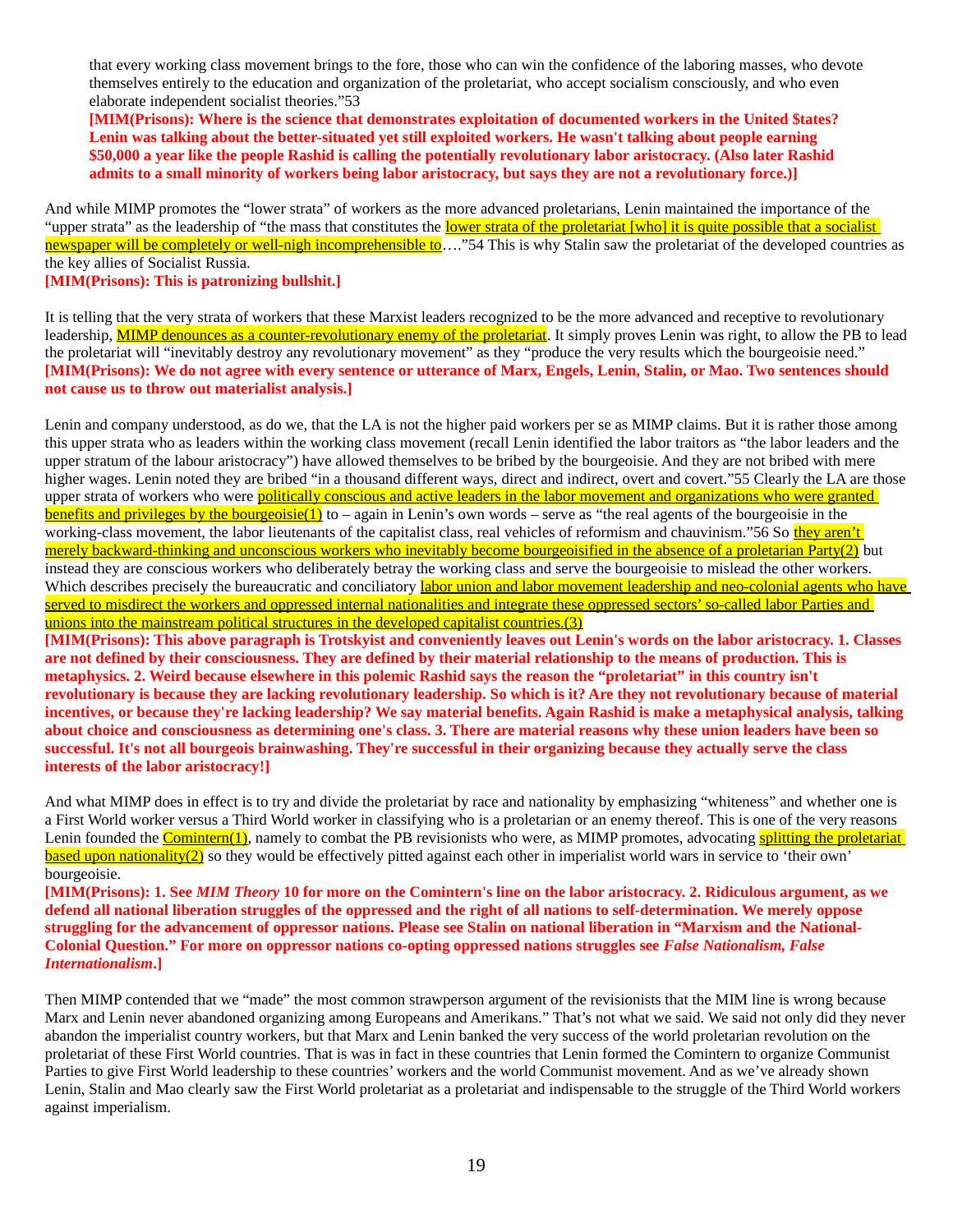## **[MIM(Prisons): So why did Stalin dissolve the Comintern?]**

So Lenin and company totally discredit MIMP's claims that  $1)$  there is not and never has been a proletariat in the imperialist countries( $1$ ) 2) there is no need or basis for unity between these workers and those in the Third World $(2)$ , 3) we are revisionist for contending that Marx and Lenin always recognized a First World proletariat, and 4) we are First World chauvinists for holding that this upper strata of workers could or should give working class leadership or support to the lower strata of workers, etc.(3) **[MIM(Prisons): 1. Not our line. 2. Our whole organizing platform is to make the transition from capitalism to communism as easy as possible in the First World. 3. Yes, you are. See** *False Nationalism, False Internationalism***.]**

From here MIMPs anti-Maoist PB revisionist positions only became more apparent.

### **MIMPs Petty Bourgeois Economism**

MIMP went on to say, "If Amerikans are exploited, then to end exploitation would mean they need to get paid more money." No Marxist would make such a statement. To end the exploitation of workers they'd need to be united and organized to overthrow their oppressor capitalist class, to seize state power, and build a socialist society which means for them to exercise all round proletarian dictatorship over the bourgeoisie. As Engels stated, "The only means" of ending exploitation "is political domination of the proletariat."57 **[MIM(Prisons): Seriously missing the point of how we calculate exploitation here. So is there no increase in wages in Rashid's mind that would make someone not proletariat? We can end exploitation of some groups by raising wages, hence the labor aristocracy. But we agree that it takes socialist revolution to end exploitation worldwide. Exploitation was transferred from workers in the United \$tates to Third World works, raising wages and increasing the "standard of living" for those in the First World.]**

MIMP's promoting higher wages as an answer to capitalist exploitation of the workers is one that every Marxist beginning with Marx himself denounced as a PB position and one Lenin specifically fought as PB "economism". As said, beginning with Marx such an 'answer' has been long rejected. He said, the PB **[MIM(Prisons): Eye roll.]**

"far from wanting to transform all of society in the interest of the revolutionary proletariat only aspire to make the existing society as tolerable for themselves as possible.

**[MIM(Prisons): Even more substantiation of the labor aristocracy line, because that's the popular movement in this country. The labor aristocracy doesn't care about ending exploitation worldwide, they just want their lives to be as leisurely as possible.]**

"….As far as the workers are concerned one thing above all is definite: they are to remain wage workers as before. However, the democratic petty bourgeois want better wages and security for the workers; in short they want to bribe the workers…."

Lenin stated when the workers' struggle becomes one for only economic gains while revolutionaries refrain from "explain[ing] to them the socialist aims and the political tasks of the movement as a whole" the inevitable result is that "the working-class movement becomes petty and inevitably becomes bourgeois [in ideology]. In waging only the economic struggle, the working class loses its political independence, it becomes the tail of other parties and betrays the great principle: 'the emancipation of the working class must be conquered by the working classes themselves.'"58 In his essay "What is to be Done?" Lenin pointed out that left to its own

"spontaneous development … the working class movement leads to its subordination to bourgeois ideology, to its development along the lines of the Credo programme; for the spontaneous working-class movement is trade-unionism, is Nur-Gewerkschaftlerei, and trade-unionism means the ideological enslavement of the workers by the bourgeoisie.

"Hence, our task, the task of [communists], is to combat spontaneity, to divert the working class movement from this spontaneous trade-unionist striving to come under the wing of the bourgeoisie, and to bring it under the wing of revolutionary [communism]."

So we have Lenin here explaining that the workers inevitably become bourgeoisified when they are not led by a revolutionary vanguard to understand and pursue the political and class struggle and not merely economic gains. Compare this to MIMP's revisionist position that says they are justified in refusing the workers revolutionary leadership and to denounce them as enemies because, in the absence of such leadership, they are bourgeoisified(1), and even if they are exploited the solution is to pursue purely economic struggle (for more money)  $(2)$ . The MIMP line is the exact position Lenin rejects. In fact it is economism.

**[MIM(Prisons): We never said pursuing economic struggle was the solution to exploitation. We are trying to demonstrate that the workers are not exploited. If they are not, then all this argument is wrong. 1. Not sure how making all our material freely**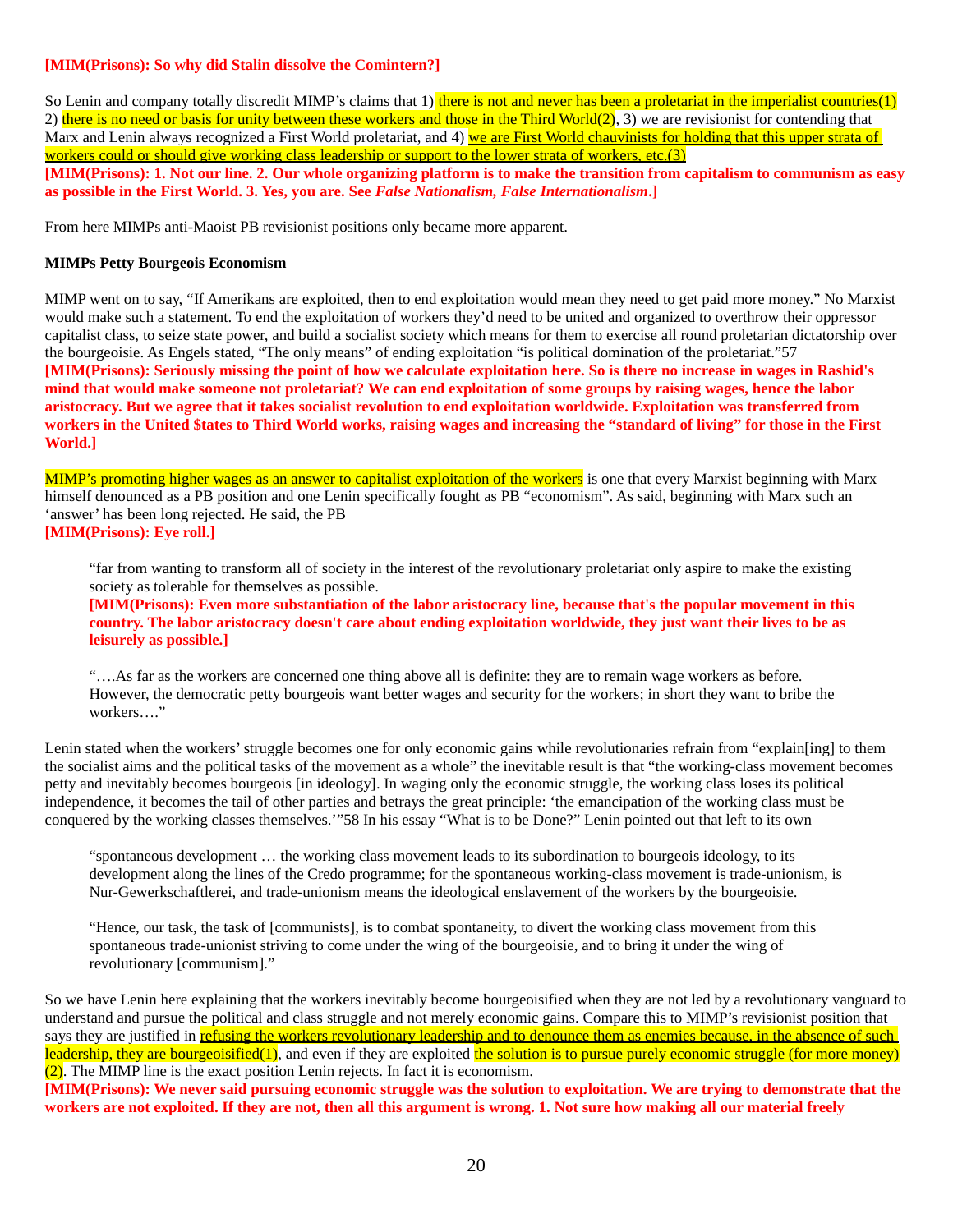**available on the internet constitutes refusing workers in the United \$tates leadership. Rashid is blaming all the bourgeois tendencies of the labor aristocracy (who he calls the proletariat) on the lack of communist leadership and says it has nothing to do with their economic status. The difference is Rashid looks to metaphysical explanations, and we look to material explanations. 2. This is not our line. Curious what material struggles Rashid chooses to organize the labor aristocracy (who he calls the proletariat) around. What works with them? We can imagine a couple organizing platforms (environment, gender...) but wonder what Rashid uses.]**

Economism was an opportunist line that wanted workers to confine themselves to the purely economic struggle for higher wages, better work conditions, etc. and to allow the liberal PB to lead the political struggle (the exact position MIMP practices and promotes – it only pays lip service to proletarian struggle). Lenin denounced economism as a liberal bourgeois line in the workers' movement and through his Iskra newspaper waged continued struggle against it. But it was in his essay "What is to be Done?" that he decisively demolished economism and elaborated his perspective on the need and role of the revolutionary party in leading the workers movement into a successful revolutionary seizure and exercise of political power. As Stalin was to observe, "[t]he fight of the old Iskra and the brilliant criticism of the theory of 'kvostism' in Lenin's pamphlet What is to be Done? not only smashed so-called 'Economism', but also created the theoretical foundations for a truly revolutionary movement of the Russian working class."59

MIMP's economism further reveals itself in their practicing the sort of political "amateurishness" identified by Lenin that ends in becoming "lost in narrow study circle life…."60 As we've noted MIMP admits being a small group that confines its work primarily to prisoner study groups.61

**[MIM(Prisons): Our work is not confined to study groups, although that is a large part of what we do. In a prior polemic with Rashid, we stated "As our readers should know, we struggle to do the things we do to support prisoner education programs and organizing work. We do not have the resources right now to do any serious organizing outside of prisons. And we made the conscious decision of how we can best use our resources in no small part due to historical experience of our movement. In other words we go where there is interest in revolutionary politics. The margins, the weakest links in the system, that is where you focus your energy. Within the lumpen class, the imprisoned lumpen have a unique relationship to the system that results in a strong contradiction with that system. The imprisoned population could also be considered 100% lumpen, whereas less than 20% of the New Afrikan nation is lumpen, the rest being among various bourgeois classes, including the labor aristocracy." See "Rashid's Empty Rhetoric on the Labor Aristocracy" which was published in** *ULK* **34.]**

It is important to note that they arrive at the VLA line by applying an economist analysis which claims First World workers have overcome oppression as a sole consequence of economic benefits. So **MIMP's entire claim that US and other advanced capitalist country** workers are a LA is based on an explicitly bourgeois (economist) analysis and one which Lenin fiercely fought against. But they claim themselves to be inheritors of Leninist practice and line.

**[MIM(Prisons): Rashid starts by giving us an economic definition of exploitation and the proletariat, and criticizes us for not using that definition. And then criticizes us for economism for using that economic definition of the proletariat to show how there is no proletariat amongst the documented United \$tates workers. Rashid says using facts, statistics, and data is a "bourgeois" thing to do.]**

An additional factor in the higher wages of imperialist country workers includes that historically the proletariat's struggles in these countries where the workers have been more organized and developed and engaged longer in struggle(1) (and met with particularly  $vi$ olent repression at that $(2)$ ) against their bourgeois, has won them greater concessions than the less-developed, organized and legally protected Third World proletarians. Yet MIMP considers the mere fact of higher wages as basis for charging US workers to be enemies of their own class.(3) As Marx said:

**[MIM(Prisons): 1. Chauvinist lies. 2. Third World workers are shot by the dozens today when protesting their abhorrent work conditions (which First World workers are NOT subject to). Please show us where/how FW workers face particular violent repression compared to TW workers. 3. Lie. We, and others in the International Communist Movement, have proven the labor aristocracy line from many angles, not just wages. Too many to list here.]**

"By looking only upon the change in wages and overlooking all the other changes from which they emanate, you proceed from a false premise in order to arrive at false conclusions."62

## **MIMP's Misrepresentations**

In addition to their "strawpersyn" argument which we've addressed above, MIMP made several outright misrepresentations of what we said in our prior article employing dirty tactics of the sort that Lenin critiqued Karl Kautsky for, namely falsely claiming an opponent in a polemic to have made a patently foolish argument and then refuting it as if responding to a position we took rather than one they wholly manufactured.

**[MIM(Prisons): LOL, so ironic. Isn't that what this entire document is doing?]**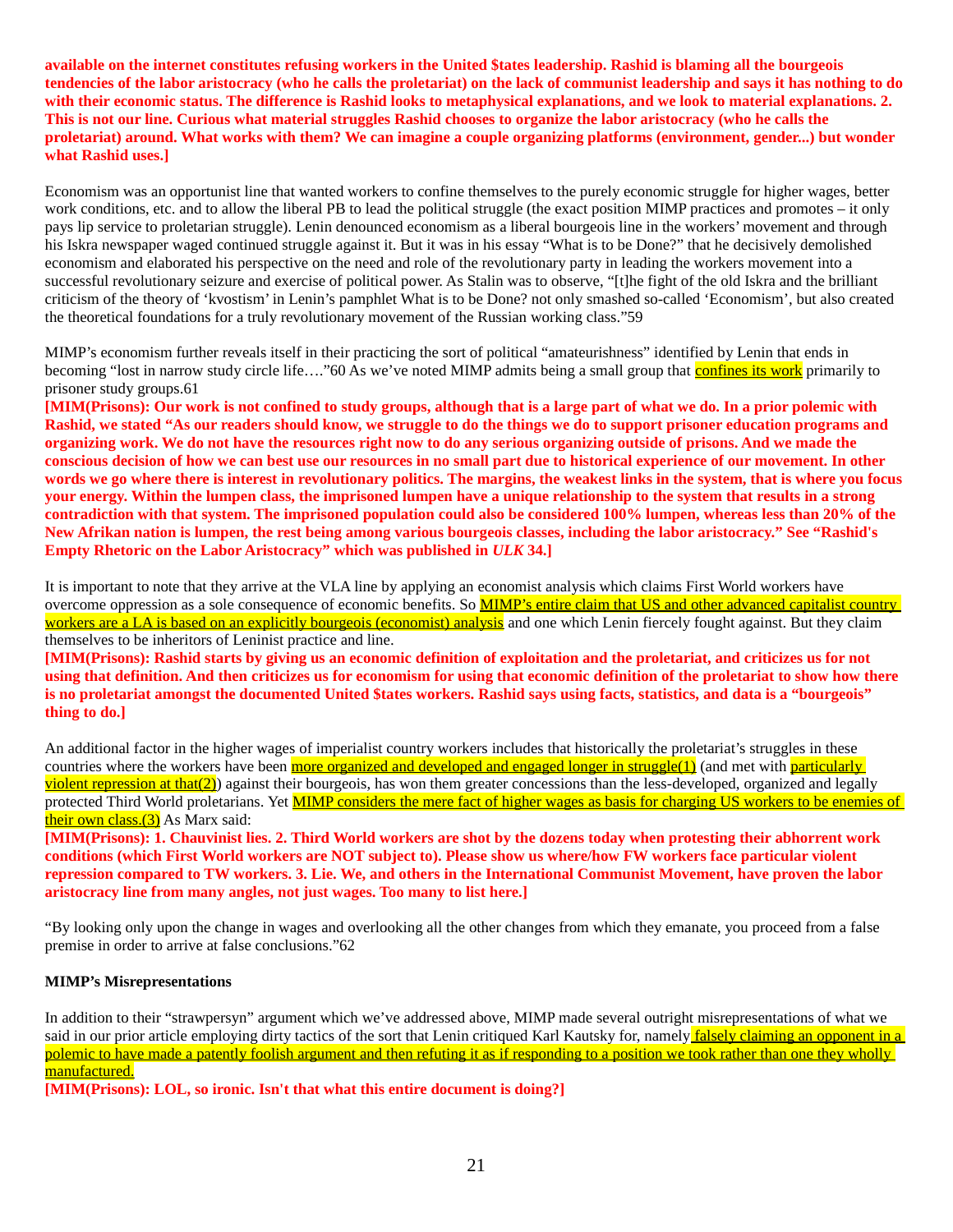In one case MIMP claimed we classified as US proletarians those who own \$20,000 cars, \$200,000 homes and multiple hand-held computers. Which refers obviously to the middle class (PB) sector that members of MIMP come from and not any proletarians we know, especially not those multitudes who live in the urban centers that we come from and is our targeted social base. **[MIM(Prisons): Okay, so at least Rashid agrees that the majority of workers in the United \$tates are not proletariat?]**

In fact at least 40% of Amerikan workers own nothing and most of the rest live one or two paychecks away from homelessness. But, in that MIMP describes "people sitting behind computers typing keys" as non-exploited, they're again obviously describing their own PB class and furthermore their own peculiar form of political 'activism.' And consider too, even if Amerikan workers could be said to enjoy a petty-bourgeois lifestyle, this does not make them enemies to be denounced by revolutionaries. In "Imperialism: The Highest Stage of Capitalism", Lenin held the exact opposite. He stated it "is the bounded duty of the party of the proletariat [to] win away from the bourgeoisie the small proprietors who are duped by them, and the millions of working people who enjoy more or less petty-bourgeois conditions of life."

**[MIM(Prisons): Whoa whoa whoa. This is a fact? While not separating out the Amerikans from the U.\$. citizens in these statistics... Over 84% of all U.S. households own a computer, according to the Census. 95% of "American" households own a car. The "national" (i.e. country-wide) average is 2.28 vehicles per household. 64% of people in the United \$tates own their own home as of 2013. http://www.pewresearch.org/fact-tank/2014/09/19/census-computer-ownership-internet-connection-varies-widelyacross-u-s/, http://photos.state.gov/libraries/cambodia/30486/Publications/everyone\_in\_america\_own\_a\_car.pdf, http://www.autospies.com/news/Study-Finds-Americans-Own-2-28-Vehicles-Per-Household-26437/, http://www.statisticbrain.com/percent-of-americans-who-own-their-home/]**

Then they claimed we said US and Third World workers earn different wages because US labor is "worth" more than that of Third World workers. We said no such thing. What we said and repeat is US workers receive higher wages in part because the costs of living and the standard of living are higher in the US than in the Third World. And we cited Marx's own "scientific" political economic analyses in validation of this point. And contrary to MIMP's further false statement, where we cited Marx in Wages, Price and Profit he wasn't comparing weak versus strong nor skilled versus unskilled workers – MIMP demonstrably doesn't even comprehend what Marx wrote. He was talking about different levels of economic development in different countries as determining higher versus lower wages which again brings us to the point that higher wages does not make First World workers non-proletarian and the enemy of Third World workers. **[MIM(Prisons): This is chauvinist crap. We addressed it earlier.]**

Let's look at Marx's own study in Wages, Price and Profit. Recall that he revealed that the commodity lies at the very core of the capitalist system and its productive relations. What's more is labor power is not only itself a commodity but the core commodity of the capitalist system. It's important to point out here that the MIM line has always avoided the fact labor is a commodity in advancing its line that First World workers don't produce surplus value because they claim these workers do not produce commodities at all. But Marx explained, "labor is only a commodity like others," and its costs "correspond to its value. It would be absurd," he said "to treat it on one hand as a commodity, and to want on the other hand to exempt it from the laws which regulate the price of commodities." **[MIM(Prisons): Workers produce labor? No they produce commodities. Disconnect of logic.]**

He went on to explain that the value of labor itself is what determines the value and cost of all other commodities. "But", he explained "there are some peculiar features which distinguish the value of the laboring power, or the value of labor from the value of all other commodities. The value of the laboring power is formed by two elements – the one merely physical; the other historical or social." The physical element he observed, simply relates to providing for the basic physical needs of the worker and her/his family to reproduce themselves so they can continue to provide their labor power. This is the COST of living while the second or social element, which is what we referred to as the STANDARD of living, Marx explained thusly:

"Besides [the] mere physical element, the value of labor is in every country determined by the **traditional standard of life(1)**. It is not mere physical life, but it is the satisfaction of certain wants springing from the social conditions in which people are placed and reared  $up(2)$ . The English standard of life may be reduced to the Irish standard: the standard of life of a German peasant to that of a Livonian peasant….

**[MIM(Prisons): 1. Read Settlers by Sakai for more information on this "traditional" standard of life. 2. Social conditions which stem from their status as a bourgeois sub-class in a majority exploiter country.]**

"By comparing the standard wages or value of labor in different countries and by comparing them in different historical epochs of the same country, you will find that the value of labor itself is not a fixed but a variable magnitude, even supposing the values of all other commodities to remain constant." **[MIM(Prisons): This is the chauvinists' favorite Marx quote.]**

So in complete contradiction of the MIM VLA line, Marx made clear that different wage levels between different countries inhere in the capitalist system and their different levels of development and standard of living in them. A condition that has of course been enhanced with the internationalization of capitalism under imperialist monopoly which developed after Marx's time. So, different wage levels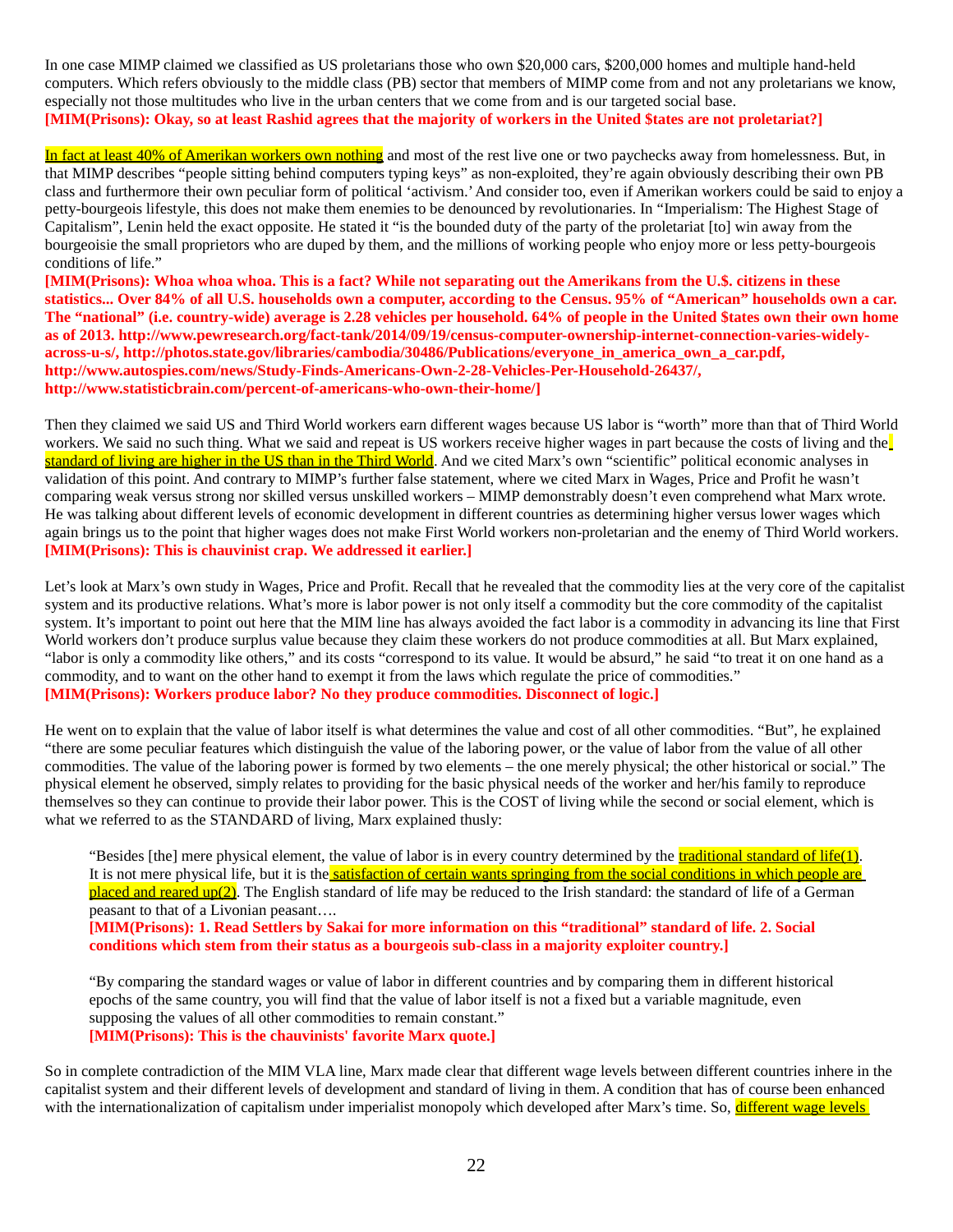certainly does not make one more or less a proletarian(1). Lenin also observed that to presume there could possibly be an equal distribution of wages under capitalism as MIMP implies(2), "is sheer Proudhonism, stupid philistinism."63 **[MIM(Prisons): 1. We disagree. 2. Lie, this is not our line. This is a theoretical model.]**

## **No Proletariat No State**

Yet another Marxist principle proves the VLA line to be absolutely absurd. Namely, that if there is no proletariat in Amerika there by consequence could be no bourgeois nation state(1). Which sounds like vulgar Intercommunalism(2). **[MIM(Prisons): 1. So the definition of imperialism does not include international connections? This logic makes no sense. 2. What is the NABPP-PC's stance on the BPP's intercommunalism? We actually oppose intercommunalism (ask for our study pack on it).]**

As we know the state is simply the organized coercive power by which one class exercises its dictatorship over its opposite and irreconcilable *internal class*. In the case of the capitalist state it is a bourgeois dictatorship over the proletariat principally and other groups, in the case of the socialist state it is a dictatorship of the proletariat in alliance with other non-proletarian workers over the bourgeoisie. Lenin elaborated these principles refuting the revisionist PB in The State and Revolution, August 1917. Here is a key passage:

**[MIM(Prisons): Why? Imperialism is international. Totally dogmatic and metaphysical principle. Rashid is pulling at straws trying to justify h own errors and make them all line up as a coherent thesis.]**

"The state is a product and manifestation of the irreconcilability of class antagonisms. The state arises where, when and insofar as class antagonisms objectively cannot be reconciled. And, conversely the existence of the state proves that class antagonisms are irreconcilable."

MIMP admits that **Amerika is a nation state(1)**. Indeed like Lenin, Stalin and Mao they account it an "oppressor nation." Yet MIMP turns around and claims that the US bourgeoisie has reconciled its contradictions with **US workers by means of converting them into a** homogenous LA(2). MIMP also claims New Afrikans and other internally oppressed nationalities are a LA too. If MIMP's line were correct then the US would not and could not exist as a state.(3)

**[MIM(Prisons): 1. Amerika is a nation. The United \$tates is a state which is mostly representative of the Amerikan nation, but has allowed some integration only as necessary to maintain its existence. The U.\$. state has been historically necessary to spread and maintain Amerikan hegemony. The U\$A is a military force on all continents. This passage is dogmatically being applied in an obsolete way. 2. Nope, we also say there exists a semi-proletariat, a petty-bourgeoisie, and even (gasp!) a proletariat. 3. ...unless somehow they could transfer wealth from other countries.... maybe using military force... hmm...]**

State power, as Lenin observed, "consists of special bodies of armed men [and now wimyn - Rashid] having prisons, etc. at their command." He further specified that a "standing army and police are the chief instruments of state power." It is certainly no doubt that Amerika boasts the world's largest prison system and one of its largest and most formidable military/ police apparatuses. **[MIM(Prisons): We are very clear on why Amerika needs prisons as a tool of national oppression. Statistics show they target the oppressed internal semi-colonies. Presence of a state does not prove the presence of an internal proletariat.]** 

So if we are to believe MIMP that the US has no opposing internal class that is irreconcilably oppressed by the bourgeoisie (i.e. a proletariat), who are we to imagine are the subjects – and compel such an extensive need – of its massive internal surveillance, police, prison system and standing army? If everyone in Amerika is so securely and happily bribed by and reconciled by the bourgeois ruling class there would and could be no such repressive institutions of bourgeois state power in the US.

**[MIM(Prisons): Lie, not our line. The subjects of the massive internal surveillance, police, prison system and standing army are the lumpen of all nations, especially of the internal semi-colonies; the semi-proletariat and proletariat of the Chican@ nation and Raza national minorities; and the labor aristocracy and lumpen of the internal semi-colonies.]**

But here again Lenin reveals the class of people who are inclined to argue such revisionist positions as MIMP does on this point. What is most revealing is that all of what MIMP promotes Marx, Engels, Lenin, Stalin and Mao confronted in their own times and opposed. But here is Lenin:

"On the one hand, the bourgeois and particularly the petty bourgeois ideologists, compelled under the weight of indisputable historical facts to admit that the state only exists where there are class antagonisms and class struggle, 'correct' Marx in such a way as to make it appear that the state is an organ for the reconciliation of classes. According to Marx, the state could neither have arisen nor maintained itself had it been possible to reconcile classes. From what the petty bourgeois and philistine professors and publicists say, with quite frequent and benevolent references to Marx, it appears that the state does reconcile classes."

**[MIM(Prisons): How does this quote criticize our line? We agree with Marx and Lenin here. On the contrary, we are**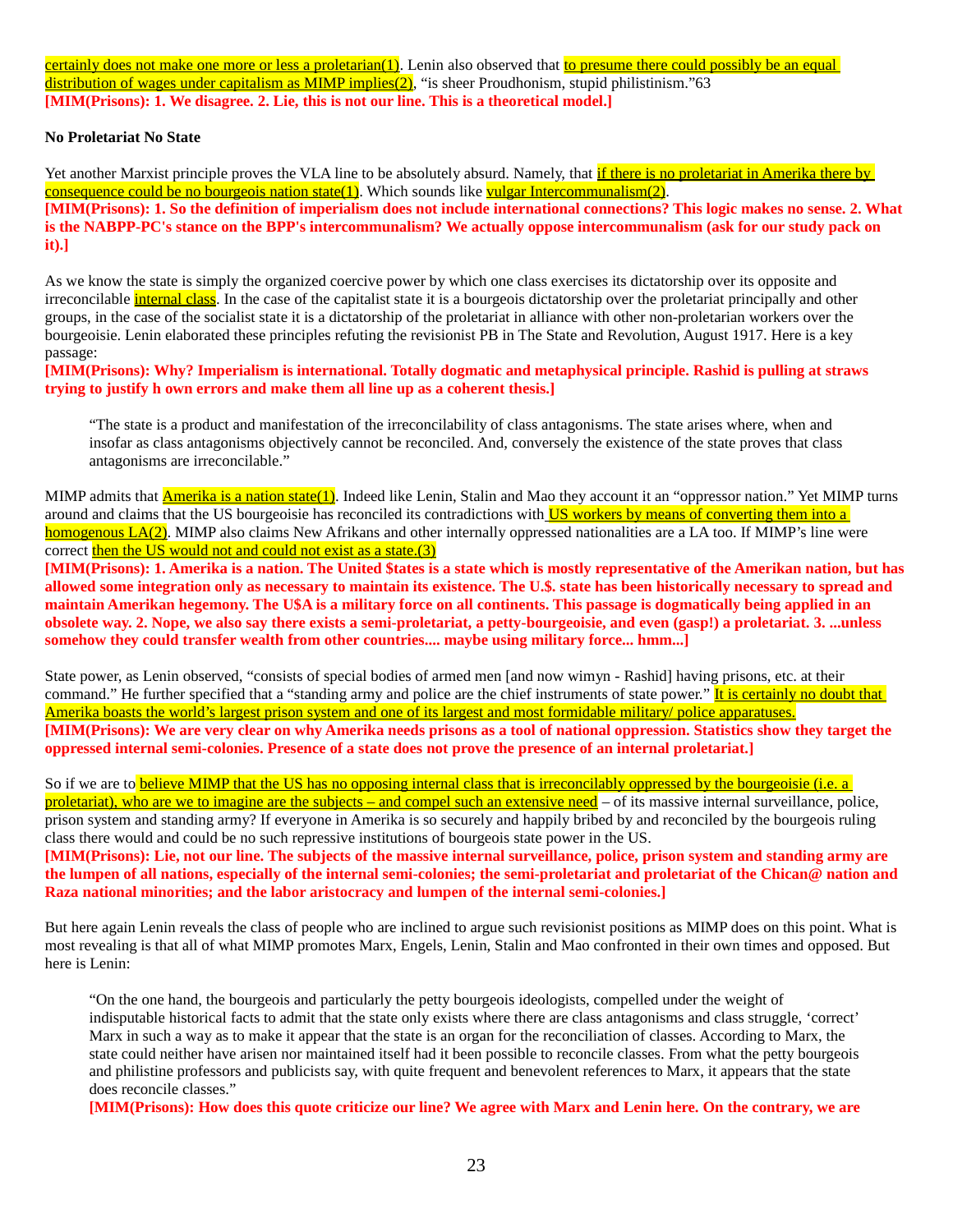#### **clear that the state in the First World exists because of class antagonisms, just not with the petty-bourgeoisie.]**

And here we come to yet another of MIMP's revisionist "cardinal principles" that it claims to be Maoist and forbids anyone to disagree with lest they be deemed an enemy. That being what MIMP calls a Joint Dictatorship of the Proletariat of the Oppressed Nations (JDPON). Under this notion MIMP says:

**[MIM(Prisons): Not our line, addressed elsewhere in these notations. Rashid takes pot shots at the idea of cardinal principles. But is it not the very definition of a communist that we see the bourgeoisie as the enemy class? And that we sharpen our political line by arguing against enemy political lines? Rashid upholds political struggle but then condemns us for criticizing enemy political lines.]**

"In a dictatorship of the proletariat the formerly exploited majority dictates to the minority (who promoted exploitation) how society is to be run. In the case of imperialist nations, a Joint Dictatorship of the Proletariat of the Oppressed Nations must play this role where there is no internal proletariat or significant mass base favoring communism."64

This notion of overthrowing the US ruling class (and there's not even a hint how that might be done under MIMP's claimed Maoist leadership) and creating a socialist state run by an external Third World proletariat is nonsensical since state power reflects internal class contradictions(1). This absurd JDPON theory is predicated on MIMP's line that there is no First World proletariat because the imperialist countries have reconciled their internal class contradictions by means of paying their workers higher wages than Third World workers receive, and there is thus no internal proletariat to seize and exercise state power. A position that as we've pointed out is refuted by Lenin in The State and Revolution.

Any sort of class dictatorship signifies the exercise of state power. How does MIMP suppose state power might be exercised by a Third World proletariat who live outside of US borders over Amerika's economic, political, educational, military, ideological and cultural institutions? **Apparently they suppose that with the overthrow of the bourgeois state borders will instantly vanish(2)**. That would be communism, where national states and national borders no longer exist. The instant disappearance of state power is exactly what anarchists call for, and is the very notion Lenin dispelled in his essay on the state. The JDPOM reflects exactly what Lenin described as "petty bourgeois revolutionism, which smacks of anarchism, or borrows something from the latter and, in all essential matters does not measure up to the conditions and requirements of a consistently proletarian class struggle."65

**[MIM(Prisons): 1. The necessity of a JDPON is one of our six main points. We're not going to debate Rashid on this point. We will refer readers to further reading however. See further reading for more info. 2. It's possible for the U.\$. military to impose its will on people outside of its state borders. Is this concept so absurd to imagine? Borders don't exist without a state to enforce them. Also, we don't follow this logic. We know the JDPON does not equate to communism, which would include an eradication of all borders. The JDPON is a means of imposing socialism on the formerly-imperialist countries.]**

## **Path of Least Resistance**

MIMP concedes that prisoners will not make revolution.(1) but focuses on this strata because subjectively they're "on the margins, the weakest links in the system, that is where you focus your energy." Yet MIMP went on to admit to refusing to do any level of work that genuinely threatens the US ruling class because of fear of repression(2), which means they are really at best a reformist group. Indeed, they are so frightened(3) that they make a point of hiding from the very people they're supposed to lead, just as MIM before them hid its members' identities from their followers under claimed concern to hide from pig repression. Such a concern would have some merit perhaps if MIMP and MIM were actually revolutionary groups.

**[MIM(Prisons): Major pig work here, baiting us for information. What information could we provide to Rashid to prove to him that we do revolutionary work? Maybe our tax returns, so he could determine if we fit his definition of proletariat, and thus permit us to lead the masses in the United \$tates? 1. Lie, we don't say that. 2. Lie. What does Rashid know about whether our work threatens the ruling class? He gives no examples of what he suggests we should do, except to live amongst those we(he?) considers to be proletariat. If Rashid is advocating taking up arms now, which is something we say we are not yet prepared to do, then we would say that's focoism. 3. If a petty-bourgeois intellectual were "so frightened" then why wouldn't they just retreat into their petty-bourgeois leisure time, which would be incredibly easy to do. It's not like we do this work for fun or for recognition.]**

However MIMP is admittedly no threat(1) and doesn't intend to be, so it has no need to fear retribution and therefore no need to hide(2). But what really discredits their claims is in today's super-surveillance Amerika, it's rather absurd for MIMP to pretend to believe the pigs don't know who they are when they have a publishing outlet, email and internet accounts, attend rallies, table literature, deliver and collect mail from a decades-old post office box, etc(3). Is MIMP serious?

**[MIM(Prisons): 1. MIM is the only political prisoner support group that was listed in the report "The Problem of Gangs and Security Threat Groups in American Prisons and Jails Today" (2012) as "The Maoist International Movement (MIM) exists to spread communist ideology among inmates incarcerated in American jails and prisons. It seeks to radicalize prison inmates and give them a platform for organizing resistance against the American government. If your inmates are corresponding with MIM, you might have a problem brewing." So obviously we're not NO threat. 2. Here we recommend further reading on COINTELPRO, Ward Churchill, the CIA's secret war against the AIM and BPP... even anti-imperialist liberals like Edward**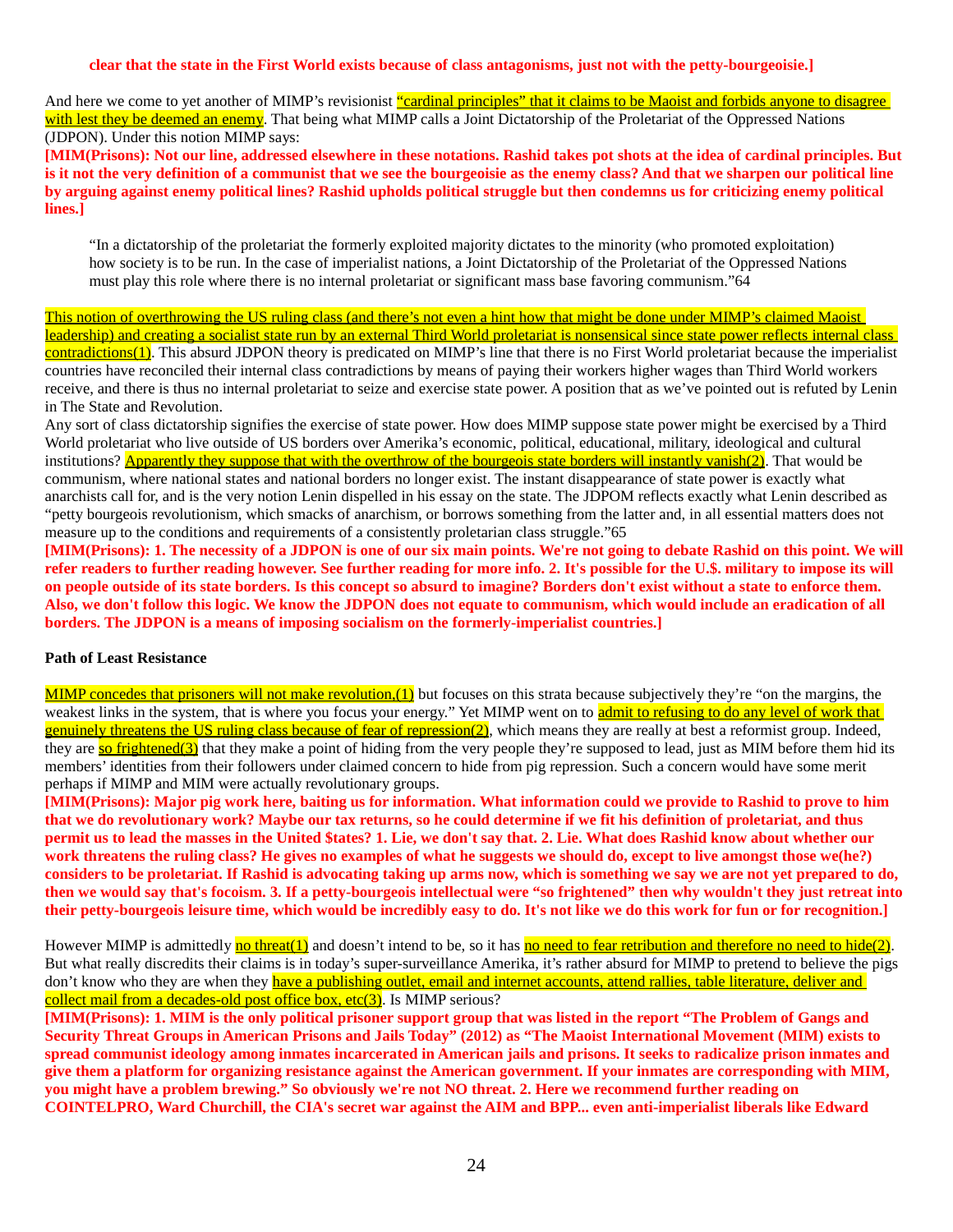## **Snowden and Julian Assange need to engage in security practices to protect themselves from U.\$. retribution. 3. So Rashid sees an extensive practice we have, yet claims we do nothing?]**

What a lot of MIMP followers might find surprising since most of them are racial and national minorities who've bought into MIMP's anti-PB, anti-white working class, and anti-"U\$A" rhetoric, is MIMists have always been a small clique of PB white Amerikans, as many on the outside who've interacted with them well know. Enaemaehkiw Tupac Keshena, a past member of the African Peoples Socialist Party who's long engaged the MIM line, observed that MIMP is among several splinter groups "that emerged from the collapse of the somewhat infamous American white radical group known as the Maoist Internationalist Movement."66 According to its old handbook What is the Maoist Internationalist Movement?67 the old MIM said it was founded by a majority of national minorities and wimyn, but this composition quickly changed to a majority of white male Amerikans according to various sources that interacted with MIM over its years of existence.

**[MIM(Prisons): Identity politics. Based on individual interactions. And if Rashid considers white male Amerikans to be proletarian, then why would that be a problem anyway? 1. What is the point of the citation given except to claim credibility by offering "insider info"? We encourage our readers to think scientifically and not bother with identity politics, which maybe is a way to brush off our alleged white petty-bourgeois standing, or maybe it's a way to find the most correct line and avoid being duped by the bourgeoisie by trusting people because of "who" they are. As a New Afrikan prisoner, identity politics does a lot to garner support for Rashid's political perspective. And this essay from Rashid does the work of cops by fishing for identifying information, and pushing the labor aristocracy debate further away from scientific thinking.]**

One must question, in light of MIMP's racial, class and national make-up, whether the insistence on concealing its members' identities from even its most loyal followers isn't to avoid having to confront the blatant  $\frac{hypocrisy(1)}{hypocrisy(1)}$  and  $\frac{continuation(2)}{equation(2)}$  between its years of blistering denunciations of white, PB, Amerikan "settlers"(3), and the fact that this is the very character of its own membership. Especially given the long historical experience of people of color in Amerika having their struggles and movements coopted, subverted and taken over by "white Amerikan settlers", which is the theme of the J. Sakai book that the MIMists concocted the VLA line from.68 This actually comports more with reality than their claimed concern to avoid pig repression, when they admit **unwillingness to engage in** any political work that might actually provoke any such repression.(4)

**[MIM(Prisons): 1. Not sure what would by hypocritical about ANYONE (even petty-bourgeois Amerikans) adopting a material analysis. 2. Everything has contradiction, that is the basis of dialectics. Does Rashid fear contradiction or believe that to not be true? 3. Does Rashid not think Amerika is a settler nation? Why the quote marks? 3. Political work should provoke repression? What practice does Rashid want us to take up?]**

MIMP is of course fond of advertising that its newsletters are  $\frac{r_{\text{and}}}{1}$  censored by various prisons, as if censorship gives them revolutionary credibility and evidences that their work is the target of pig repression. Quite the contrary, as **prison officials frequently and** with much greater unanimity and regularity censor cultural publications especially on Indigenous, New Afrikan/Black, Latino history etc., all varieties of pornography – from the mildest to hard core – rap magazines like Vibe, Source, XXL and so on.(2) None of which has the slightest revolutionary orientation. MIMP's greatest "threat" to the status quo we feel is that by promoting Marx, Engels, Lenin, Stalin and Mao, they do get prisoners into reading the right material and some, with a bit of critical and persistent study do make the distinction between MIM and MLM, and come to embrace the genuinely revolutionary line. Quite a few of whom are now members of NABPP-PC, or are informed by our analyses and practice.

**[MIM(Prisons): 1. It's not random censorship. Why does Rashid think it's random? Has he ever read our censor reports or looked at the censor data on our website? Well clearly Rashid has a hard time detecting patterns, so we shouldn't be surprised he thinks censorship of our material is random. 2. Rashid is not connecting the censorship of the materials he listed to national oppression of internal semi-colonies. Total Amerikan apologism.]** 

But on the points of choosing the easiest path and being paralyzed by fear of retribution, let us return to contrasting the line of MIMP with that of MLM.

The claim of pursuing the path of least resistance and greater safety as if politically commendable for communists(1), flies in the face of MLM. As one of Lenin's closest Party comrades and wife Nadezhda Krupskaya recalled, Lenin's revolutionary Party was tempered by struggling under the most difficult adversities and did not seek  $\frac{\text{comfort and ease:} (2)}{\text{comfort}}$ 

**[MIM(Prisons): 1. We don't make this claim or try to do this. 2. Total baiting and ridiculous. To say being semi-underground is comfortable or easy is bullshit. And there is a big difference between seeking comfort and ease, and analyzing the weakest link in existing contradictions and targeting it. Is Rashid saying that since we're not in prison, the work we do is comfortable and easy? Being semi-underground might even in some ways be considered a threat to our safety, because we could be killed on "accident" very easily and no one would know or care that it was probably politically motivated. At least if Rashid died, people would wonder if it was a politically motivated murder.]**

"Prior to the Revolution of 1905 the Bolsheviks showed themselves capable of making good use of every legal possibility of forging ahead and rallying the masses behind them under the most adverse conditions. Step by step, beginning with the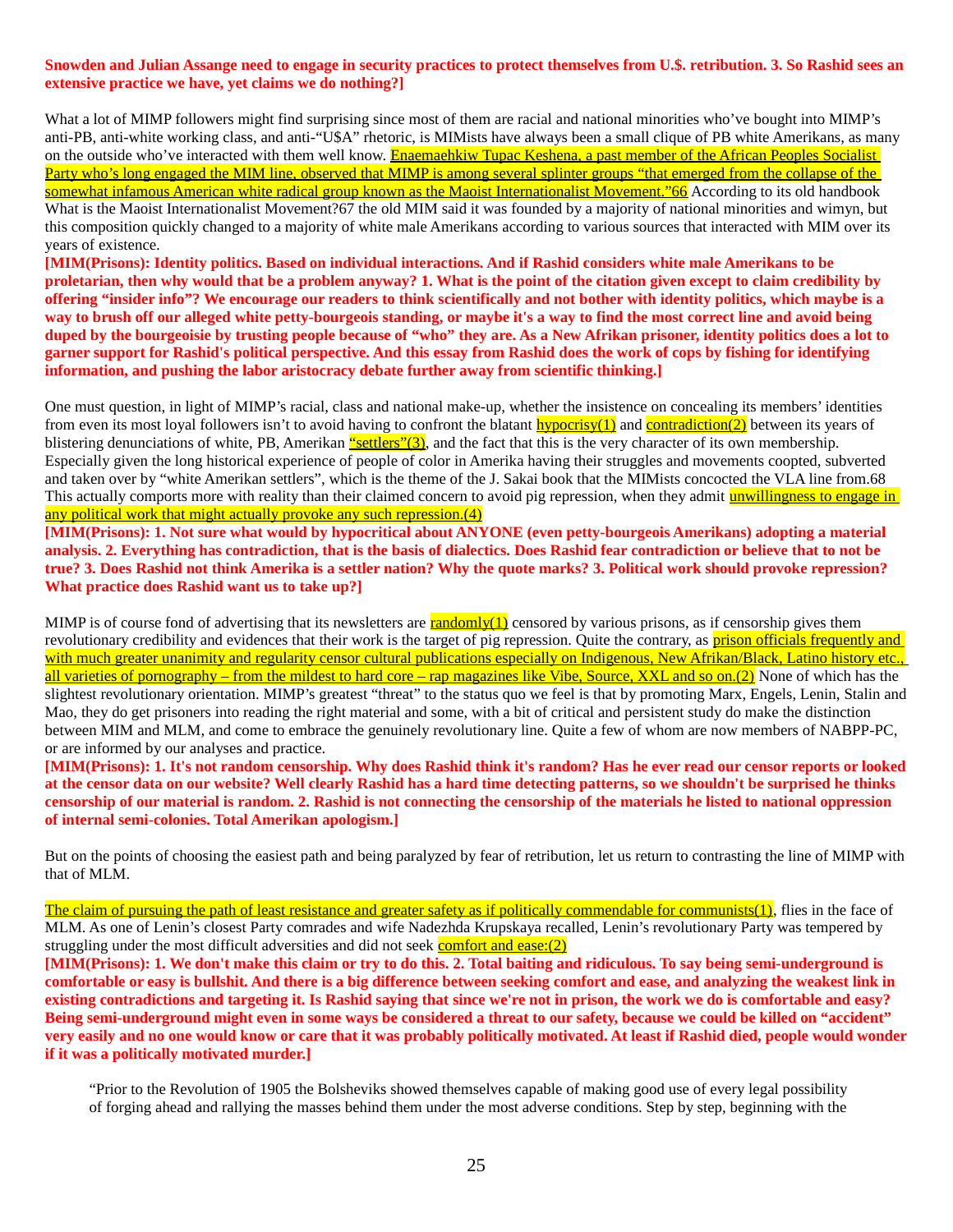campaign for tea service and ventilation they had led the masses up to the national armed insurrection. The ability to adjust oneself to the most adverse conditions and at the same time to stand out and maintain one's high-principled positions – such were the traditions of Leninism."69

In "'Left-wing' Communism: An Infantile Disorder", Lenin himself argued at length that revolutionaries must go wherever the workers are, even in the most difficult places, including reactionary trade unions and even the bourgeois parliaments. He specifically opposed the PB line of going where work was easiest.

We of course recognize prisoners in Amerika to be an important strata of the oppressed and, **contrary to MIMP's line(1)**, see them as originating from among the proletariat and  $l$ umpen ("broken") proletariat, $(2)$  and as such have the class basis to become genuine revolutionary communists, especially if exposed to a correct revolutionary proletarian line. **MIMP does not see prisoners in this light so** doesn't work to politicize them to this end.(3)

**[MIM(Prisons): 1. We see most prisoners as coming from the lumpen. 2. Rashid criticizes our line as being too simple, and here Rashid does the same thing he is criticizing us about. 3. Lie. And earlier Rashid said all we do is send out literature and run study groups. But we're not educating them to become genuine revolutionary communists, interesting...]**

We do recognize that while on the inside prisoners cannot realistically impact the imperialist system at the point of production, but their struggles and developed revolutionary insight can catalyze work and struggles on the outside. Also, 90% or more of them will be returned to society at some point so they represent a vast body of potential revolutionary cadre. And as said, the Prison Chapter of the NABPP aims to educate, organize, unite and enlist them while living and struggling right alongside them, sharing their hardships and learning from their same experiences, not preaching at them from a separate and isolated position of leisure and privilege(1), sitting safely behind a keyboard talking shit without a shred of experience nor success in solving any of their problems. Doing as Mao denounced, "trailing behind mass spontaneity waving one's hands and criticizing." We also have a strategy and program that extends to building outside broadly based revolutionary Parties with roots in all oppressed sectors.(2)

**[MIM(Prisons): 1. Rashid is saying only prisoners should provide revolutionary leadership...? And that people outside of prison should not work with prisoners to advance revolutionary leadership...? 2. Stupid to say MIM and MIM(Prisons) don't also offer this service.]**

MIMP's exclusive focus on prisoners while calling itself a revolutionary Marxist leadership is contradicted by Lenin, who explained that any such leadership must focus on every strata and build hundreds of groups to educate and organize them. Or collapse or end in becoming tiny bureaucratic groups, which is the exact experience of MIM and MIMP. Yet MIMP portrays their tiny clique, commandist posture and self-isolation from the masses as commendable practices. Here's Lenin in his own words; A revolutionary leadership, he said: **[MIM(Prisons): Seems like baiting. Obviously we would want to be hundreds of groups and focus on every strata, but unfortunately we aren't large or popular enough to do that, so we focus where we think we can have the biggest impact. None of our literature says otherwise.]**

"must be sure to organize, organize, organize hundreds of circles, completely pushing into the background the customary, well meant committee (hierarchic) stupidities … Either you create new fresh energetic battle organizations everywhere for revolutionary Social Democratic work of all varieties among all strata, or you will go under wearing the aureole of 'committee' bureaucrats."70

**[MIM(Prisons): See the United Front for Peace in Prisons, prisoner-led study groups, oppressed nation parties and lumpen organizations that we partner with on campaigns.......... Rashid has no idea of our practice.]**

Also contrary to MIMP's resorting to a small exclusivist organizational response in fear of and response to the history of repression, Lenin in fact "opened wide the doors of the Party" in response to intense repression not only to counter efforts to reduce it to a small localized clique, but because under such repression only the most sincere elements would be drawn to join the Party and face pig attack, thus expanding its ranks with a formidable body of recruits.71

As for Mao, he of course never shunned difficulty. His position is exactly the opposite of what MIMP has said. Here's what he stated in October 1945:

"What is work? Work is struggle. There are difficulties and problems in these places for us to overcome and solve. We go there to work and struggle to overcome these difficulties. A good comrade is one who is eager to go where the difficulties are greatest."

**[MIM(Prisons): We still don't know what Rashid wants....]**

And again in December 1945:

"We must thoroughly clear away all ideas among our cadre of winning easy victories, through good luck, without hard work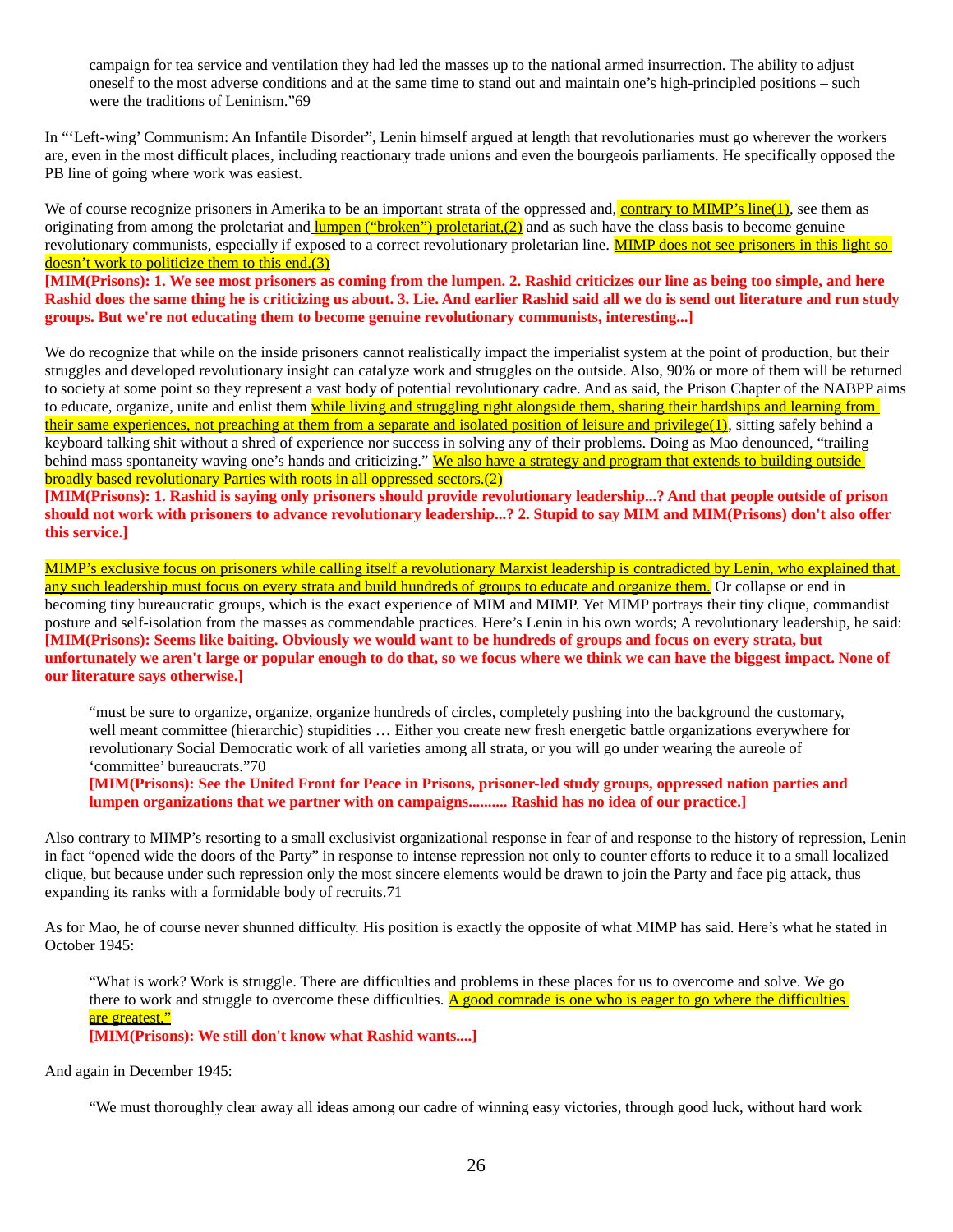and bitter struggle, without sweat and blood."

Matter of fact Mao not only didn't shun work that might provoke enemy repression, but instead he measured the effectiveness of revolutionary work by how extreme the level of enemy repression it generated. And **people like MIMP who aim to reduce and avoid** repression he deemed little better than the enemy. In fact the title of his article from which the relevant passage is taken says it all. The title being, "To be Attacked by the Enemy is Not a Bad Thing But a Good Thing" (May 26, 1939). Here's what he said in relevant part: **[MIM(Prisons): Only an idealist with no practice could take such a view that the work we do is to reduce and avoid repression. And are you opposing efforts to reduce repression? So you would oppose prisoners being calculated in how they communicate with other prisoners about the study group that they are running, or about the strike that they are planning, because that would be an effort to reduce repression? If we feared attack by the enemy, we would change our line and tactics, or simply stop doing this work. We are security conscious because we want to remain as useful as possible to the international communist movement, for as long as possible.]**

"I hold that it is bad as far as we are concerned if a person, a political party, an army or a school is not attacked by the enemy for in that case it would definitely mean that we have sunk to the level of the enemy. It is good if we are attacked by the enemy since it proves that we have drawn a clear line of demarcation between the enemy and ourselves. It is still better if the **enemy attacks us wildly and paints us as utterly black and without a single virtue;** it demonstrates that we have not only drawn a clear line of demarcation between the enemy and ourselves but achieved a great deal in our work." **[MIM(Prisons): Hmm this sounds like it's describing this exact polemic.]**

MIM's line and practice reflect what is typical of the unremolded PB. As Marx said, they want to make capitalist society as comfortable and tolerable for themselves as possible(1). MIMP out of admitted dread and a desire to at all costs avoid official attack(2), refuses to base itself among and unite with the broad masses and on top of this they embrace completely contrived analyses of classes in Amerika so to justify refusing to unite with the actual proletariat in Amerika.

**[MIM(Prisons): 1. LOL. Tell me more about this! This is exactly what organizing the labor aristocracy around their economic interests does! (in Rashid's words, organizing the "proletariat" against their "exploitation") 2. There's a difference between avoiding official attack and protecting our ability to do this work. Rashid could not be famous without people on the outside typing, formatting, etc. his work. Would he tell all those people that they'd be better off surrendering all security precautions and basically volunteering themselves for repression and harassment by the pigs?]**

And MIMP demonstrably fears the masses, electing to focus exclusively on prisoners because MIMP fears being challenged, which as Mao observed they could not so easily prevent the outside masses from doing. Whereas they can silence prisoners by threat of withdrawing support, newsletter subscriptions(1), or their participation in MIMP study groups and correspondence (which reaches a need for social interaction that many US prisoners are torturously denied and thus in desperate need of(2)</u>). And what's ironic is MIMP recognizes all of the foregoing to be PB tendencies and have identified and critiqued them in the practice of others, they just don't want to recognize that they practice them and are themselves PB. Maoists practice equally criticism and self-criticism. **[MIM(Prisons): 1. We never withdraw newsletter subscriptions. 2. The PIGS are the ones who deny social interaction that U.\$. prisoners are in need of. The STATE is who locks people up in prisons for bullshit reasons (which Rashid says has nothing to do with national oppression?). Don't fucking blame MIM(Prisons) for the conditions of confinement that the state imposes on the oppressed nations in the United \$tates.]**

## **Racial/National Chauvinism – Tactics of Divide and Conquer**

As we've mentioned the work central to the creation of the MIMist VLA line was J. Sakai's Settlers72 and anti-Marxist analysis of race (which replaces race for class as the principal form of oppression in Amerika). Settlers cites episodes from the extensive history of "white" racial oppression of people of color in Amerika and the relative privileged status that "whites" at all social-economic levels have enjoyed at the expense of peoples of color, and which has allowed even working class and poor whites to betray the interests of their counterparts of color. The main theme of Settlers is "white" racial treachery, betrayal, brutality and privilege that claims to know no class distinction. The conclusion being that these factors combine to create a uniform class of "whiteness" that has no proletarian sector. **[MIM(Prisons): Rashid talks about race instead of national oppression. Race is metaphysical. Stalin taught about nations. MIM(Prisons) never talks about race. Rashid is denying nation. Racism is an idea used to support national oppression. Rashid's "class of 'whiteness'" is what materialists call the nation of Amerika.]**

We contrast Sakai's narrow work with the broader and exhaustive works of Marxist proletarian intellectual Theodore Allen, particularly his two volume study The Invention of the White Race. Applying a political economic analysis he demonstrates that race and racism were/are created and manipulated by the ruling class as a tool to divide the working class against itself and only to the benefit of the ruling class.

Sakai's work is geared more to the incitement of visceral reactions to the horrors of the practice of white supremacy and driving home the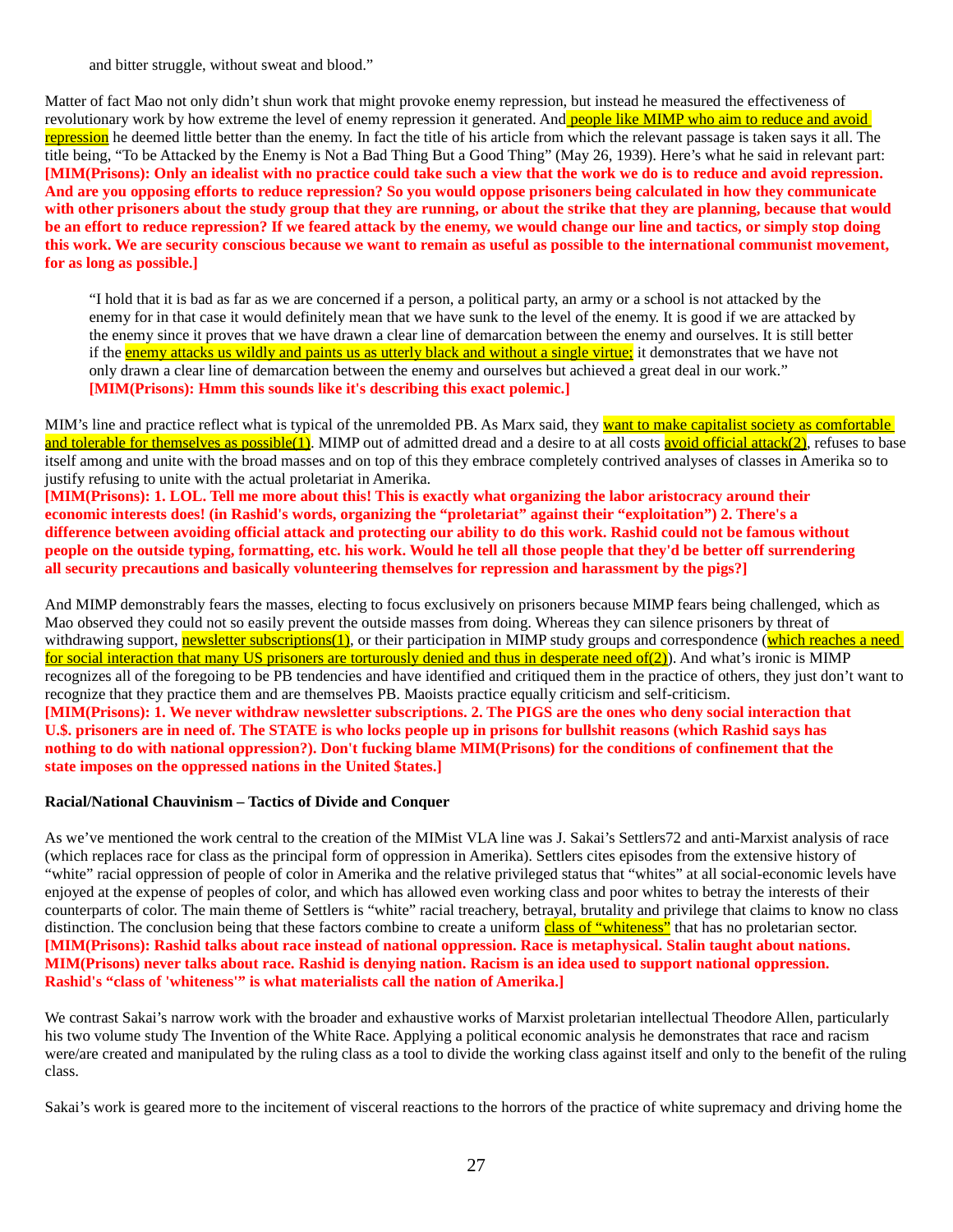subjective theme of inherent treacherousness of "whites". This to the end of **inciting people of color to look upon all "whites" as a** collective oppressor class(1) and to erase the class lines that exist between and separate ruling class and working class "whites". Sakai's  $non-materialist study(2)$  readily appeals to the affective mind. Allen's work by contrast materially examines the methods and history behind the ruling class's schemes that created race and racism, and incited workers and other strata against each other in the name of racial supremacy and counter-racial narratives which have perpetuated ongoing racial alienation, competition, subordination and so on. This has served to suppress and divert the collective outrage of the overall oppressed masses into channels that have protected and advanced the wealth, power and interests of the ruling class. Allen also examines how the concept of "whiteness" has been used and serves to blind "whites" to the sufferings imposed by "whiteness" on racialized "others" and he further demonstrates that ultimately "whites" do not benefit from racism or the sense of racial privilege and entitlement.(3) Allen's work is geared more to the cognitive materialist mind that is interested in understanding the origins, roots and purpose of race and racism and how to counter its divisive and often catastrophic impact on oppressed peoples of all colors and especially the proletariat. **[MIM(Prisons): No, it is inciting everyone to look at the history of Amerika as a separate nation, not a class. 2. What is nonmaterialist about it? It's history. Did Sakai just make it all up? Sakai demonstrated how whites benefited from national oppression. Rather than address Sakai's arguments, Rashid just generalizes that it's wrong and "non-materialist." 3.** 

**Rashid, have you read the book** *The New Jim Crow***? What did you think about it? This is really an amazing statement that should throw Rashid's credibility completely out the window.]**

Allen's treatment of the question race and white supremacy comports with what Mao himself saw and in fact struggled against with great effect in China. In fact the revolution that he led confronted a condition in China not much different than the racial divisions in Amerika, as between the historically and socially privileged Han majority and many dozens of minority nationalities. As Mao noted: **[MIM(Prisons): Rashid is unable to analyze Amerikan society, instead just resorting to saying China's conditions in 1949 were "not much different than the racial divisions in Amerika"!]**

"Over nine-tenths of [China's] inhabitants belong to the Han nationality. There are also scores of minority nationalities, including the Mongol, Hui, Tibetan, Uighur, Miao, Yi, Chuang, Chungchia and Korean nationalities, all with long histories though at different levels of cultural development. Thus China is a country with a very large population composed of many nationalities".73

Unlike MIMP and the revisionist VLA line, he didn't account the Han of which he was himself a member, a non-proletarian LA because of its history, up till the period of China's revolution, of relative privilege and domination over the other Chinese groups. Rather, he approached the struggle as one of all nationalities being oppressed by imperialism and the Chinese ruling classes. He also led the struggle of the Han against their conditioned sense of "entitled" social privilege, domination and superiority over others. And not only this but also the need for struggle of the minority groups who also entertain and practice their own forms of chauvinism against the Han and other nationalities. Which is exactly what *the VLA line is – a position that postulates the basis for minority national and racial chauvinism* against "white" Amerikans. Here again is Mao:

**[MIM(Prisons): We agree with Mao that the Han majority were not labor aristocracy. Rashid is now equating the labor aristocracy line to racism. If rich workers are so advanced as postulated earlier, then how come Amerikans can't figure out what the Han did to lead a multi-national revolution against imperialism?]**

"[Minority nationalities] inhabit extensive regions which comprise 50 to 60 percent of China's total area. It is thus imperative to foster good relations between the Han people and the minority nationalities. Both Han chauvinism and localnationality chauvinism are harmful to the unity of the nationalities; they represent one kind of contradiction among the people which should be resolved."74

Even after the communist overthrow of the old oppressive Chinese system Han chauvinism persisted in many areas. And Mao correctly identified this as a continuation of feudalist and bourgeois ideas which could only be cured by the masses' mastery of Marxism and a correct communist national policy. In his March 1953 article "Criticize Han Chauvinism"75 , Mao identifies the problem and leads its resolution. Although we previously quoted in part from this article in a different context it warrants quoting here at length:

"In some places the relations between nationalities are far from normal. For Communists this is an intolerable situation. We must go to the root and criticize the Han chauvinist ideas which exist to a serious degree among many Party members and cadres, namely, the reactionary ideas of the landlord class and bourgeoisie or the ideas characteristic of the Kuomintang, which are manifested in the relations between nationalities. Mistakes in this respect must be corrected at once. Delegations led by comrades who are familiar with our nationality policy and full of sympathy for our minority nationality compatriots still suffering from discrimination should be sent to visit the areas where there are minority nationalities, make a serious effort at investigation and study and help Party and government organizations in the localities discover and solve problems. The visits should not be those of 'looking at flowers on horseback.'

"Judging from the mass of information on hand, the Central Committee holds that wherever there are minority nationalities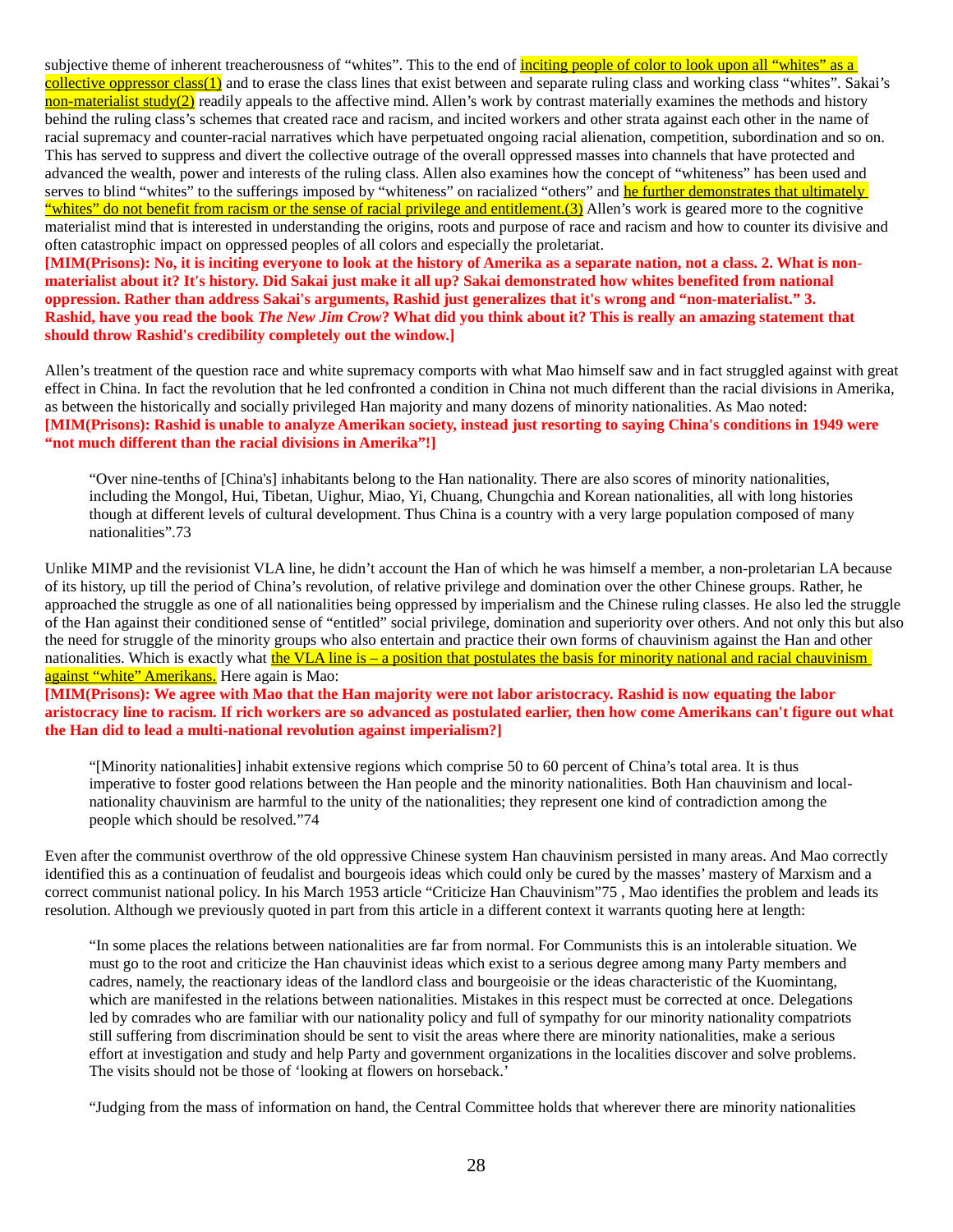the general rule is that there are problems calling for solution and in some cases very serious ones. On the surface all is quiet, but actually there are some very serious problems. What has come to light in various places in the last two or three years shows that Han chauvinism exists almost everywhere. It will be very dangerous if we fail now to give timely education and resolutely overcome Han chauvinism in the Party and among the people. The problem in the relations between nationalities which reveals itself in the Party and among the people in many places is the existence of Han chauvinism to a serious degree and not just a matter of its vestiges. In other words, bourgeois ideas dominate the minds of those comrades and people who have had no Marxist education and have not grasped the nationality policy of the Central Committee. Therefore, education must be assiduously carried out so that this problem can be solved step by step. Moreover, the newspapers should publish more articles based on specific facts to criticize Han chauvinism openly and educate the Party members and the people."

Many think that China is and has always been a territory composed of a single race, ethnicity or nationality of people. Not so. Huey P Newton, the BPP's co-founder discovered this upon his 1971 visit to and tour of revolutionary China. But what he also found and was amazed by, was how the revolution had resolved much of the chauvinism and discrimination between groups that Mao identified and led the struggle against. Not only that, but Huey was so impressed by what he witnessed, that it profoundly influenced and informed his own strategy of building self-sufficiency in New Afrikan/Black communities in Amerika, and developing ties to those of other national and racial minorities in Amerika, and also the "white" Amerikan majority. Here's what he bore witness to and its impact on his thinking:

"I saw crystal clear how we can start to reduce the kinds of conflicts that we're having in this country. I saw an example of that in China … What I saw was this: when I went there I was very unenlightened and I thought, as it has been said so often, that China would be a homogenous kind of racial/ethnic territory. Then I found that 50 percent of the Chinese territory is occupied by a 54 percent population of national minorities, large ethnic minorities. They speak different languages, they look very different, they eat different foods. Yet, there is no conflict. I observed one day that each region – we call them cities – is actually controlled by these ethnic minorities, yet they're still Chinese…. I'm talking about a general condition in China where ethnic minorities I've observed control their whole regions. They have a right to have representation in the Chinese Communist Party. At the same time they have their own principles…. The cities in this country could be organized like that, with community control. At the same time, not black control so that no whites can come in, no Chinese can come in. I'm saying there would be democracy in the inner city. The administration should reflect the population of the people there."76

Actually the Russian revolution also confronted and overcame a similar condition of contending national and racial groups, of which the Russians were the majority. In fact in his struggle against Stalin for Party leadership following Lenin's death, Leon Trotsky attempted to incite animosity against Stalin because he was a member of the Georgian national minority, which Trotsky cited as the basis for what he attacked as a source of genetic inferiority, namely a basic racist attack on Stalin. In his huge biography Stalin,Trotsky went to great lengths to undermine Stalin's revolutionary work, life and even "moral stature" as the result of his racial inferiority, first raising the question of whether Stalin had "an admixture of Mongolian blood", then attributed the flaws Trotsky imputed to him as characteristic of Stalin's Georgian ethnicity, where "in addition to the so-called Southern type, which is characterized by a combination of lazy shiftlessness and explosive irascibility, one meets cold natures in whom phlegm is combined with stubbornness and slyness."

Lenin also combatted the national chauvinism which the imperialists incited in the proletarians of their respective countries, to win their allegiance so they'd fight world wars against other proletarians, and carry out atrocities against each other as grim and heinous as those inflicted by "white" Amerikan racists against other so-called races (who were/are actually minority nationalities, i.e. New Afrikans, Mexicans, Asians, Puerto Ricans, etc.).

**[MIM(Prisons): Here Rashid uses the term "minority nationalities" instead of races. Why? What is different from above?]**

But Lenin didn't denounce these First World proletarians who were massacring each other by the millions as hopelessly counterrevolutionary, because they'd been manipulated by their "own" national bourgeoisie to commit atrocities against each other, which the socalled revolutionary leadership of the second Communist International supported. Instead he – recognizing that it was a leadership  $problem - founded the Third Communist International (Comintern)(1)$  to create, coordinate and organize revolutionary ML Parties in the imperialist countries to root their masses in Marxism and "turn the World War into Civil Wars", where the proletarians would instead of killing each other for the bourgeoisie turn their guns on their "own" national bourgeoisie and engage in civil wars to overthrow them. This, as Mao recognized in uniting the various Chinese nationalities against the imperialists and their Chinese bourgeois puppets, is the same ideological political approach we must take to counter national and racial chauvinism in Amerika as opposed to the national/racial chauvinist VLA(2) line that MIMP and other PB "theorists" promote.

**[MIM(Prisons): 1. Why did Stalin dissolve the Comintern? This is just as important to understand as why he initially founded the Comintern. 2. Chauvinism of whom? The oppressed nations? Again equating the labor aristocracy line to racism. And what about criticizing Han chauvinism? Why was that not a problem to Rashid (aside from being completely different historical conditions, which we would understand, but Rashid earlier said race relations in Amerika today are basically the same as national contradictions in China in 1949 so we'll assume "different historical periods" is not going to be his answer).]**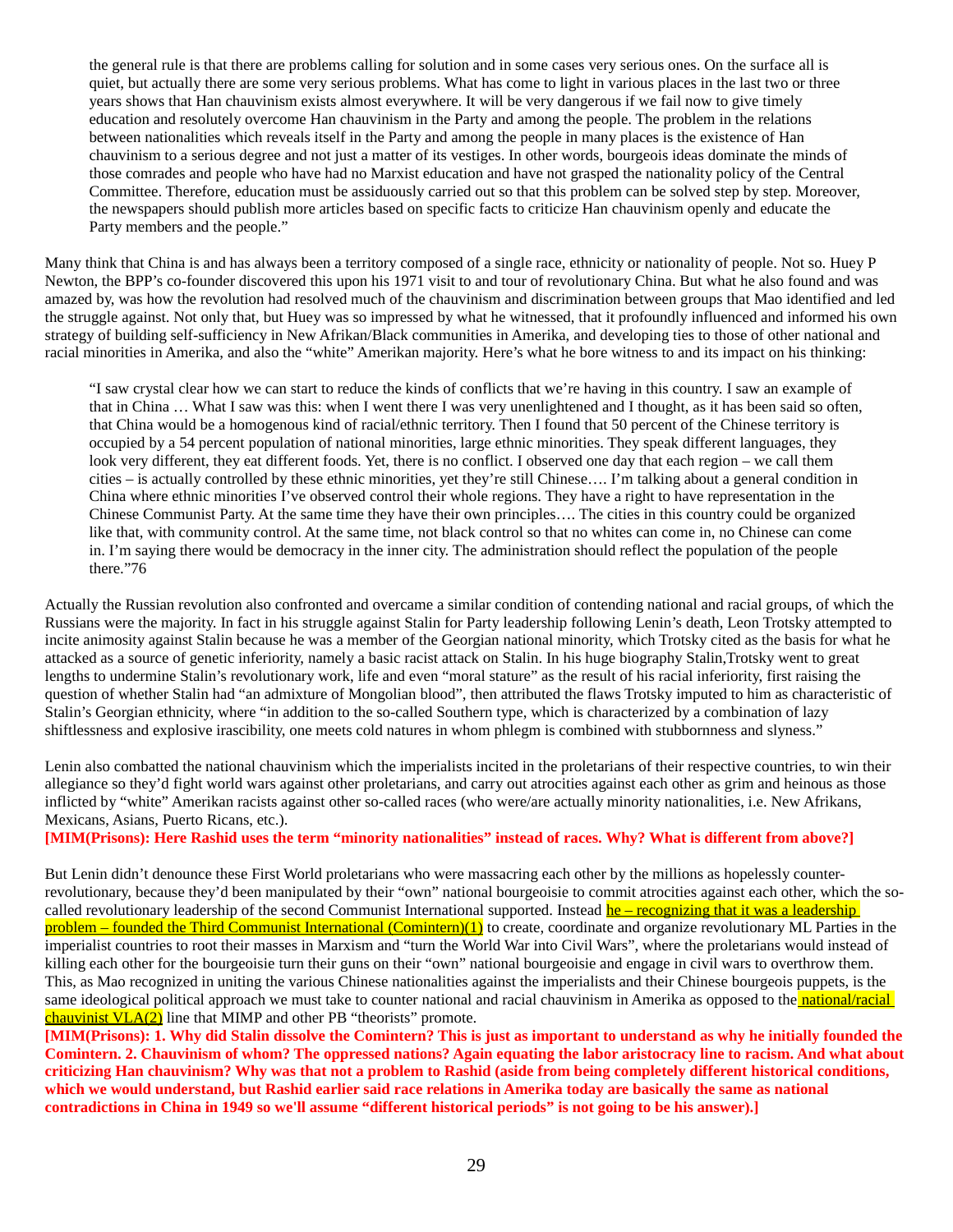#### **Conclusion**

The LA is very real and has been in control of the so-called labor movement and mainstream labor groups and Parties in First World countries (and in the Third World) since the major imperialist counter-revolutionary drive against Communism post-World War I and especially since World War II. But the unremolded PB has proven to be the most treacherous counter-revolutionary element during this period in undermining and overthrowing socialist struggles and states.

What does history teach us? Who drowned the Paris Commune in blood? – the liberal bourgeoisie. Who was the Russian Revolution made against? – the liberals, Mensheviks and Social Democrats. The Chinese Revolution was made against the formerly revolutionary Kuomintang (KMT) 20 years after the Chinese Communist Party was nearly wiped out by Chiang Kai Chek's betrayal and the Shanghai Massacre. The formerly revolutionary KDP put down the German Revolution (Spartacist) and paved the way to the Nazi's rise to power. The Communist Party of India bloodily repressed the Naxalite Rebellion in India. Capitalist restoration in Russia, China, Albania, etc. was carried out by the right wing of the revolutionary movement and leadership. Time and again it has been the PB within the revolutionary movement with its revisionist politics and ideology, the would-be and formerly revolutionary comrades who have proven to be the diehard enemies of the proletariat. Mao above all understood this well, and this is why he enjoined us to not be liberal and not allow the PB and its contentions to be given sway. The class basis of the ideological and political line is what makes the fundamental difference between the teachings and practice of MLM versus the MIM line. The former is proletarian and revolutionary, the latter is PB and revisionist/ reactionary.

## **[MIM(Prisons): So it's okay for Rashid to call us reactionary/revisionist but when we identify a line as enemy line, it is somehow bad?]**

We quite literally could go on and on, but our point is not to harp on MIMP's many errors. Our aim is to point out fundamental harmful deviations from a revolutionary communist perspective and encourage MIMP and their followers and others with similar views to honestly reflect upon, self-criticize and struggle to correct their mistakes. Because as it stands, their line and objective practice (or lack thereof) puts them at odds with the proletariat while they promote in empty words to be its champion. And while we do not account MIMP to be a revolutionary Party of the proletariat, it postures as a revolutionary leadership, so we close with the following quote from Lenin:

**[MIM(Prisons): Right, MIM(Prisons) is not a party. We agree with that. We are a cell of revolutionaries. Read about our organization or shut the fuck up.]**

"A political Party's attitude towards its own mistakes is one of the most important and surest ways of judging how earnest the party is and how it fulfills in practice its obligations towards its class and the working people. Frankly acknowledging a mistake, ascertaining the reasons for it, analyzing the conditions that have led up to it, and thrashing out the means of its rectification – that is the hallmark of a serious Party; that is how it should perform its duties, and how it should educate and train its class, and then the masses. By failing to fulfill this duty and give the utmost attention and consideration to the study of their patent error the 'Lefts' … [prove] that they are not a party of a class but a circle, not a party of the masses but a group of intellectualists and of a few workers who are the worst features of intellectualism."77

Dare to Struggle Dare to Win!All Power to the People!

1. Kevin "Rashid" Johnson, "Answering A Revisionist Line on the Labor Aristocracy," August 25, 2013, can be read at rashidmod.com/?p=879 [ $\leftrightarrow$ ]

2. Wiawimawo of MIM (Prisons), "Rashid's Empty Rhetoric on the Labor Aristocracy," Under Lock and Key, No. 34 (Sept./Oct. 2013), pp. 8-9. [ $\leftrightarrow$ ]

- 3. Mao Tse-tung, "Rectify the Party's Style of Work," Feb.1, 1942.  $\left[\leftarrow\right]$
- 4. Mao Tse-tung, "Reading Notes on the Soviet Text Political Economy," Critique of Soviet Economics, trans. Moss Roberts (New York: Monthly Review Press, 1977), p. 110.  $[\leftarrow]$
- 5. Karl Marx, "The Class Struggle in France 1848 to 1850," Marx and Engels Selected Works (Moscow: Progress Publishers 1973), Vol. 1, p. 282. [ $\leftrightarrow$ ] 6. Karl Marx, The Eighteenth Brumaire of Louis Bonaparte (Moscow: Progress Publishers, emphasis in original), pp. 43-44. [ $\leftarrow$ ]

7. Mao asked "Who are our friends? Who are our enemies? … To distinguish real friends from real enemies, we must make a general analysis of the economic status of the various classes in … society and of their respective attitudes toward the revolution." "Analysis of the classes in Chinese society," March 1926.  $\lceil \rightleftarrows \rceil$ 

- 8. Mao Tse-tung, "On Practice: On the Relationship Between Knowledge and Practice, Between Knowing and Doing," July 1937. [  $\leftrightarrow$  ]
- 9. Karl Marx, "Preface and Introduction to A Contribution to the Critique of Political Economy," (Peking: Foreign Language Press), p. 3.  $[\leftarrow]$
- 10. V.I. Lenin, "The Three Sources and Three Component Parts of Marxism," March 1913.  $[\rightarrow]$
- 11. Mao Tse-tung, "Talk at the Yenan Forum on Literature and Art," May 1942.  $\left[\rightleftarrow\right]$
- 12. V.I. Lenin, "'Left-wing' childishness and the Petty Bourgeois Mentality," May 5, 1918. [ $\hookrightarrow$ ]
- 13. V.I. Lenin, "'Left-wing' Communism An Infantile Disorder," April/May 1920. [ $\leftrightarrow$ ]
- 14. V.I. Lenin, "'Left-wing' Communism An Infantile Disorder," April/May 1920. [ · ]

15. MIMP maintains the position as one of its six "Cardinal Principles," that the LA is a new PB, stating in the front of each issue of its Under Lock and Key newsletter: the "so-called workers" of the First World countries are "bought off by imperialism [and] form a new petty bourgeoisie called the labor aristocracy."  $[\leftarrow]$ 

16. Ibid. In each issue of Under Lock and Key MIMP states as to its six Cardinal "Principles," "We consider other organizations actively upholding these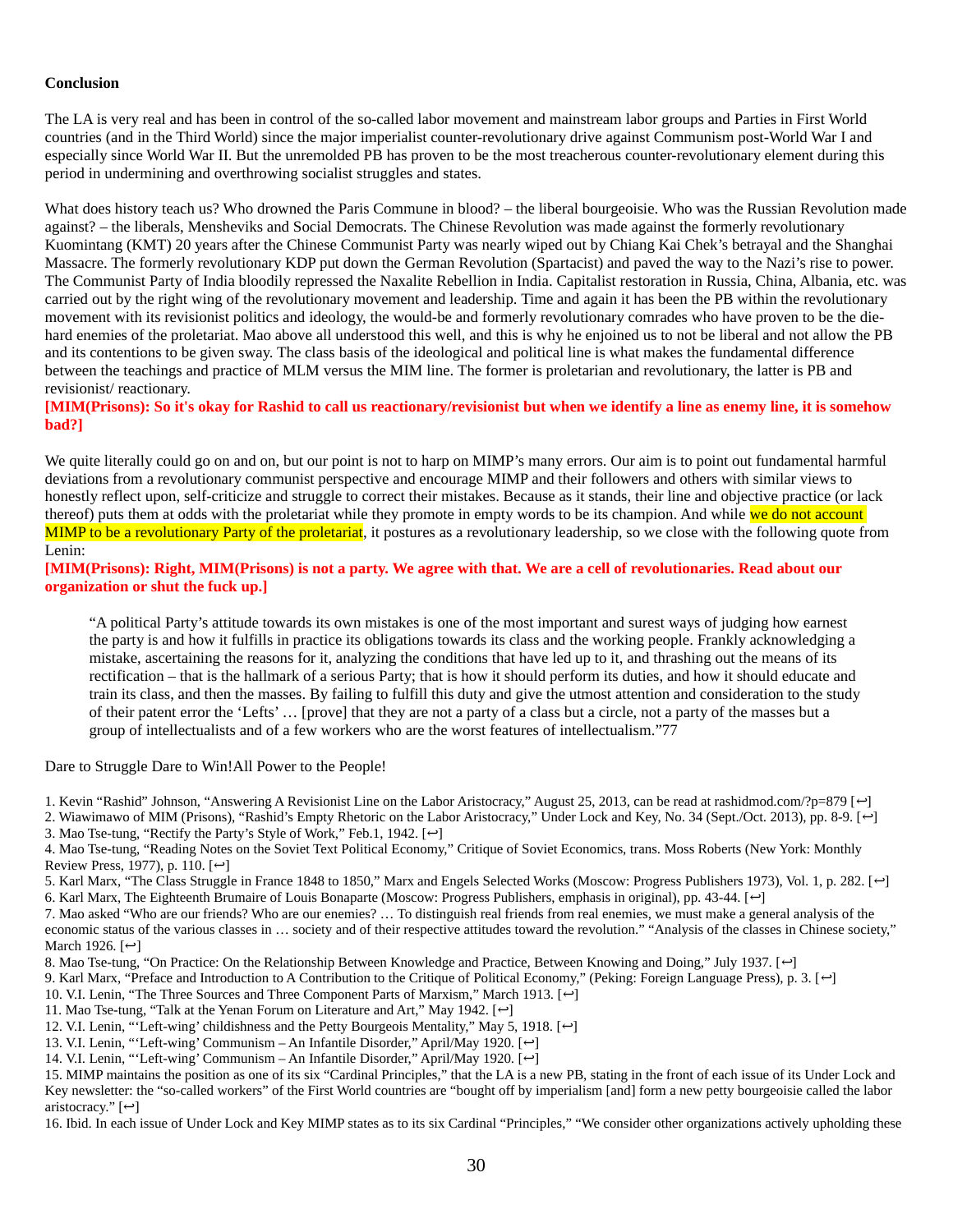points to be fraternal". And as to its prisoner-based groups, "members don't have to agree with MIM (Prisons)'s cardinal points … but they can't consciously disagree with any of them either."  $[\leftarrow]$ 

17. V.I. Lenin, "'Left-wing' Communism – An Infantile Disorder," April/May 1920.  $[\leftarrow]$ 

18. Mao Tse-tung, "Revolutionary Forces of the World Unite, Fight Against Imperialist Aggression!" November 1948. [ $\leftrightarrow$ ]

19. V.I. Lenin, Collected Works, Volume 19 (Moscow: Progress Publishers, 1960-1970), p. 398. [ $\leftarrow$ ]

20. V.I. Lenin, "Marxism and Revisionism," April 1908. Lenin also recognized revisionism to be the continuation of pre-Marxist socialism or utopian socialism.  $[\leftarrow]$ 

21. Wiawimawo of MIM (Prisons), "Rashid's Empty Rhetoric on the Labor Aristocracy," Under Lock and Key, No. 34 (Sept./Oct. 2013), pp. 8-9. [ $\leftrightarrow$ ] 22. Mao Tse-tung, "Talks to an Enlarged Central Work Conference," January 30, 1962.  $\left[\right.\leftarrow\right]$ 

- 23. V.I. Lenin, "'Left-wing' Communism An Infantile Disorder," April/May 1920.  $[\leftarrow]$
- 24. Kevin "Rashid" Johnson, "Answering A Revisionist Line on the Labor Aristocracy," August 25, 2013, can be read at rashidmod.com/?p=879 [ $\leftrightarrow$ ]
- 25. Mao Tse-tung, "Speech at the Assembly of Representatives of the Shenshi-Kansu-Ningsia Border Region," 1942.  $[\leftarrow]$
- 26. Mao Tse-tung, "Talk at the Yenan Forum on Literature and Art," May 1942.  $[\leftarrow]$
- 27. V.I. Lenin, "'Left-wing' Communism An Infantile Disorder," April/May 1920.  $[\hookrightarrow]$
- 28. Under Lock and Key, Vol. 39, p. 8.  $\left[\rightarrow\right]$
- 29. This was stated by MIMP in a letter to us of December 2013.  $[\leftarrow]$
- 30. Mao Tse-tung, "Combat Liberalism," September 7, 1937.  $[\leftarrow]$
- 31. Mao Tse-tung, "Talks to an Enlarged Central Work Conference," January 30, 1962. [ $\leftarrow$ ]
- 32. Mao Tse-tung, "On the Correct Handling of Contradictions Among the People," February 27, 1957. [ $\leftrightarrow$ ]
- 33. Mao Tse-tung, "On Practice: On the Relationship Between Knowledge and Practice, Between Knowing and Doing," July 1937. [ $\leftrightarrow$ ]
- 34. Mao Tse-tung, "Talks to an Enlarged Central Work Conference," January 30, 1962. [ $\leftrightarrow$ ]
- 35. Mao Tse-tung, "Talks to an Enlarged Central Work Conference," January 30, 1962.  $[$   $\leftrightarrow$   $]$
- 36. Mao Tse-tung, "Speech at the Assembly of Representatives of the Shenshi-Kansu-Ningsia Border Region," 1942. [ $\leftrightarrow$ ]
- 37. Joseph Stalin, Marxism and the Problem of Linguistics (Peking: Foreign Language Press, 1972) p. 29.  $[\leftarrow]$
- 38. Mao Tse-tung, "The Role of the Chinese Communist Party in the National War," October 1938. [<]
- 39. Mao Tse-tung, "Oppose Stereotyped Party Writing," February 8, 1942. [ $\leftrightarrow$ ]
- 40. Mao Tse-tung, "Talks to an Enlarged Central Work Conference," January 30, 1962.  $[\rightarrow]$
- 41. Mao Tse-tung, "Talks to an Enlarged Central Work Conference," January 30, 1962.  $\boxed{\leftarrow}$
- 42. V.I. Lenin, "'Left-wing' Communism An Infantile Disorder," April/May 1920.  $[\leftarrow]$
- 43. Quoted in Ralph Carter Elwood, "Lenin and Pravda, 1912-1914," Slavic Review, Volume 31, No.2, June 1972.  $[\hookleftarrow]$
- 44. V.I. Lenin, "The Three Sources and Three Component Parts of Marxism," March 1913.  $\left[\right. \leftarrow \right]$
- 45. V.I. Lenin, "Our Programme." First published 1925.  $[$  $\leftrightarrow$  ]
- 46. Mao Tse-tung, "Talks on Questions of Philosophy," August 18, 1964.  $\left[\right.\leftarrow\right]$
- 47. Mao Tse-tung, "Statement Calling on the People of the World to Unite to Oppose Racial Discrimination in the US and Support the American Negroes
- in Their Struggle Against Racial Discrimination," August 8, 1963.  $[\rightarrow]$
- 48. Joseph Stalin, "The Foundations of Leninism," April 1924.  $[\rightarrow]$
- 49. V.I. Lenin, Collected Works, Volume 20, pp. 411-412.  $[\leftarrow]$
- 50. Joseph Stalin, "The Foundations of Leninism," April 1924, note 48  $\left\lfloor \right. \left. \left. \right\lfloor \right. \left. \left. \right\rfloor$
- 51. Joseph Stalin, "Concerning the Question of the Proletariat and the Peasantry," January 27, 1975.  $[$  $\leftrightarrow$  ]
- 52. Mao Tse-Tung, "Criticize Han Chauvinism," March 16, 1953.  $[\leftarrow]$
- 53. V.I. Lenin, "Collected Works," Volume 4, p. 280.  $[\leftarrow]$
- 54. V.I. Lenin, "Collected Works," Volume 4, p. 282.  $[\leftarrow]$
- 55. V.I. Lenin, Preface to French and German Edition to "Imperialism, the Highest Stage of Capitalism." [ $\leftrightarrow$ ]
- 56. V.I. Lenin, Preface to French and German Edition to "Imperialism, the Highest Stage of Capitalism." [ $\hookrightarrow$ ]
- 57. Frederick Engels, quoted in V.I. Lenin, Preface to French and German Edition to "Imperialism, the Highest Stage of Capitalism."  $[\leftarrow]$
- 58. V.I. Lenin, Collected Works, Vol. 4, pp. 366-367, 368. [ $\leftrightarrow$ ]
- 59. Joseph Stalin, "The Foundations of Leninism," April 1924.  $[\leftarrow]$
- 60. V.I. Lenin, Collected Works, Vol. 4, p. 217.  $[\rightarrow]$
- 61. Under Lock and Key, Vol. 39, p. 8.  $\left[\leftarrow\right]$
- 62. Karl Marx, Wages, Price and Profit (Peking: Foreign Language Press), 1975.  $[$  $\leftrightarrow$  ]
- 63. V.I. Lenin, "'Left-wing' Communism An Infantile Disorder," April/May 1920.  $[\leftarrow]$
- 64. MIMP publishes this statement as one of its Cardinal Principles in each issue of Under Lock and Key.  $[\leftarrow]$
- 65. V.I. Lenin, "On the Slogan for a United States of Europe," August 23, 1915.  $\left[\right.\leftarrow\right]$
- 66. Enaemaehkiw Tupac Keshena, "A Critical Look at the Politics of the Leading Light Communist Organization".  $[\leftarrow]$
- 67. What is the Maoist Internationalist Movement? (First ed. July 1991/Second ed. September 1995). [ $\leftarrow$ ]
- 68. J. Sakai, Settlers: Mythology of the White Proletariat From Mayflower to Modern (republished Montreal: Kersplebedeb, 2014). [ $\leftrightarrow$ ]
- 69. Nadezhda Krupskaya, Reminiscence of Lenin (New York: International Publishers, 1970), p. 167. [ $\leftrightarrow$ ]
- 70. V.I. Lenin, Collected Works, Volume 8, pp. 145-146.  $\left[\leftarrow\right]$
- 71. V.I. Lenin, "'Left-wing' Communism An Infantile Disorder," April/May 1920.  $[\rightarrow]$
- 72. J. Sakai, Settlers: Mythology of the White Proletariat From Mayflower to Modern (republished Montreal: Kersplebedeb, 2014). [ $\leftrightarrow$ ]
- 73. Mao Tse-tung, "The Chinese Revolution and the Chinese Communist Party," December 1939.  $\left[\right. \leftarrow \right]$
- 74. Mao Tse-tung, "On the Correct Handling of Contradictions Among the People," February 27, 1957  $\left[\right. \leftarrow$
- 75. Mao Tse-tung, "Criticize Han Chauvinism" March 16, 1953.  $[\leftarrow]$
- 76. David Hilliard and Donald Weiss, eds., The Huey P. Newton Reader (New York: Seven Stories Press, 2002) pp. 279- 280. [ $\leftarrow$ ]
- 77. V.I. Lenin, "'Left-wing' Communism An Infantile Disorder," April/May 1920  $[\rightarrow]$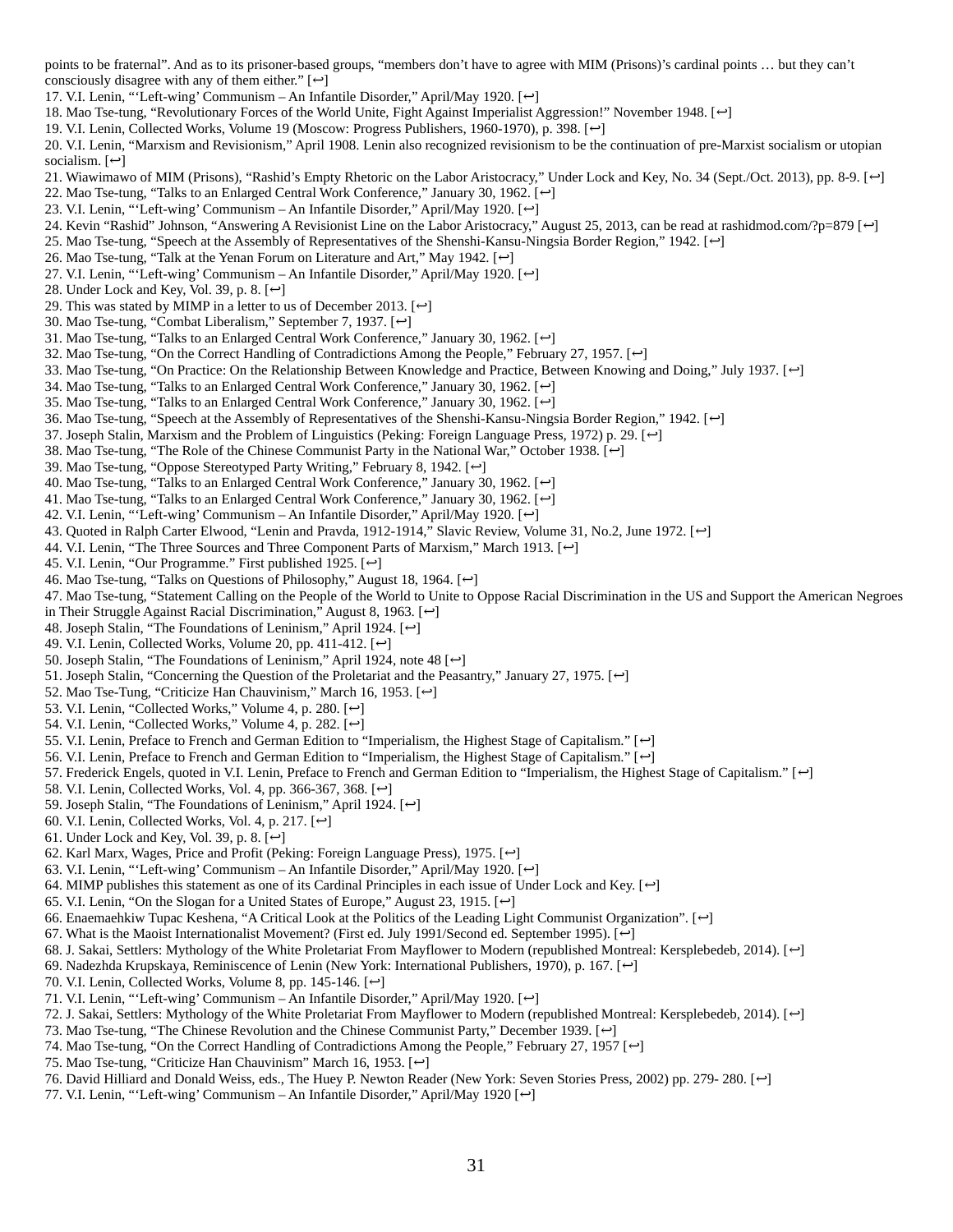## **1 Response to "MIM or MLM? Confronting the Divergent Politics of the Petty Bourgeois "Left" On the Labor Aristocracy and Other Burning Issues in Today's Revolutionary Struggle"**

**1. Free Criticism says:** February 1, 2015 at 11:53 pm ,Is the Black Nation an Oppressor Nation? A response to Kevin "Rashid" Johnson.

In 1913, Lenin wrote a short work titled "Russians and Negroes." The work is definitely worth reading in its entirety, as its shortness conceals a huge depth of theoretical insight. Basically, Lenin is making a comparison between the lives of American Negroes circa 1913 and Russians. To quote Lenin:

It is a permissible comparison. The Negroes were the last to be freed from slavery, and they still bear, more than anyone else, the cruel marks of slavery—even in advanced countries—for capitalism has no "room" for other than legal emancipation, and even the latter it curtails in every possible way.

..half a century later, the Russians still show many more traces of slavery than the Negroes. Indeed, it would be more accurate to speak of institutions and not merely of traces. But in this short article we shall limit ourselves to a little illustration of what we have said, namely, the question of literacy. It is known that illiteracy is one of the marks of slavery. In a country oppressed by pashas, Purishkeviches and their like, the majority of the population cannot be literate.

In Russia there are 73 per cent of illiterates, exclusive of children under nine years of age.

Among the U.S. Negroes, there were (in 1900) 44.5 per cent of illiterates.

So Lenin, going by a single dimension of measure (literacy), concludes that the average Russian had it worse off than the average black person in Amerika in the 1910s. I am immediately reminded of a Social-Justice Warrior type article called Straight White Male: The Lowest Difficulty Setting There Is. Like all people who subscribe to such notions, it is rife with the narrow nationalism of White Nation "Leftism." This is why the author thinks "Straight White Male" is the easy setting, while "Gay Minority Female" is the "hardcore" setting. The narrow nationalism is self-evident to anyone with a global outlook on the world, as the article is reeking of First-World chauvinism. The author of the piece even explicitly seeks to limit the thought experiment to the "the Western world," because to extend the scope of the thought experiment to the entire planet immediately breaks the point the author is trying to get across. How cold "Gay Minority Female living in AmeriKKKa" possibly be the hardcore setting, compared to say, "Poor ugly guy living in Bangladesh" or even "Working class Indian woman"?

Comparing the lives of your average black person today with your typical Russian probably doesn't change the results much. The life options and prospects available to your average black man or woman living in AmeriKKKa exceeds anything available to your typical Russian man or woman. According to the Bureau of Labor Statistics, the average black man makes around \$37,000 a year. The average Russian income is around \$17,000 a year. The difference between the income available to your average Amerikan white dude and a black guy is just as large as between a black guy and a Russian. Within a global context, perhaps playing the game on "Black guy living in AmeriKKKa" isn't that hard of a difficulty setting.

Things undoubtedly begin to change as you climb up the social-ladder in Amerika. The Obama-supporter and black comedian Chris Rock once had a bit where he proclaimed a poor one-legged "white" bus boy wouldn't trade places with him, even though Chris Rock is a millionaire; they would prefer to see where being "white" takes them. The actual social-reality Chris Rock is complaining about to his audience is one only successful blacks have to deal with: never really being accepted into the rich-guy club. It's probably true that a rich Russian would never want to trade places with a rich black Amerikan, even one that was significantly richer, because of some negative social aspects of being black that apply to all blacks in Amerika regardless of wealth. But the typical Russian, let alone those even more "hardcore" on the difficulty-setting of life, would trade places with your average Amerikan black man in an instant.

## This begs the question: is the Black Nation an Oppressor Nation?

Some have answered the question in the affirmative. The so-called Leading Light has all but explicitly stated as much, when they seek to liquidate the National Question in the North Amerikan context. What they are gently trying to tell their international readers is that you are insane if you think the Black Nation is gonna rise up anytime soon. They are saying the workers of the Black Nation have more in common with imperialism than they do the Oppressed Nations of the world, even if many of them are socially-slighted by chauvinist White Nation workers. George Jackson once said "The entire colonial world is watching the blacks inside the U.S., wondering and waiting for us to come to our senses." The so-called Leading Light is telling the world that any "Hope" placed on the Black Nation for some "Change" to the imperialist world system is completely misplaced. Absolutely and utterly misplaced.

MIM disagrees with this assessment of the so-called Leading Light, still holding out hope for the Black Nation, Aztlan, white women, etc, to be able to play some sort of revolutionary role within the Belly of the Beast. Which is why Kevin "Rashid" Johnson's polemic against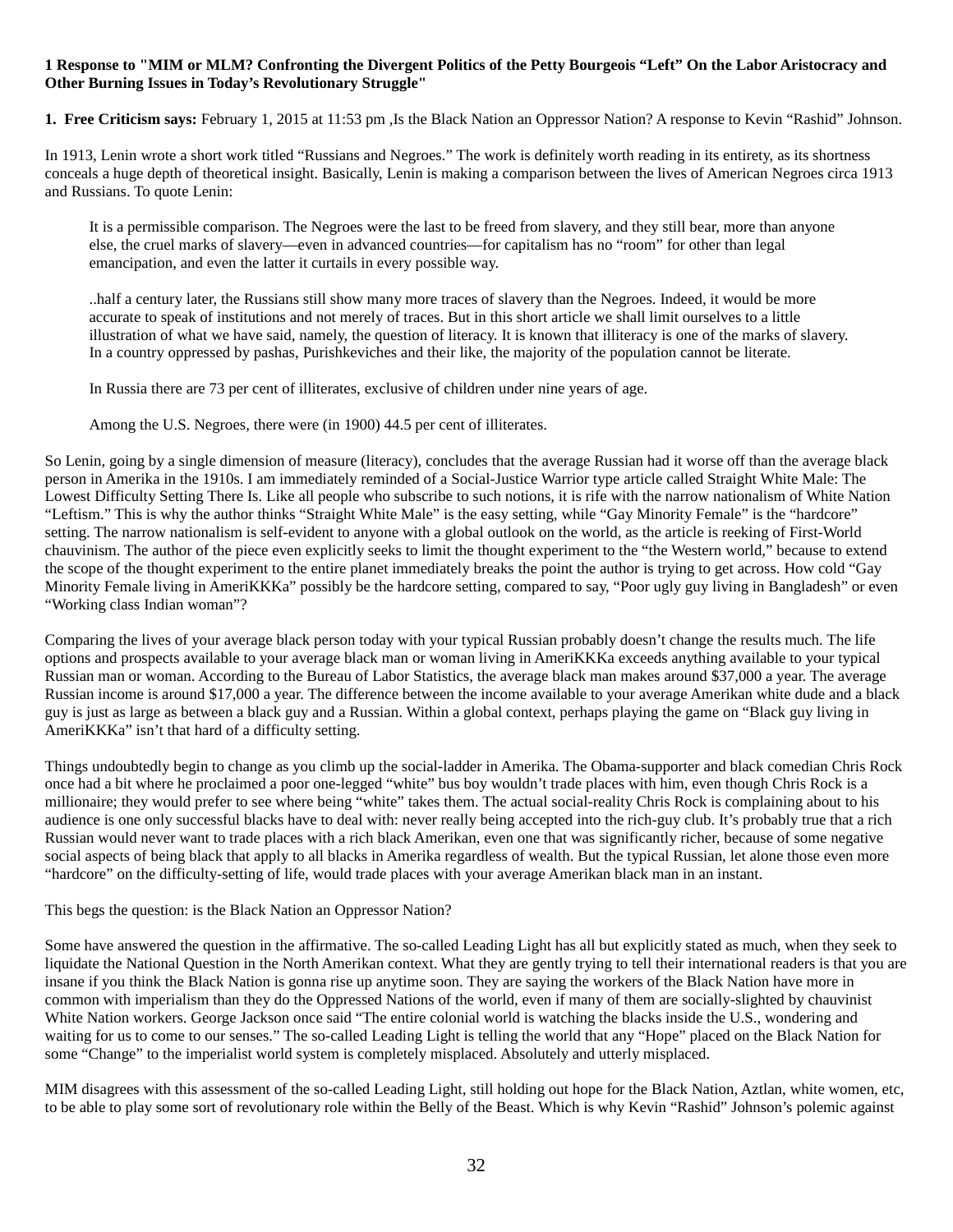MIM Prisons appears interesting. Is Kevin "Rashid" Johnson unaware of this theoretical difference separating MIM Thought from the socalled Leading Light?

Much of Rashid's critique is basically aimed at tagging the old "Petty Bourgeois" label on to MIM and MIM Prisons. Rashid quotes Mao as saying all classes have their own ideologies, and will assert themselves on ideological questions at all possible opportunities. Rashid points to the alleged white dominance of the defunct MIM organization as proof of the "PB" nature of MIM Thought.

But as anyone who knows the MIM line in and out, it isn't all "workers" in Amerika they considered parasites. They specifically excluded black workers, immigrants laborers, etc.(1) MIM said White Nation workers were hopelessly parasitic.(2) MIM never once claimed it was the case for the workers of the Black Nation. MIM seemed to have unlimited faith in the workers of the Black Nation. MIM believed in the potential of workers of the Black Nation. MIM Prisons still seems to believe in it today. The so-called Leading Light is telling MIM Prisons that this belief is misguided, that black "workers" are just as parasitic as their White Nation counterparts. The so-called Leading Light thinks all of this is misguided pious faith in a nation basking in parasitism.

**[MIM(Prisons): 1. Only about 20% of New Afrikans are lumpen, and almost none are proletarian. So the nation as a whole is economically similar to the white Amerikan nation. But New Afrikans are subject to national oppression, for example imprisonment, that makes it more likely to take up anti-imperialist politics. This is the contradiction between integration and liberation. 2. Hopelessly parasitic as a group, but that doesn't mean individuals won't commit nation and class suicide and take up proletarian politics.]**

One could even go further, and note that while MIM would have never dreamed of disparaging workers of the Black Nation in this fashion, they were more than willing to do so in the case of various European nations. The most glaring case is when MIM claimed that the struggle in Ireland could be viewed as simply the Irish Nation attempting to renegotiate their relationship with Western imperialism. In other words, MIM was saying the Irish demand for the self-determination of their nation was not sincere, but a cynical expression of opportunism by an entire nation. MIM's hope for the Black Nation would never allow them to contemplate this possibility, though they didn't even hesitate suggesting this possibility when discussing the Irish Question.

Should a serious anti-imperialist refuse to contemplate whether or not the entire Black Nation is bought off, and parasitic? **[MIM(Prisons): We do not refuse to contemplate whether the New Afrikan nation is bought off by imperialism, and we certainly think a large proportion of them are. Even many lumpen New Afrikans are able to reap material gains from their close proximity to the Amerikan nation. Free Criticism appears to have an understanding of the original MIM's line on the topic, and we would encourage you to study more contemporary materials on our website prisoncensorship.info/news. Select "economics" from the "more search options" button, under "other topics."]** 

Luckily, reality is giving us an opportunity to test this question. The victory of the PASOK 2.0 organization in Greece known as SYRIZA has much larger implications than whether or not the Labor Aristocracy thesis is valid. SYRIZA is clearly an opportunist organization, and only the criminally stupid or the conscious agents of White Power and Zionism are pretending otherwise. The coming struggle of the KKE against the Euro-Union imperialist agents known as SYRIZA will tell the entire world something about the Greek Nation itself. As George Jackson said, the entire Third World should be watching the Greek Nation now, to determine whether or not those nations on the periphery of US imperialism are capable of truly revolutionary feats, or whether they prefer the imperialist comforts collaborating with Zionism and White Power gives them. What the Greek Nation and the KKE is capable of doing in the coming months and years will give an indication of what the Black Nation is capable of in the Belly of the Beast. And it will tell the world the significance of the National Question to the struggle against Western imperialism and Zionism.

sources:

http://blackdemographics.com/households/african-american-income/ http://www.oecdbetterlifeindex.org/countries/russian-federation/

## **MIM(Prisons) recommends the following further reading:**

**Nationalism and internationalism False Nationalism, False Internationalism by Tani and Sera study pack here http://www.prisoncensorship.info/archive/study/sp18.zip pdf of book here http://www.mediafire.com/view/l419r44u01vlp21/Sera\_and\_Tani\_\_False\_Nationalism,\_False\_ Internationalism--Class\_Contradictions\_In\_The\_Armed\_Struggle.pdf MIM Theory 7: Proletarian Feminist Nationalism http://www.prisoncensorship.info/archive/books/mt/mt7.pdf Stalin's Marxism and the National-Colonial Question, a collection of essays Stalin's Marxism and the National Question, an essay which defines nations https://www.marxists.org/reference/archive/stalin/works/1913/03a.htm#s1 Intercommunalism study pack**